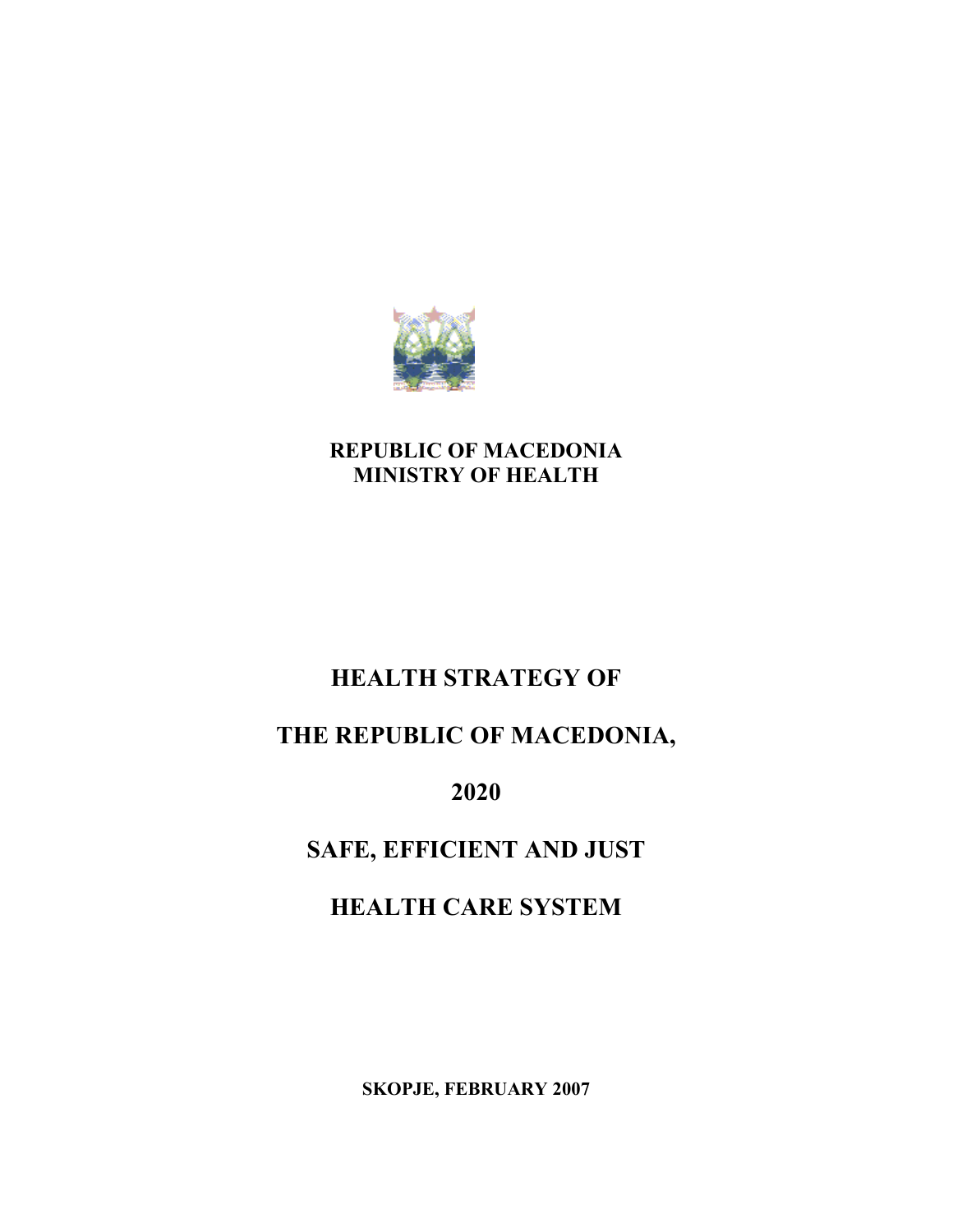|          | Abbreviations                                                                | 3              |
|----------|------------------------------------------------------------------------------|----------------|
| Summary  |                                                                              | $\overline{4}$ |
|          | Introduction                                                                 | 6              |
| 1.       | Analysis                                                                     | 8              |
|          | Challenges: the need for reform<br>1.1                                       | $\,8\,$        |
| 2.       | Demographic situation and socioeconomic condition                            | 8              |
| 3.       | Health                                                                       | 10             |
| 4.       | Delivery of health services to citizens                                      | 18             |
|          | 4.1<br>Overview                                                              | 18             |
|          | 4.2 Primary health care                                                      | 18             |
|          | 4.3<br>Secondary and tertiary health care                                    | 19             |
|          | Dental care<br>4.4                                                           | 22             |
| 5.       | Public health                                                                | 22             |
| 6.       | Human resources                                                              | 24             |
| 7.       | Health care quality assurance                                                | 26             |
| 8.       | Health care financing                                                        | 27             |
| 9.       | Other issues                                                                 | 29             |
|          | Pharmaceutical services<br>9.1                                               | 29             |
|          | 9.2<br>Health information system                                             | 30             |
|          | Consumers' interests<br>9.3                                                  | 30             |
| 10.      | Priorities of the strategy                                                   | 32             |
| Strategy |                                                                              | 33             |
| 11.      | Priorities with regard to health improvement                                 | 33             |
| 12.      | Priorities with regard to the improvement of the organisation of health care | 35             |
| 13.      | Priorities with regard to the improvement of the specialized                 | 38             |
|          | health care – public health                                                  |                |
| 14.      | Priorities with regard to the improvement of the planning and the            | 39             |
|          | quality of the human resources                                               |                |
| 15.      | Priorities with regard to the improvement of the quality of health care      | 40             |
| 16.      | Priorities with regard to the improvement of health care financing           | 42             |
|          | 16.1<br>Macroeconomic context                                                | 42             |
|          | Financial control<br>16.2                                                    | 42             |
|          | 16.3 Basic benefits package                                                  | 43             |
|          | Contracting and paying providers<br>16.4                                     | 44             |
| 17.      | Improvement of the pharmaceutical services                                   | 45             |
| 18.      | Priorities with regard to the improvement of the health information system   | 47             |
| 19.      | Priorities with regard to the management of the health care reform           | 48             |
| 20.      | Annex A                                                                      | 50             |
| 21.      | Annex B                                                                      | 52             |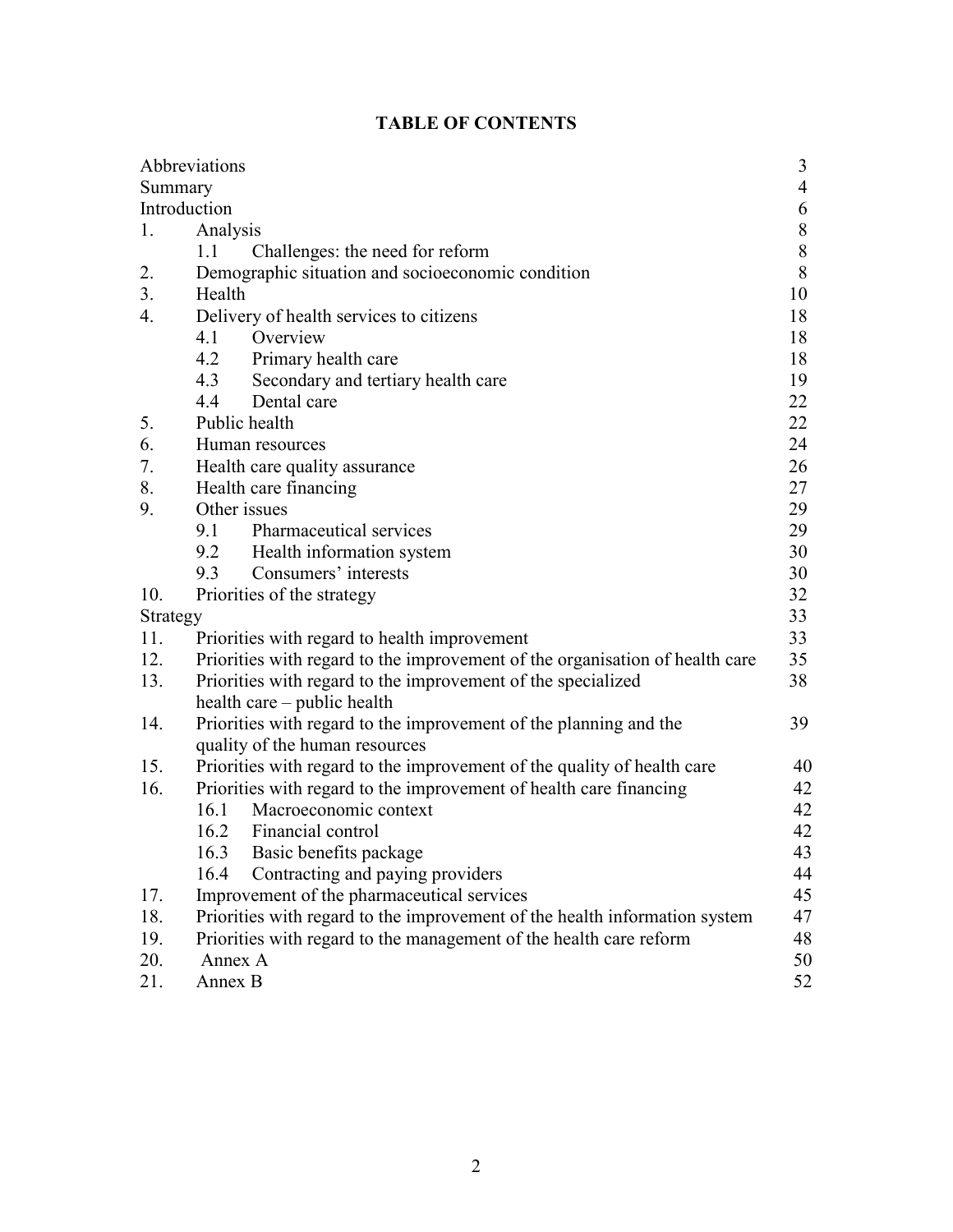## Abbreviations

| Strategy      | Health strategy of the Republic of Macedonia 2020             |
|---------------|---------------------------------------------------------------|
| ATI           | Acute toxic infection $=$ acute food poisoning                |
| EU            | European Union                                                |
| <b>DMFT</b>   | Decayed, missing, filled teeth                                |
| <b>DOTS</b>   | Directly observed treatment short course (for tuberculosis)   |
| <b>DRG</b>    | Diagnosis related groups                                      |
| <b>GDP</b>    | <b>Gross Domestic Product</b>                                 |
| <b>HIFM</b>   | Health Insurance Fund of Macedonia                            |
| <b>HFA</b>    | <b>Health For All</b>                                         |
| <b>HFA-DB</b> | Health For All data base                                      |
| ICD-9 $(-10)$ | International Classification of Diseases, 9th (10th) revision |
| <b>ICT</b>    | Information and Communication Technology                      |
| <b>IHIS</b>   | <b>Integrated Health Information System</b>                   |
| <b>MDG</b>    | Millennium Development Goal                                   |
| PHC           | Primary health care                                           |
| <b>SDR</b>    | Standardised death rate                                       |
| <b>RIHP</b>   | Republic Institute for Health Protection                      |
| <b>UNDP</b>   | United Nations Development Programme                          |
| <b>WHO</b>    | World Health Organisation                                     |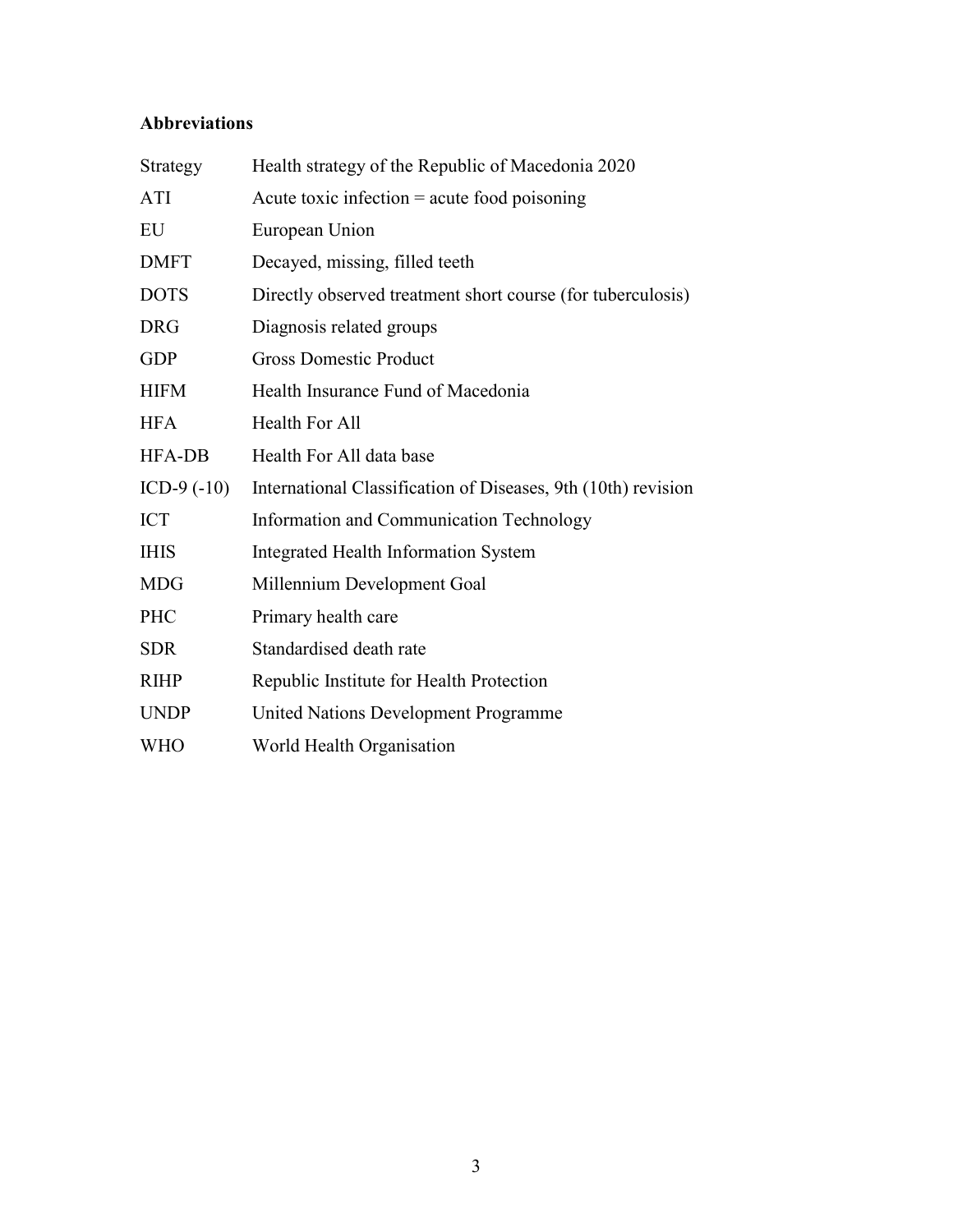#### Summary

The Health Strategy of the Republic of Macedonia 2020 sets out the vision for improvement of the health and of the health care system, which will be responsive to the needs of the population. The achievement of the goals, objectives and guidelines included in this strategy will be ensured by way of adopting an Action plan and by the implementation thereof.

The analysis of the health status of the population in the Republic of Macedonia and in the world shows that priority health problems are and will continue to be the chronic noninfectious diseases, the new infectious diseases and the emergency cases. Maintenance and improvement of the health will be the main instrument for improving the health status of the population, especially of the vulnerable groups.

The effectiveness and efficiency of the overall health care delivery system will be increased. Primary health care oriented towards the individual, the family and the community, with emphasis on the preventive health care and on satisfying the majority of the health needs of the population, will continue to be the basis of the health care system in the Republic of Macedonia.

The hospital health care will be provided in a defined network of general and specialised hospitals. They will satisfy the needs of the local population in need of secondary health care, thus reducing the pressure on the tertiary health care.

The specialized preventive health care of the population (public health) will be provided by way of strengthening and modernizing the Institutes for Health Protection and the occupational medicine services.

Human resources are the core of the health care system. Staff expertise and competence will be improved through modernization of the under-graduation and post-graduation studies, implementation of different forms of continued education, and professional development.

The assurance of the quality of health care will be a priority in the period to come, and this will be achieved through the implementation of accreditation and re-accreditation of health care institutions, health care workers, procedures and guidelines for treatment, implementation of internal and external assessment, and greater participation and influence of the consumers of health services.

The financing of the health care system will continue to be based on health insurance and on the mutuality, solidarity and equity principles, while providing for its sustainability. The basic benefits package under the health insurance will be defined according to the needs of the population and the available financial resources. The Health Insurance Fund will be modernized in order for it to provide for the implementation of health insurance and of the basic benefits package.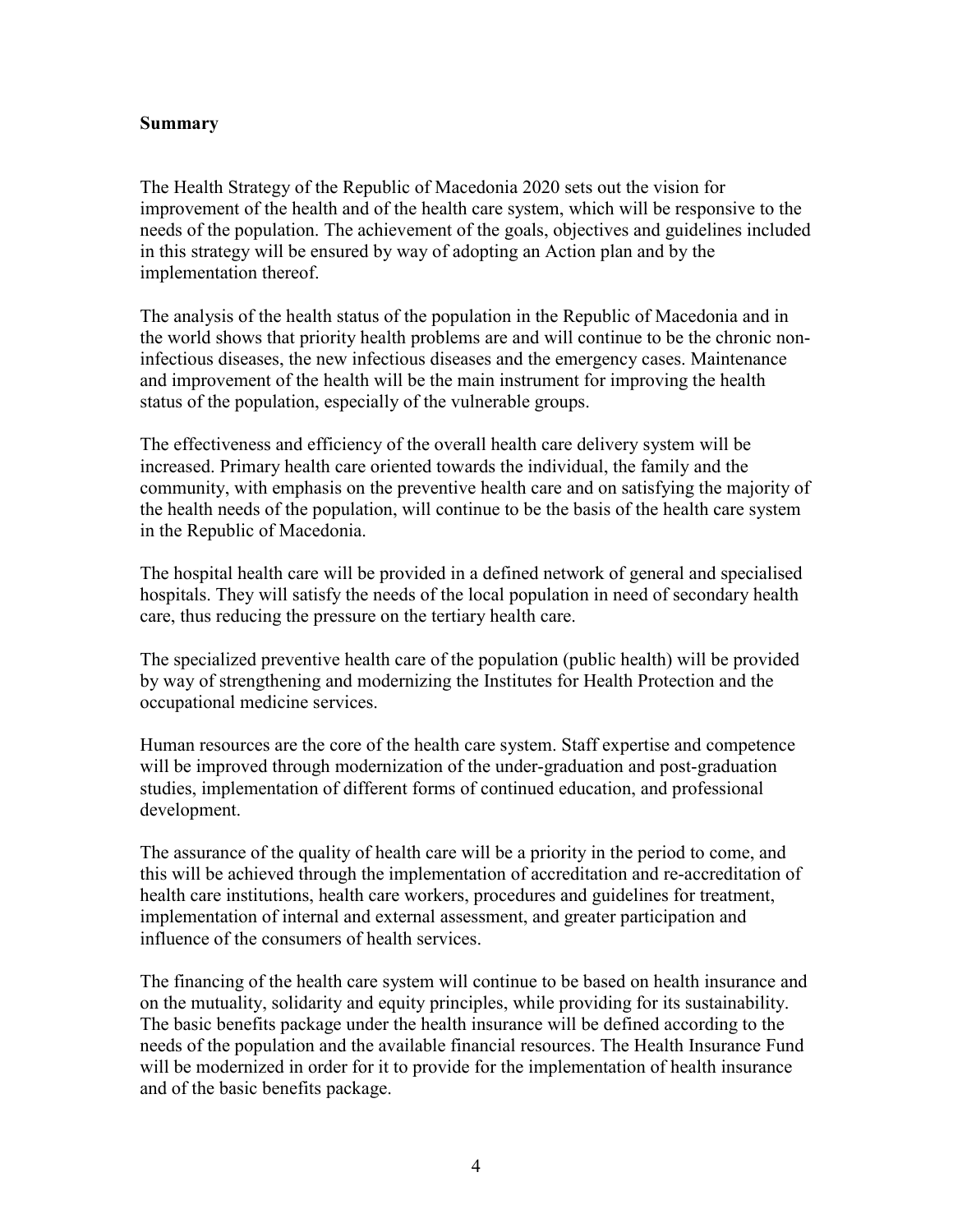The Ministry of Health, in cooperation with other governmental and non-governmental organizations, professional associations and the public, will manage the modernisation of the health care system of the Republic of Macedonia.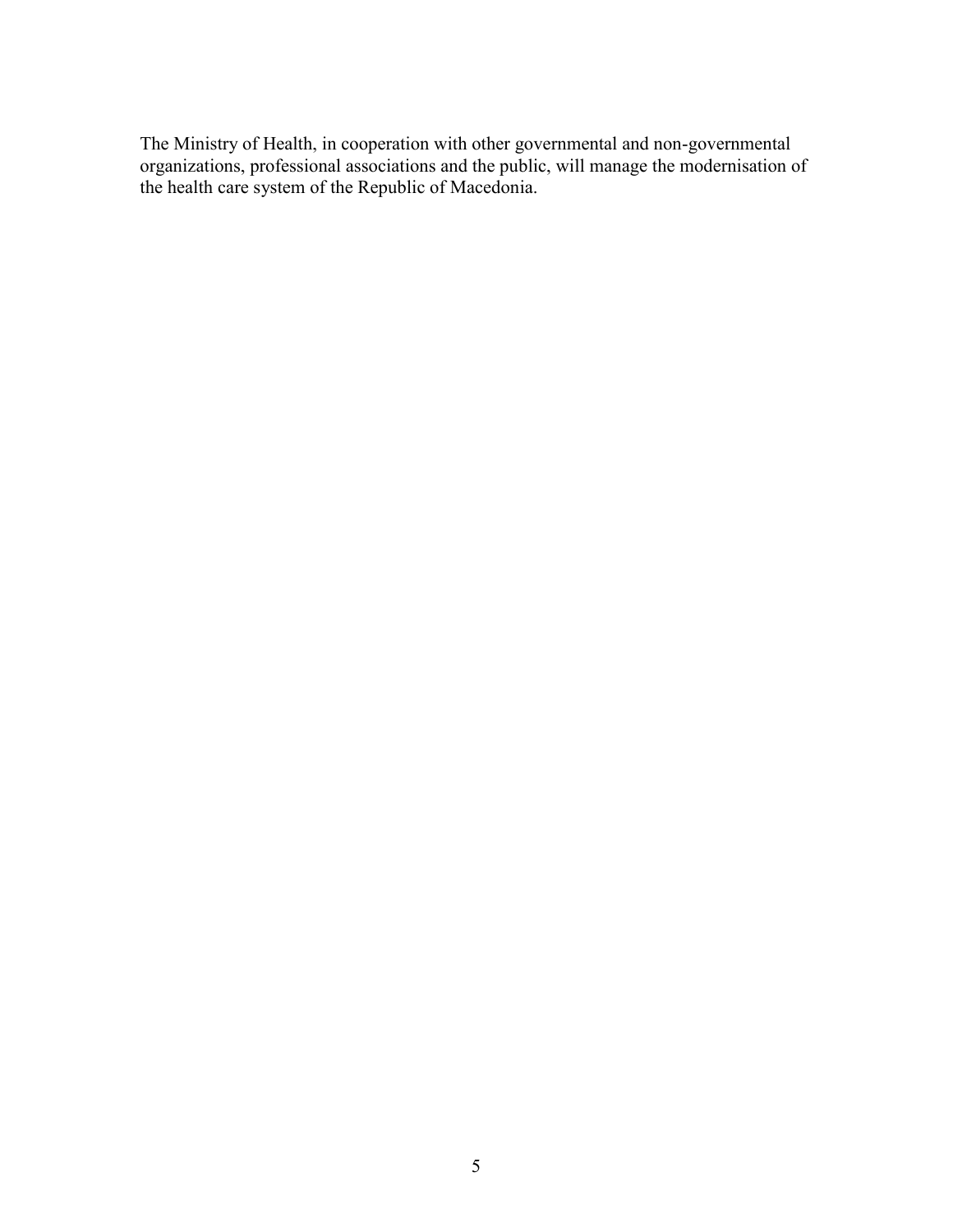## INTRODUCTION

The strategy presents the vision for improvement of the health status and health care of the population in the Republic of Macedonia until 2020. It identifies priority areas and aims to ensure that those health services that are being delivered will provide the highest possible benefits for the citizens.

A health system according to the World Health Organisation includes all the actors and activities the primary purpose of which is to promote, improve or maintain the health of the citizens.

Organised health services, i.e. the *health care system*, are only one of the many factors for maintaining good health, recovering from ill health, or making the life with chronic illness easier. Health is influenced by many external factors such as environmental, social and economic factors, and by factors related to lifestyles and to other sectors in the society.

This strategy focuses on the issues related to the health care system that are under the jurisdiction of the Ministry of Health, emphasizing the need for intersectoral cooperation in various fields such as environmental health, food safety, occupational health and safety, protection against smoking, fight against alcoholism and addiction diseases, as well as the responsibility of the citizens for their own health.

The health is priceless but health services cost money. Living within a defined budget means that balance must be established between the needs within the possibilities that are available.

This strategy gives priority to those health services that are most needed and most efficient, as well as most appreciated by the population, reflecting the views of both the experts and the public.

The choices made in the strategy are based on the development of the health care system in the Republic of Macedonia so far, and various national and international documents and strategies have been used.

The strategy is based on the Constitution of the Republic of Macedonia which guarantees the right of every citizen to health care, the World Health Organisation's "Health for all in the  $21<sup>st</sup>$  century" strategy for the European region, the Millennium Declaration of the United Nations, the public health policy of the EU, as well as on finished policies and strategies in various fields of health and health care (HIV/AIDS, tuberculosis, mental health, alcohol, tobacco, drugs, food safety and nutrition, pharmaceuticals etc.)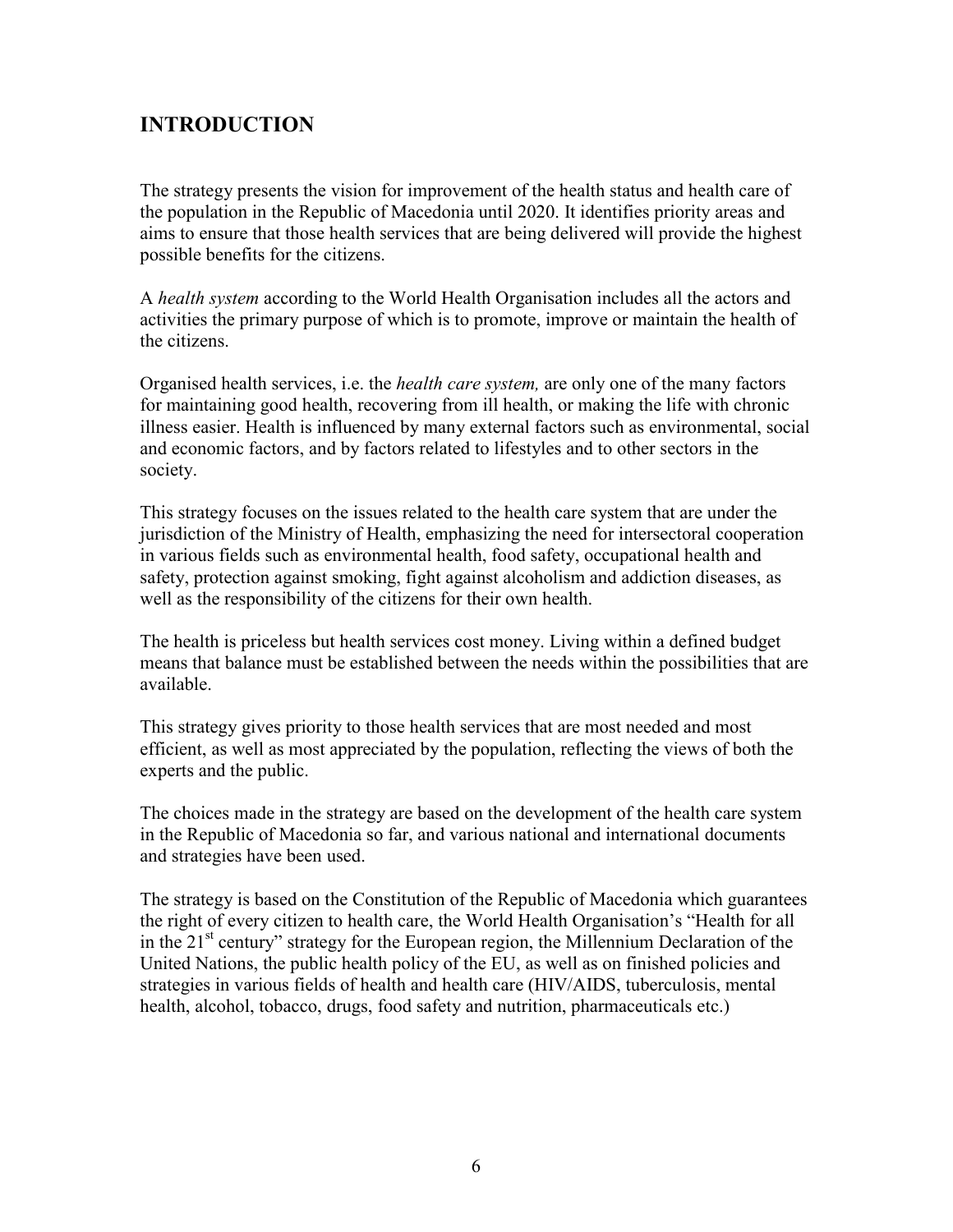## Article 39 of the Constitution of the Republic of Macedonia

Every citizen is guaranteed a right to health care. Citizens have the right and duty to protect and promote their own health and the health of others.

Everyone has the right to live in a healthy environment. Everyone is obliged to promote and protect the environment. The Republic provides conditions for the exercise of the rights of citizens to a healthy environment (Article 42 of the Constitution of the Republic of Macedonia).

The health care system of the Republic of Macedonia will be developed so that it becomes compatible with the EU system, thus providing for free movement of the health professionals, services and patients.

## Underlying principles and values of the health strategy are:

- \* Equity, which means that the whole population has financial and geographical access to a package of basic health services.
- \* The citizens, the Government, all health care institutions providing health services, public and private enterprises, as well as non-governmental organisations, are responsible for the health.
- \* Health insurance, creating mutuality and solidarity between sick and healthy, poor and rich, and young and old.

## The goal of better health for all will be achieved by:

- \* Strengthening health promotion and disease prevention.
- \* Reduction of inequalities in health and access to health services.<br>Strengthening of primary health care as the foundation of the health
- Strengthening of primary health care as the foundation of the health care system.
- \* Reorganization and promotion of the secondary and tertiary health care.<br>\* Modernisation of public health services
- Modernisation of public health services.
- \* Better planning and management of the human resources in health care.<br>Assurance of the quality and effectiveness of health services
- \* Assurance of the quality and effectiveness of health services.<br>\* Achieving efficiency and financial sustainability of the health
- \* Achieving efficiency and financial sustainability of the health care sector.<br>Appropriate mix of public and private providers in the health care system.
- Appropriate mix of public and private providers in the health care system.

#### The health care system provides:

- \* Public health services aimed at the community, as well as health services to individuals;
- \* The generation of human and financial resources;
- \* Proper financing of the health care sector: raising and pooling of sufficient financial resources, purchasing effective and quality services from health care providers, and proper methods for paying health care providers;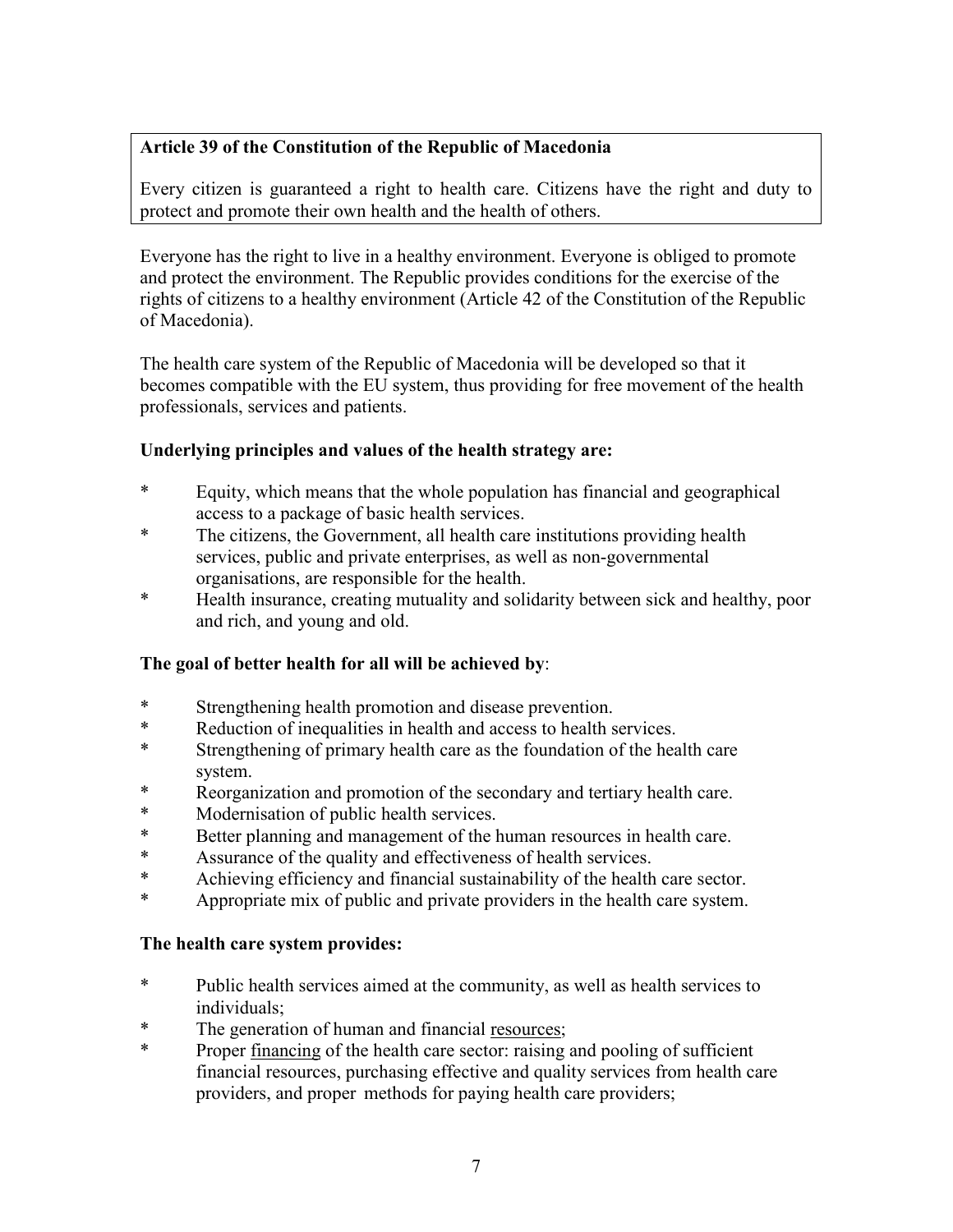\* Stewardship: effective and efficient organisation and management of the health care sector.

The strategy uses the functional approach to the health care system, as proposed by the World Health Organisation.

The statistical data in this strategy are taken primarily from official publications of the Ministry of Health, the Republic Institute for Health Protection (RIHP), and from the "Health For All" database (HFA-DB) of the European Bureau of the World Health Organisation.

# 1. ANALYSIS

## 1.1. CHALLENGES: THE NEED FOR REFORM

## Target 1

The present gap in health status between the Republic of Macedonia and the member states of the European Union should be reduced by at least one third.

The Republic of Macedonia, with the independence gained in 1991, inherited a large and well-established health care system with good geographical and financial accessibility, long positive experience with health insurance covering nearly the whole population, qualified staff, good control of infectious diseases, and almost full coverage of the population with the national immunisation programme. The health status of the population is similar as in the other countries of South-Eastern Europe, but is lagging behind the EU countries. However, the health care sector is faced with several challenges associated with the improvement of the health status of the population, the provision of basic benefits package, delivery of health services, public health, planning, management and development of human resources, quality assurance, health financing, and provision of a sustainable system of health care.

## 2. DEMOGRAPHIC AND SOCIO-ECONOMIC SITUATIONS

## Target 2

The health gap between socio-economic groups within the Republic of Macedonia should be reduced by at least a fourth, thus substantially improving the level of health of disadvantaged groups.

The Republic of Macedonia has a total population of 2,022,547 inhabitants (2002 census), of whom around 60 % live in urban areas, with an average population density of 78.6 inhabitants/km<sup>2</sup>. Demographic, economical, social, environmental as well as health characteristics of the population demonstrate significant rural-urban differences. An important demographic characteristic of the country is its multiethnic composition of the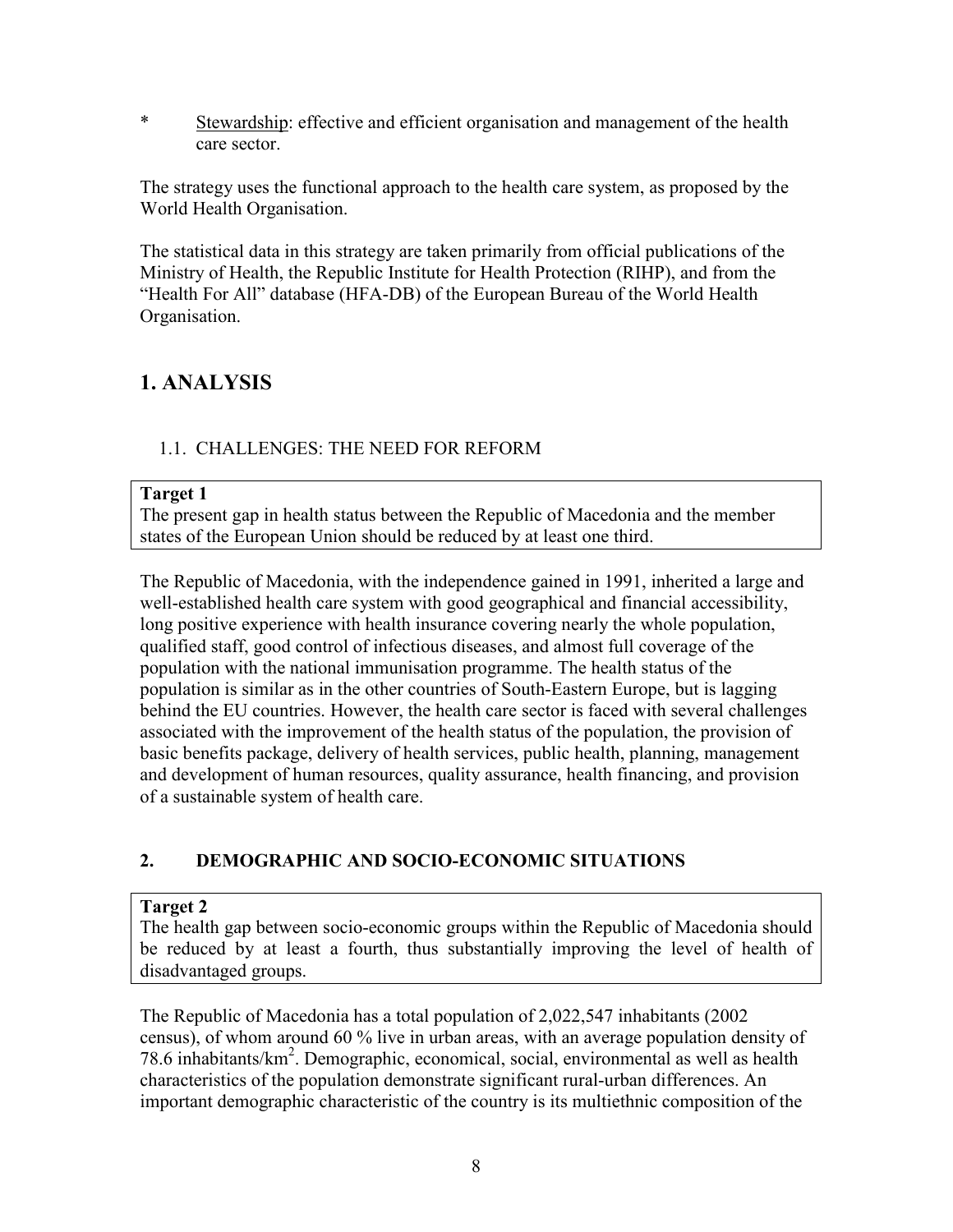population, with 64.18% Macedonians, 25.17% Albanians, 3.85% Turks, 2.66% Romas, 1.78% Serbs and 0.4% Vlachs.



Figure 1. Age pyramid, mid-2003.

Source: Statistical Yearbook of the Republic of Macedonia, 2004.

From 1990 to 2003 the percentage of the population over 65 years of age increased from 7.97 to 10.6% (males 4.8% and females 5.8%), while the population from 0-14 years decreased to  $21.1\%$  (males 10.9% and females  $10.2\%$ ) – as shown in Figure 1. Notwithstanding the increase in the proportion of the elderly population, the population is still relatively young in comparison with the averages for the EU and for Central and Eastern European countries.





Source: Statistical Yearbook of the Republic of Macedonia, 2004.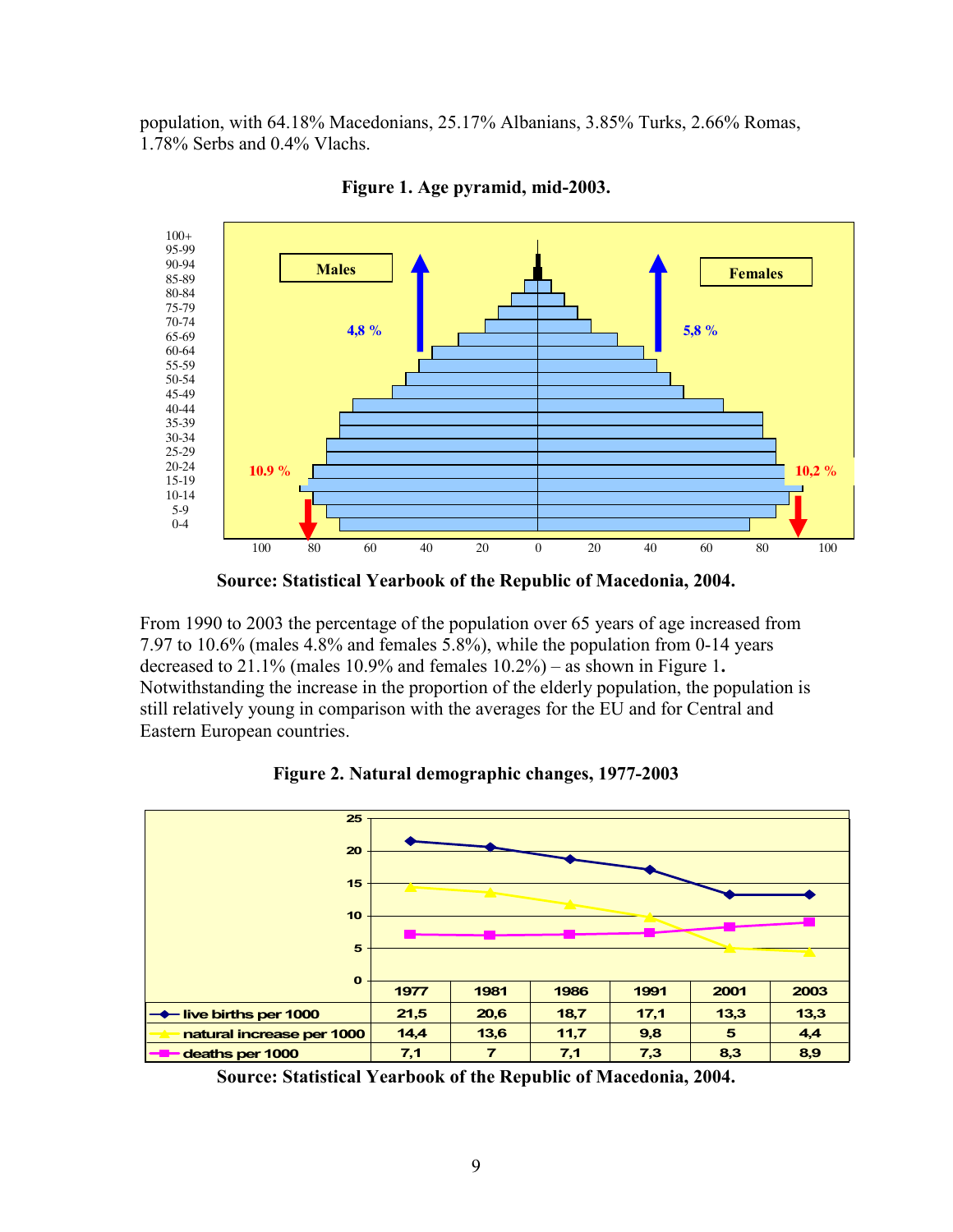The birth rate in Macedonia for 2004 is 11.5 per 1,000 population, and the mortality rate 8.8 per 1,000, resulting in a natural increase of 2.7 per 1,000.

#### Target 5

People over 65 years will have a better health and a more active social life.

The distribution of deaths by age shows the highest proportion of total deaths for age 75 and over (43,6%). Age group 65-74 accounts for 28%, and age group 55-64 for 13.4% of the deaths.

The per capita Gross Domestic Product for 2004 was US\$ 2,382. The unemployment rate in Macedonia in 2005 was 36.5% of the total labour force, placing Macedonia among countries with an extremely high unemployment rate in Europe.

The relative poverty in the Republic of Macedonia for 2004 is expressed with a Poverty Gap Index - the average proportionate expenditures shortfall for the total population - of 9.4, and with a Head Count Index - the percentage of persons living below the poverty line - of 29.3% (source: State Statistical Office, 2005).

The population groups identified as being most at risk of poverty are the unemployed, socially imperilled households, pensioners and farmers. Larger households in rural areas, particularly those with members that are unemployed or have low educational levels, are identified as a specific risk together with the unemployed in urban areas. Poverty has a serious impact on the health status of the population and on the access to health services.

## 3. HEALTH

Morbidity and mortality are part of human existence, but we should always try to maximise the number of healthy life years for all citizens. This means reducing morbidity and mortality from preventable diseases, but if necessary also by effective cure and care services. In some respects of health, Macedonian citizens are less healthy than the average EU citizen. It is difficult to compare differences in the burden of disease between countries except for some specific diseases. As for the total number of years an average citizen can expect to live (average total life expectancy at birth), this is five years less in Macedonia than in the 15 "old" countries of the European Union (EU15): 73.5 years vs. 79.1 years (source: HFA-DB, 2003 data). As in most other European countries, Macedonian men can expect to live 5 years less than Macedonian women. Much of the difference with EU15 is explained by a higher prevalence of cardiovascular disease, partly caused by a high use of tobacco and by uncontrolled hypertension and hypercholesterolemia. Another indicator that combines life expectancy with the burden of disease is the so-called "healthy life expectancy", i.e. the total number of years that a person can expect to live in good health, without disease or permanent disability. Healthy life expectancy in Macedonia is 63.4 years, compared to Greece (71.0), Bulgaria (64.6), Serbia & Montenegro (63.8), and Albania (61.4) (source: World Health Report 2003).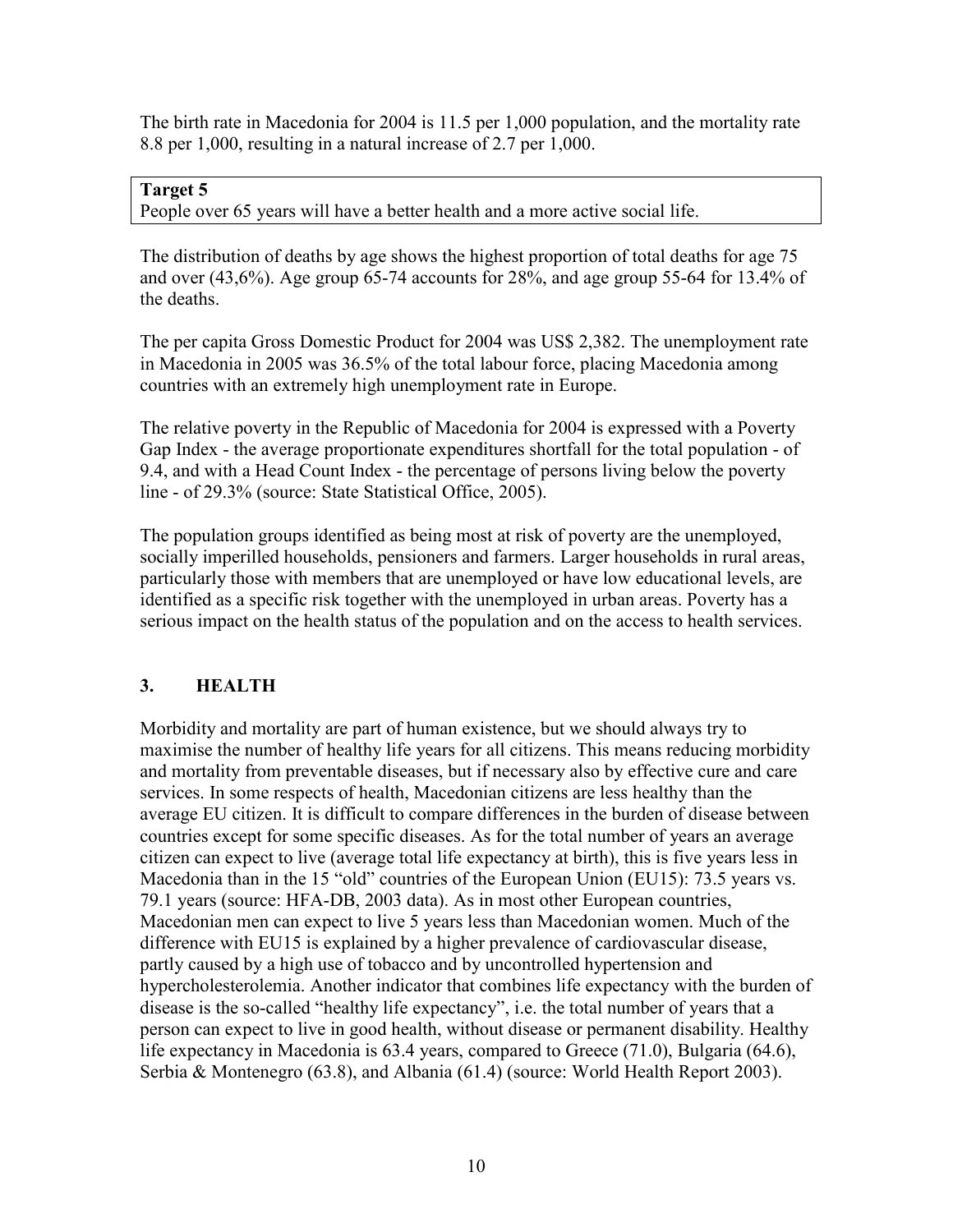Circulatory diseases are the leading cause of death in Macedonia, accounting for nearly 57% of all deaths in 2004. The standardised death rate (SDR) per 100,000 inhabitants for circulatory diseases has increased from 527/100,000 in 1991 to 599/100,000 in 2003. In this context, stroke is prevailing.

Overall mortality from malignant neoplasm as the second most important cause of death has also increased over the past ten years, from SDR 140/100,000 in 1991 to 165/100,000 in 2003. Injuries and poisoning are the third leading cause of death. Respiratory diseases occupy the fourth place, with bronchitis, emphysema and asthma accounting for more than 60% of these deaths. Diseases of the endocrine system represent the fifth most important cause of death.



Figure 3. Standardised death rates (SDR), all ages, per 100,000 inhabitants for selected diseases.

Source: WHO HFA-DB, January 2006.

The standardised death rates for cardiovascular diseases in the Republic of Macedonia are high compared to Albania, Greece and the EU15. The standardised death rate for cancer is about average (see Figures 4 and 5).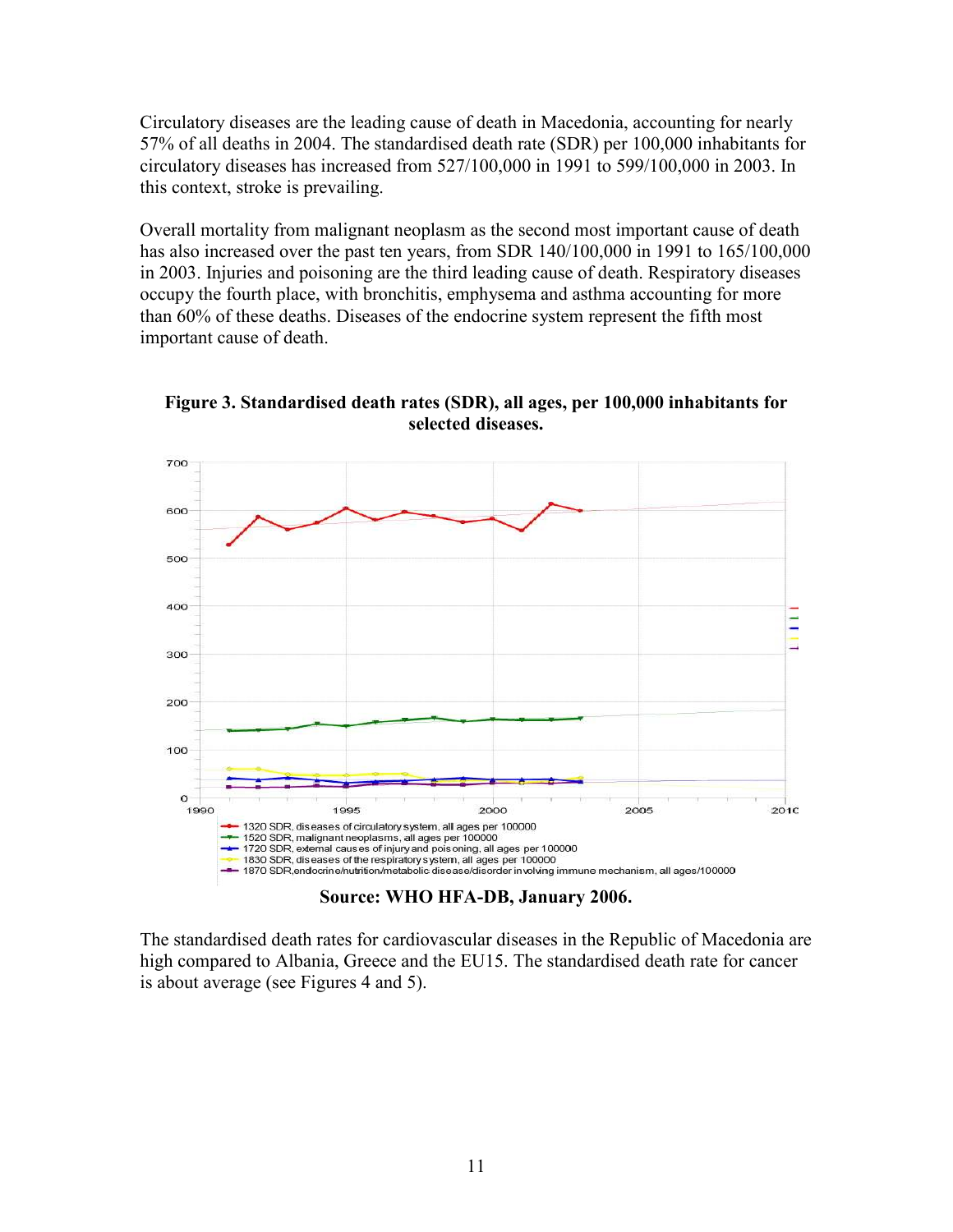

Figure 4. Standardised death rates (SDR), all ages, per 100,000 inhabitants for circulatory disease.

Source: WHO HFA-DB, January 2006.

Figure 5. Standardised death rates (SDR), all ages, per 100,000 inhabitants for malignant neoplasm.



Source: WHO HFA-DB, January 2006.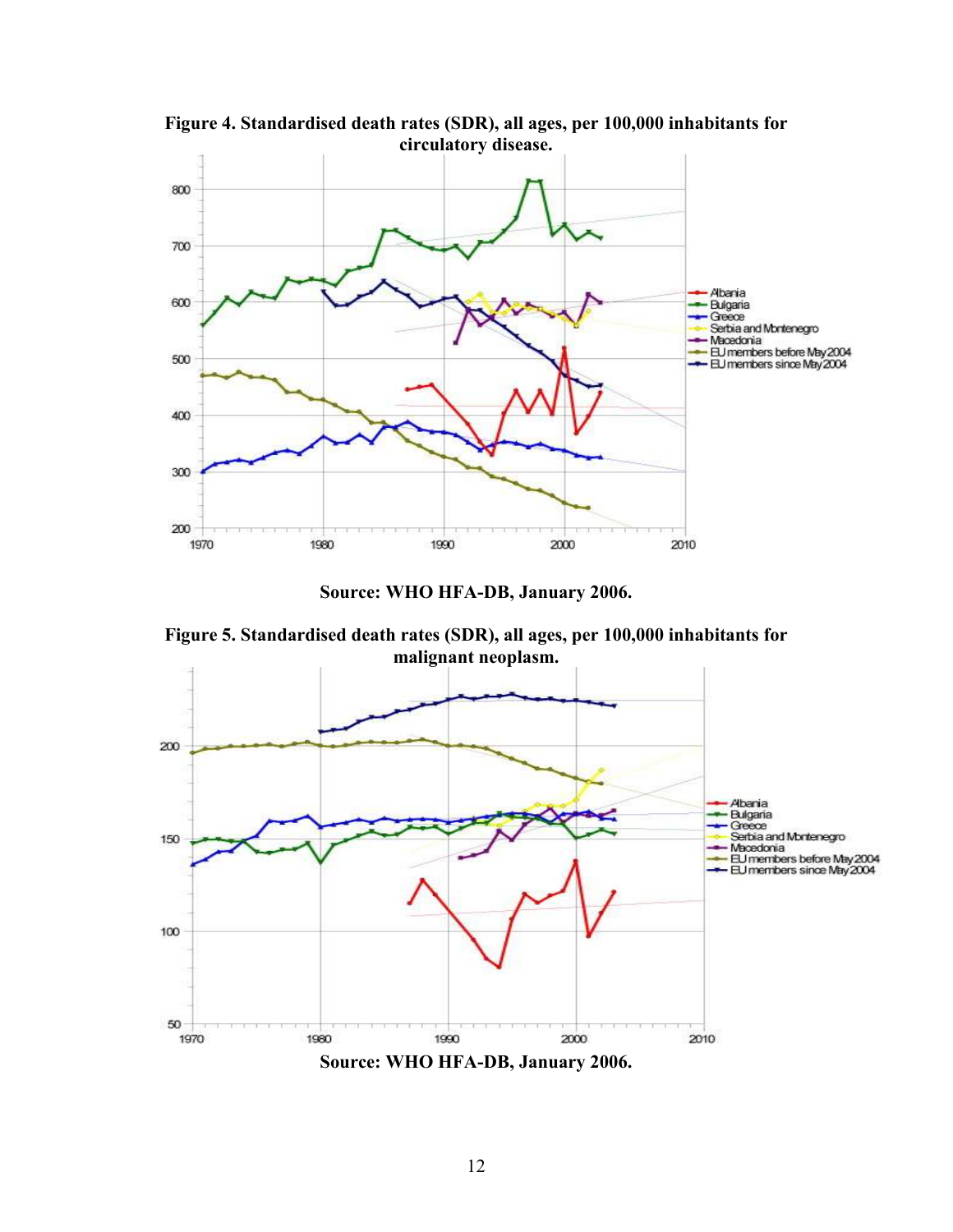## Target 3

All newborn babies, infants and pre-school children in the Republic of Macedonia should have better health, ensuring a healthy start in life.

#### Target 4

Young people in the country should be healthier and better able to fulfil their roles in society.

These targets will be achieved also through the accomplishment of the Millennium Development Goal No. 4 – reduction of the under-five mortality rate by two-thirds by 2020. This rate was 33.3 per 1,000 live births in 1990 and 12.6 per 1,000 in 2003 (see Figure 6). The rate for the Republic of Macedonia should be below 11 per 1,000 in 2020. Infant mortality rate in 2004 was 13.2 per 1,000 live births, and in 2005 it was 12.8 per 1,000 live births.

Figure 6. Infant mortality rate and Under 5 mortality rate in Macedonia for the period 1991-2003.



Source: Macedonian MDG report, 2005.

Maternal mortality rate in the RM has been variable in the last years; for 2001 it was 14.8 on 100,000 live births, and for 2003 it was 3.7 on 100.000 live births (WHO HFA Database). MDG 5 is about reducing the maternal mortality rate and bringing it under the category of "sporadic cases of maternal mortality", which would be result, inter alia, of the high proportion of births taking place in health care facilities (98,9% in 2005) (source: Statistical Yearbook of the RM for 2006, page 66).

## Target 6

People's psychosocial well-being should be improved and better comprehensive services should be available to and accessible by people with mental health problems.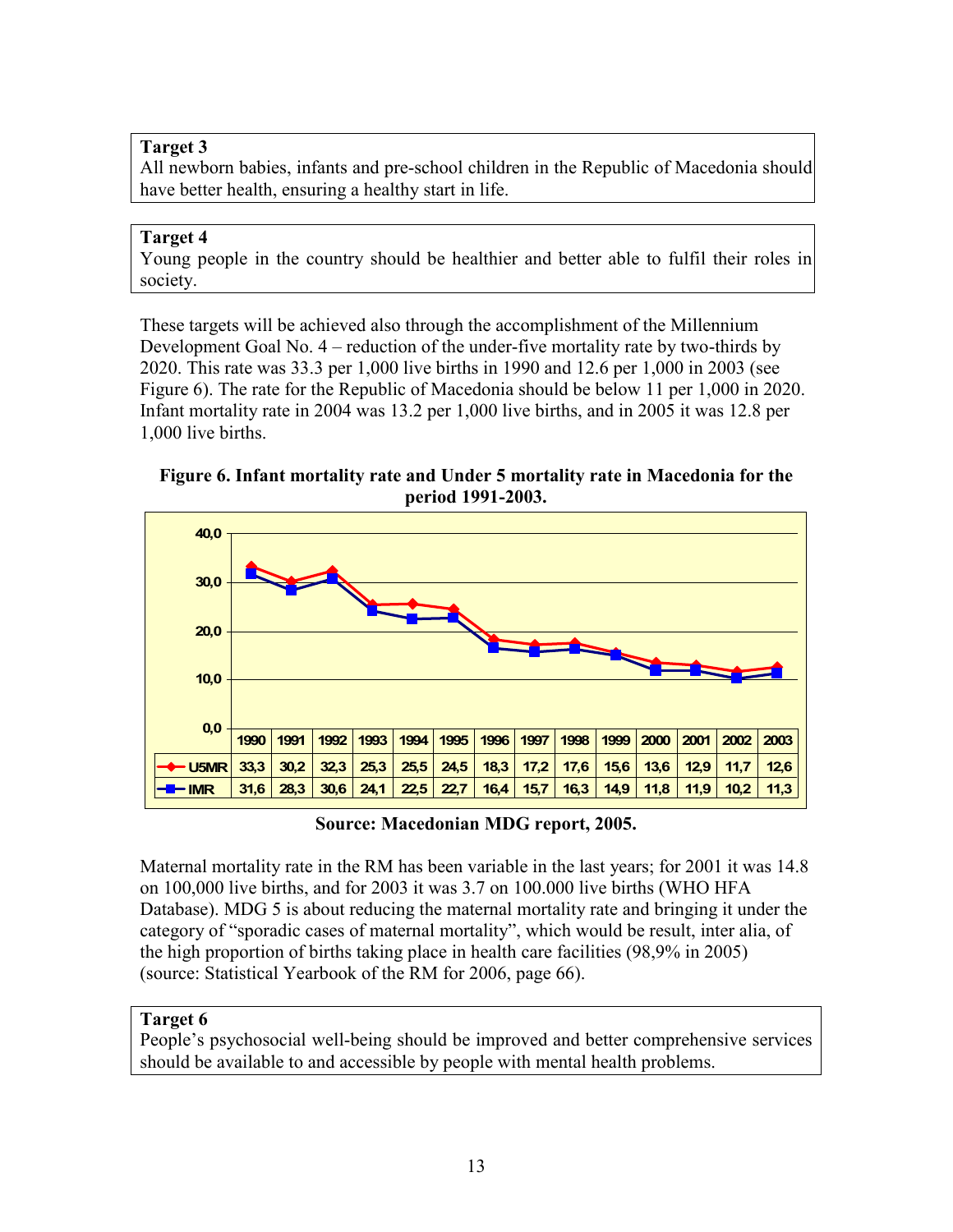At present, the institutional treatment is prevailing in the mental health system. In recent years, five community centres for mental health have been established in Skopje, Prilep, Tetovo, Gevgelija and Strumica, which provide day treatment, ambulatory care, home care and psychosocial rehabilitation in the community. The most commonly treated patients are those that have been on a long-term psychiatric treatment in an institution, as well as those that need services in the area of mental health. National Strategy for the Improvement of Mental Health for the period 2005-2012 was adopted by the Government in 2005, the aims of which include: de-institutionalisation in the area of mental health; general hospitals taking over the role of the psychiatric hospitals; and opening of community mental health services. Primary health care services are at the moment not well prepared to cope with patients with mental health problems. There isn't any sufficiently developed network of services for counselling and treatment of children and adolescents with such problems either.

#### Target 7

The adverse health effects of communicable diseases should be substantially diminished through systematically applied programmes to control, eliminate and eradicate infectious diseases of public health importance.

MDG 6 is to halt and begin to reverse the spread of HIV/AIDS and TB by the year 2015. The number of known cases of HIV/AIDS is low in the Republic of Macedonia, but actual trends are not very clear and it is assumed that the actual number is significantly higher. The cumulative number of registered patients with HIV/AIDS was 96 at the end of 2006, of whom 69 with AIDS and 27 HIV positive. The National Strategy against HIV/AIDS for the period 2003-2006 is for the most part implemented through the Program for prevention of HIV/AIDS supported by a grant from the Global Fund to Fight AIDS, Tuberculosis and Malaria. The National Strategy on prevention of HIV/AIDS in the Republic of Macedonia for the period 2007-2011 was developed under this program.

The incidence of tuberculosis is higher in Macedonia than in EU15 countries: 32 vs. 10.4 per 100,000 population in 2003. Regional figures are: Bulgaria 41.3/100.000; Serbia and Montenegro 37.2/100.000; Croatia 33.7/100.000; Albania 17.7/100.000, and Greece 5.6/100,000 (source: WHO EURO TB). A 5-year National Program for Control of Tuberculosis was implemented in the RM during the period 2000-2005. In fact, the incidence of tuberculosis has been relatively stable during the last 15 years with 600-700 new cases per year, but the prevalence rate has decreased by one-third in the last 5 years, which shows the effectiveness of the implementation of the DOTS treatment (see Figure 7). The occurrence of multi-resistance against anti-tuberculosis drugs is also being monitored under MDG 6. The Republic of Macedonia is a partner in the Global Fund project for fighting tuberculosis. The preparation of a National Strategy on Control of Tuberculosis 2007-2011 is underway.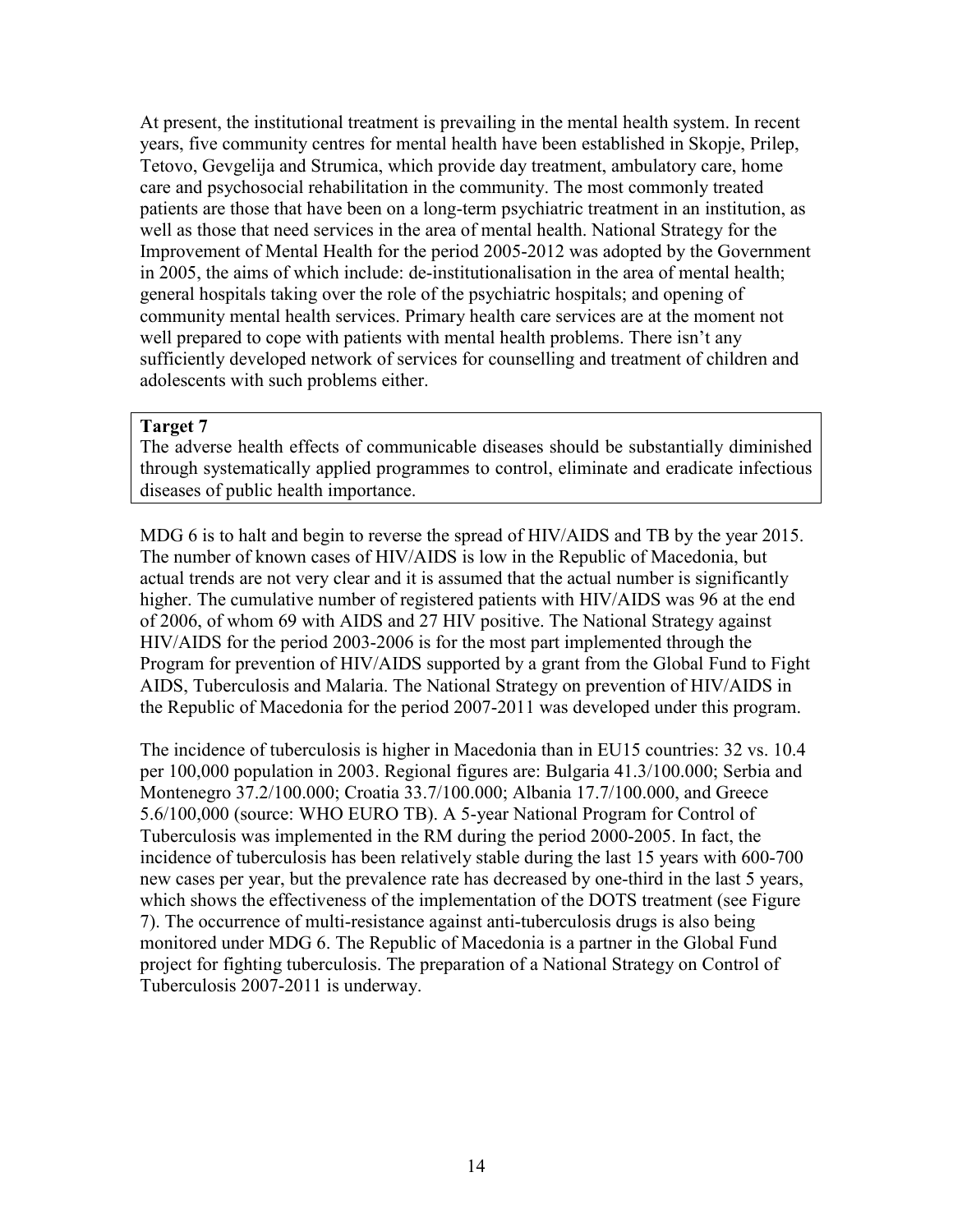

Figure 7. Tuberculosis prevalence and incidence in Macedonia for the period 1990-2003.

Source: Government of the Republic of Macedonia report on the MDGs, 2005.

Figure 8. Number of registered patients per 100,000 for five most frequent communicable diseases in Macedonia, 1990-2004.



#### Source: RIHP, 2005.

Figure 8 gives the trend of the 5 most common infectious diseases in the Republic of Macedonia. The first two places are occupied by enterocolitis and chickenpox, followed by food poisoning, Hepatitis A and scabies.

#### Target 8

In the Republic of Macedonia, morbidity, disability and premature mortality due to major chronic diseases should be reduced to the lowest feasible levels.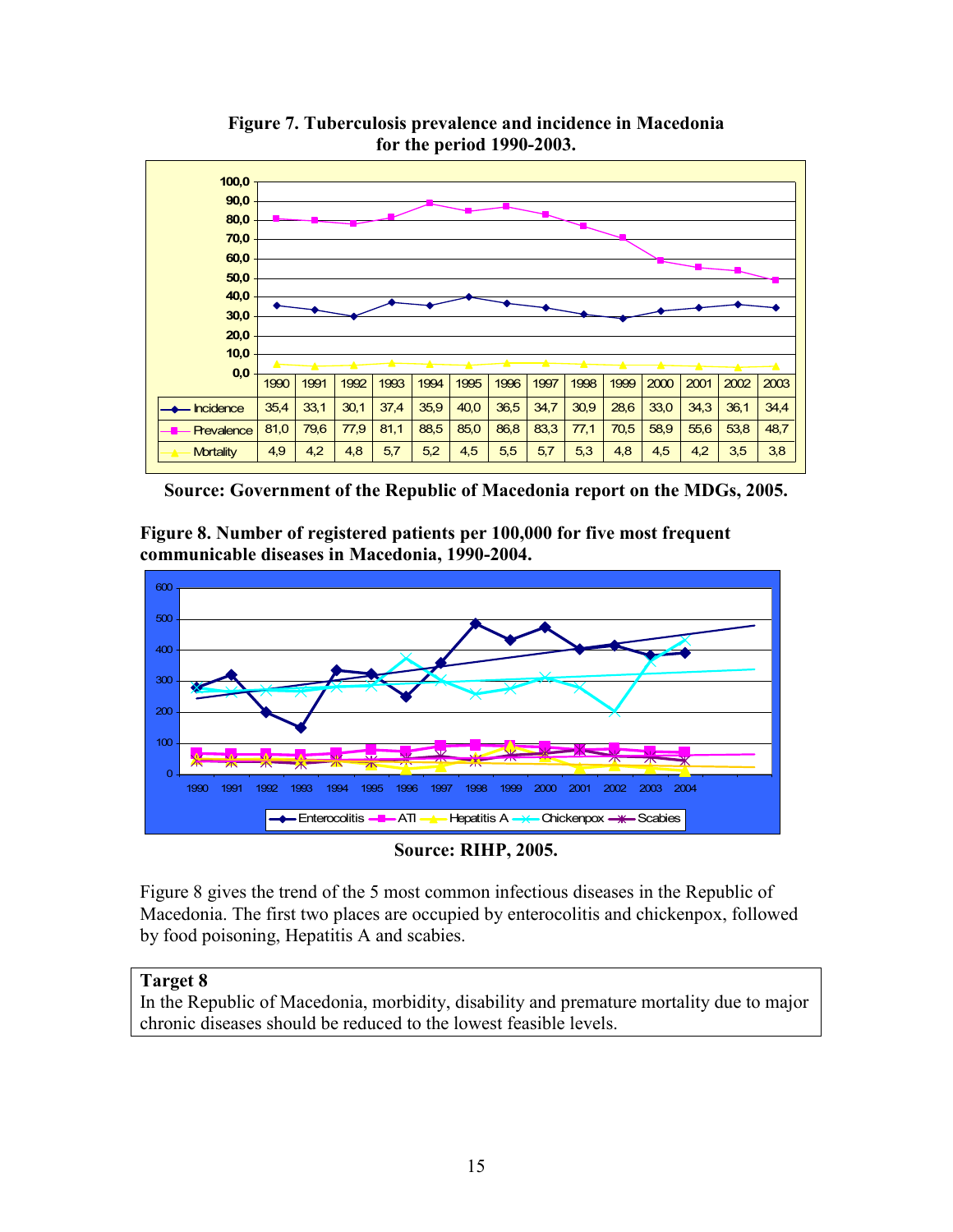The coronary artery disease is an important public health problem in the country, with a fast pace of increase in mortality (the number of deaths has increased for 44% over ten years), and with an average of 100 deaths per 100,000 population.

The standardized rate of death from cerebrovascular diseases for the age group  $0 - 64$ amounted to 37.2/100,000 in 2003 in the Republic of Macedonia, according to WHO. This indicator for the EU countries in 2003 was 9.87/100.000.

In 2004, 5696 cases of cancer were registered in the Republic of Macedonia, with a tendency of increase. Cancers, with the effects they have on human health, the high mortality rate and the high expenditures for the diagnosing and treatment thereof are a significant burden on the health care system.

Around 11 people per 100.000 population die each year from kidney failure on average, with half of the deaths due to chronic kidney failure.

The number of patients on dialysis is around 1.200 each year, with 1.159 patients registered in 2005. In total, around 20-25 transplantations are carried out annually, the majority of which are from a living donor (source: RIHP, 2005).

The preparation of a Strategy for prevention and control of non-infectious diseases is underway.

#### Target 9

There should be a significant and sustainable decrease in injuries, disability and death arising from accidents and violence.

Injuries, permanent disability and deaths occur, inter alia, as a result of unintentional injuries and violence. Unintentional injuries are predominant in the total number of injuries, with a share of 67%, wherein traffic accidents account for 34%, suicides for 24% and homicides for 9% (State Statistical Office, 2006).

Contrary to most chronic diseases, children and young adults are frequently victims of accidents and violence. Traffic traumatism data show that injuries acquired in road traffic cover 50% of all the injuries causing death among children and adolescents (source: State Statistical Office, 2006). Children and young adults up to the age of 24 are an important proportion in the total number of people injured (43.6%) and deceased (26.5%) in traffic accidents. Frequency and mortality from traffic accidents increase with age, and they are three times higher in men compared to women (source: RIHP, Faculty of Medicine, 2002).

## Target 10

The population should live in a safer physical environment, with exposure to contaminants hazardous to health not exceeding internationally agreed standards.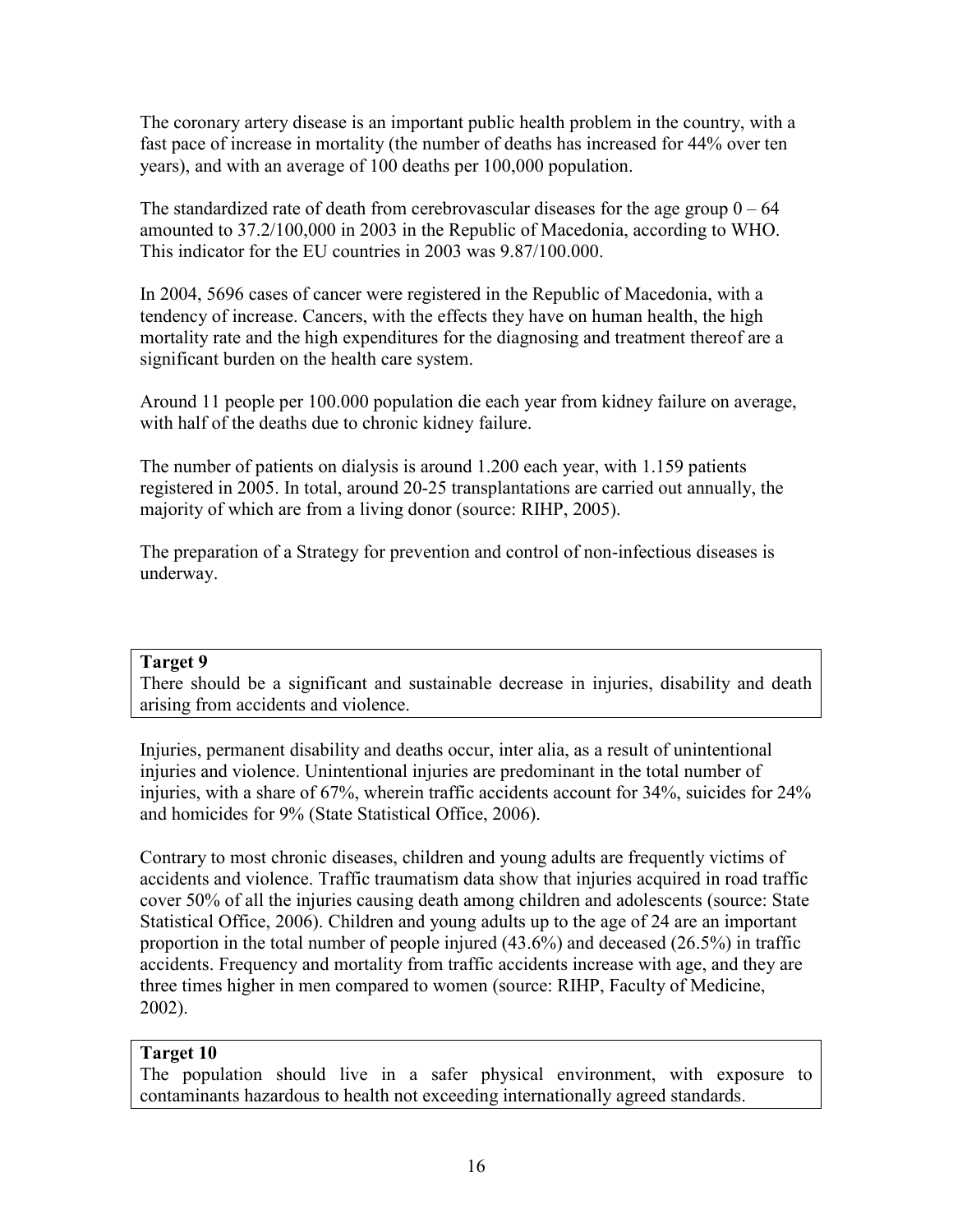Good health and well-being require clean and harmonious environment in which physical, physiological, social and aesthetic factors are important. Human health depends on the availability and quality of food, water, air and housing. Even though the influence of the physical environment has been known for quite some time, the actuality of the problem is a result of new scientific evidence showing the link between the physical environment and the health. Several studies have shown that environmental risks account for 25-35% of the disease burden at global level (source: WHO-Environmental Burden of Diseases Series, 2004).

Macedonia has a few environmental hot spots, characterized by high levels of pollution (air, water and soil), due to emissions from industrial facilities (Environmental Performance Review UN/WHO, 2001).

National Environmental Health Action Plan was drafted in 1999, and it will be revised according to the second National Environmental Action Plan. In this segment, one should provide for intersectoral cooperation with other competent ministries and institutions.

## Target 11

People across society should adopt healthier patterns of living.

## Target 12

The adverse health effects from the consumption of addictive substances such as tobacco, alcohol and psychoactive drugs will decrease significantly in the Republic of Macedonia.

Health statistics is insufficient with data on lifestyles. Several surveys have been carried out in the Republic of Macedonia in order to explore smoking habits. In 2002, through the realisation of WHO Project "Global Youth Tobacco", it was found out that the prevalence of regular smokers was 8.2% among teenagers aged 13-15 years, and 20% of them started smoking before the 10th year of life. 16% of the non-smokers stated that in the future they would maybe start smoking. In a survey that was carried out in 2000-2001 aimed at planning of health education activities for the prevention of risk factors for ischemic heart disease among the population aged 15-64 years old, a high prevalence of smokers was found (42.7%). There was an association between smoking and age, but not with the educational level (source: RIHP, Medical Faculty, 2004).

A comprehensive Health Promotion Action Plan has not been developed yet. Under preparation is Strategy for Promotion of Adolescent Health and Strategy for Blood Safety. The National Food and Nutrition Action Plan is in process of implementation (until 2007).

The Government has also adopted a Strategy for Fighting Tobacco in 2006, and since 16 September 2006, Macedonia, as a member-state of the WHO, ratified the WHO Framework Convention on Tobacco Control. Enforcement of the restriction of smoking in public and working premises is underway.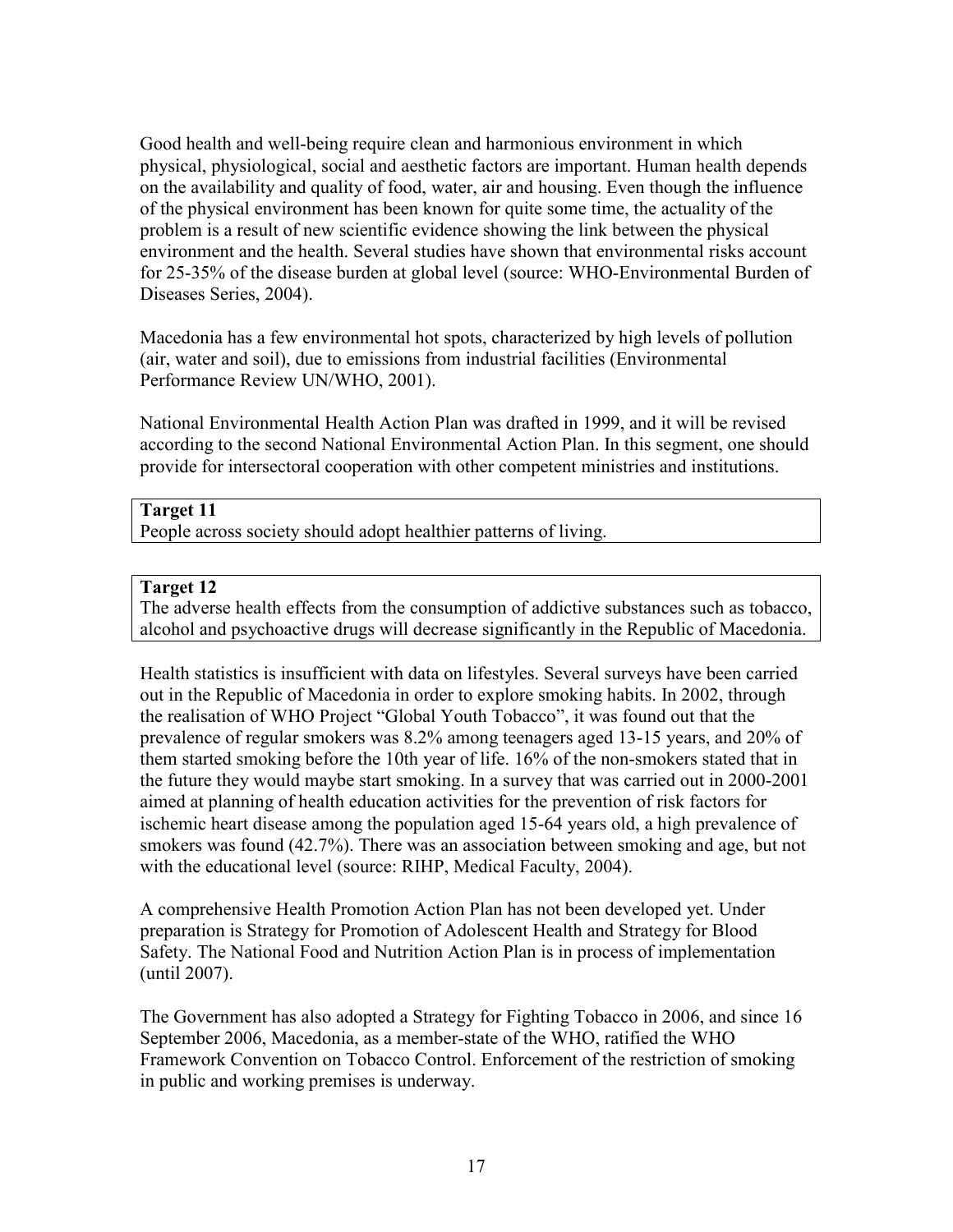The first draft of the Strategy for Fighting Alcohol has been prepared. The Strategy for Drug Control, which defines the objectives and the activities in the area of drug demand and drug availability reduction for the period 2006-2012, was adopted by the Government in December 2006, and under preparation is the Action Plan for the implementation thereof.

## 4. DELIVERY OF HEALTH SERVICES TO CITIZENS

## 4.1 Overview

Health care in the Republic of Macedonia is relatively easily accessible (geographically, economically and time-wise) for the population, because it is delivered within a widespread network of health care institutions. This makes it possible for around 90% of the population to get a health service in less than 30 minutes. Three segments comprise the health care system: primary, secondary and tertiary health care. Like in many other countries, the health care system in the Republic of Macedonia is oriented towards primary health care as the basis of the system, where the first contact with the health service is made and where the majority of the health care needs of the population are satisfied.

Patients who need health care at higher level are referred by the primary health care doctor to ambulatory-policlinic treatment or hospital treatment. The network of health care institutions at secondary level is widespread, with certain differences in terms of space capacity and availability of staff and equipment. Despite the widespread network of different health care institutions, the system does not function as an integrated and coordinated system.

## There are several reasons for the lack of integration and co-ordination:

- The first reason is that the system is too fragmented and super-specialised.
- The second reason is that the chosen doctor usually does not provide comprehensive care and is not considered as the key player in the system.
- The third reason is that there are insufficient rules and incentives in place for proper gate keeping and referral to higher levels of the health care pyramid, as a result of what many patients are treated at inappropriate levels.

## 4.2 Primary health care

## Target 15

The population in the Republic of Macedonia will have better access to family- and community-oriented primary health care, supported by a flexible and responsive hospital system.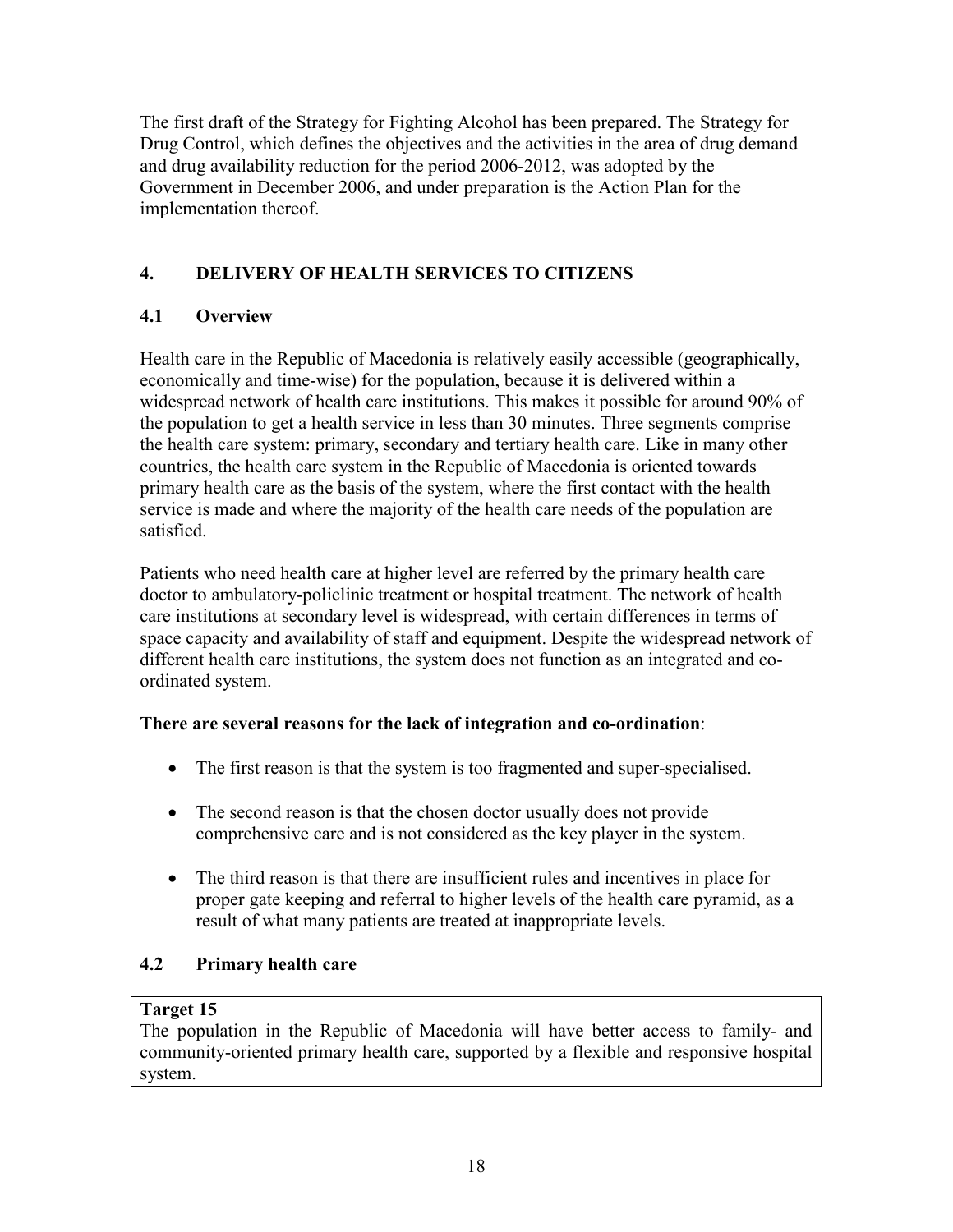Primary health care in Macedonia is provided by different types of private and public health care organizations: doctor's offices, health stations and health houses. Preventive, promotional and curative services are provided in the primary health care. The latter is provided by many different types of health workers and co-workers: general physicians, specialists in general medicine, paediatricians, specialists in school age medicine, gynaecologists, and specialists in occupational medicine. The health workers mentioned above do not provide comprehensive primary health care except in villages with only one doctor. This system performs well in some areas (for example when providing immunisation and antenatal care) and less well in others (for example non-rational prescribing, high referral rates, lack of co-ordination between various treatments, and prevailing medicamentous treatment of the patients with mental health problems without paying sufficient attention to the psychosocial dimensions of the treatment). Too many patients are being seen by emergency care services or by secondary and even tertiary level physicians that could have been treated well at primary care level if the conditions there would have been better, or if gate keeping had been respected better.

As in many other transition countries, widespread privatisation has taken place in the dentistry and pharmacy sectors (which will be discussed in chapter 10). Many physicians have also set up private practices. At present, 607 out of 1,722 primary health care physicians (most of them general physicians, paediatricians and gynaecologists) are working in private practice (source: Ministry of Health). Private primary care physicians do not provide comprehensive primary care including all preventive services and urgent care after office hours, i.e. they do not provide continued health care. The purpose of privatisation of the primary health care is to improve the quality of the health services, but its short-term and long-term consequences for service delivery have been insufficiently analysed.

Citizens covered with the compulsory health insurance are obliged to choose a doctor in the primary health care sector - in a private or public health care institution. The principle of choosing a doctor in the primary health care in Macedonia has traditionally been fragmented and depends on the age and the sex of the users. Members of one family will usually have several chosen doctors (general practitioner, gynaecologist and paediatrician). A chosen doctor is not the same as family physician. In order to avoid fragmentation of the primary health care system, the Ministry of Health will aim at establishing multidisciplinary teams where the different doctors in one family will be in direct contact and cooperation.

## 4.3 Secondary and tertiary health care

Secondary health care is provided in specialist-consultative services, general and special hospitals, offices and institutes. Tertiary health care is provided in clinical hospitals and in the University Clinical Centre. Preventive, curative and rehabilitation health services are provided at these two levels, and health care is provided by different types of specialists and sub-specialists. There are nearly 10,000 beds in the hospital sector, or 4.8 beds per 1,000 inhabitants, which is less than the EU average (6.2 per 1,000 population). More than half of the hospital beds are in specialised or tertiary care, which is too high of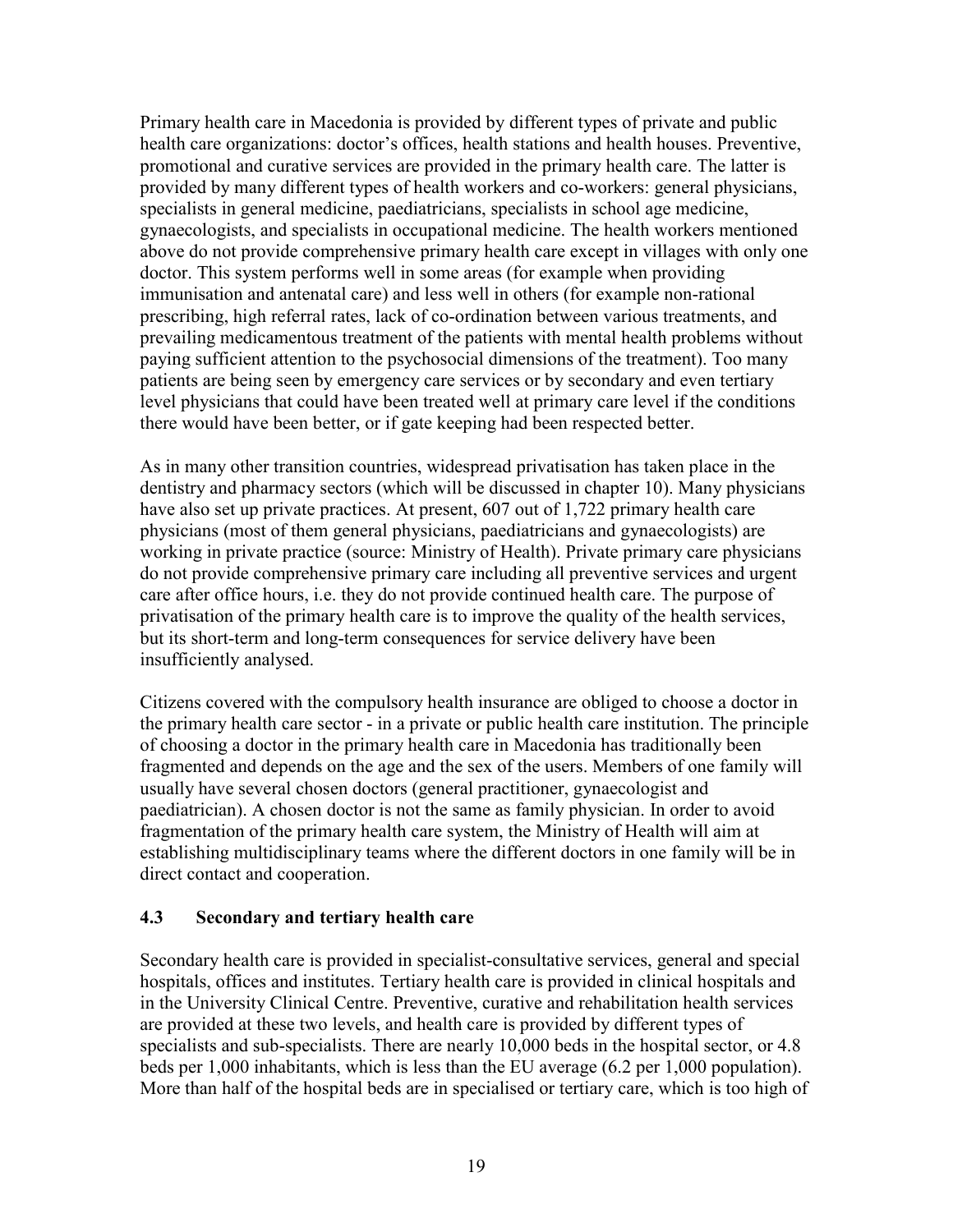a proportion. Skopje is over-supplied with 4,751 hospital beds (including the Military Hospital with 420 beds), divided into 1,848 beds in specialised hospitals, 360 beds in daily hospitals and 2,123 beds in the Clinical Centre (tertiary health care). There is no general secondary hospital in Skopje. (Source of hospital data: Institute of Health Protection - Skopje, 2006.)

Apart from the University Clinical Centre in Skopje with 2,123 beds, there are 17 specialised and/or tertiary hospitals in Macedonia: 3 psychiatric hospitals, 4 rehabilitation hospitals, and 10 other hospitals (with many different specialisations), with 3,180 beds altogether. (source of hospital data: RIHP).

Outside Skopje, there are 15 general hospitals (secondary health care) with at least the basic specialities of internal medicine, surgery, gynaecology and obstetrics and paediatrics.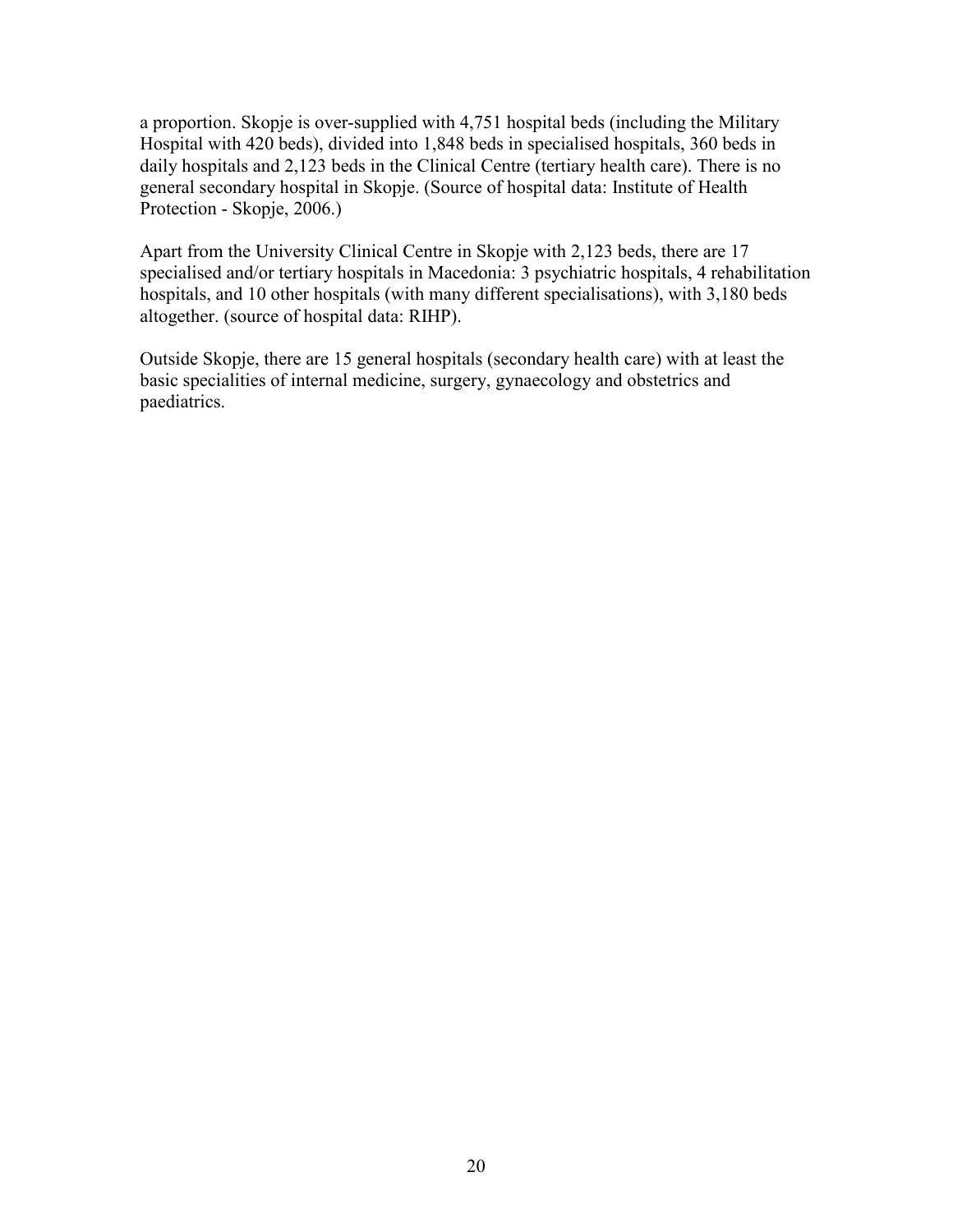| General hospital                                             | Number of<br>inhabitants | Hospital<br>doctors per<br>100,000 | Staff with<br>secondary<br>school | Beds per<br>100,000<br>inhabitants |  |  |
|--------------------------------------------------------------|--------------------------|------------------------------------|-----------------------------------|------------------------------------|--|--|
|                                                              |                          | inhabitants                        | training per<br>100,000           |                                    |  |  |
|                                                              |                          |                                    | inhabitants                       |                                    |  |  |
| Tetovo                                                       | $(1)$ 191,080            | 47                                 | 92                                | 218                                |  |  |
| Kumanovo                                                     | (2)138,313               | 44                                 | 93                                | 253                                |  |  |
| Bitola (including Resen,<br>Demir Hisar)                     | 131,198                  | 107                                | 188                               | 480                                |  |  |
| Gostivar                                                     | (4)118,001               | 42                                 | 101                               | 178                                |  |  |
| Prilep (including<br>Krushevo and<br>Makedonski Brod)        | (5)117,587               | 58                                 | 124                               | 341                                |  |  |
| Kochani (including<br>Vinica, Berovo,<br>Delchevo, Pehchevo) | (6)113,651               | 13                                 | 48                                | 130                                |  |  |
| Strumica                                                     | (7)105,157               | 60                                 | 84                                | 282                                |  |  |
| Stip (including Probishtip<br>and Radovish)                  | (8)100,239               | 59                                 | 176                               | 516                                |  |  |
| Kavadarci (including<br>Negotino and Sveti<br>Nikole)        | (9)87,774                | 50                                 | 100                               | 136                                |  |  |
| Veles                                                        | (10)66,675               | 109                                | 328                               | 466                                |  |  |
| Struga                                                       | (11)66,382               | 45                                 | 104                               | 136                                |  |  |
| Ohrid                                                        | (12)61,055               | 95                                 | 270                               | 385                                |  |  |
| Kichevo                                                      | 56,901                   | 21                                 | 76                                | 216                                |  |  |
| Kriva Palanka*<br>(including Kratovo)                        | (14)35,139               | 6                                  | 46                                | 148                                |  |  |
| Gevgelija                                                    | 34,885                   | 40                                 | 138                               | 479                                |  |  |
| Debar                                                        | 24,616                   | 28                                 | 102                               | 284                                |  |  |
| (source: RIHP)<br>* closed in 2005                           |                          |                                    |                                   |                                    |  |  |

#### Table 1. General hospitals (secondary level), 2004.

As shown in table 1, the staff and the number of beds at the level of secondary health care are not well distributed around the country. This situation is partly explained by the fact that these hospitals provide different types of health services that are not compatible with the number of population they serve.

In 2004, the occupancy rate varied between 50% and 65% in the different secondary, specialised and tertiary hospitals (except psychiatric hospitals), which is rather low in international comparison. The average length of stay was rather long in international comparison: 11 days.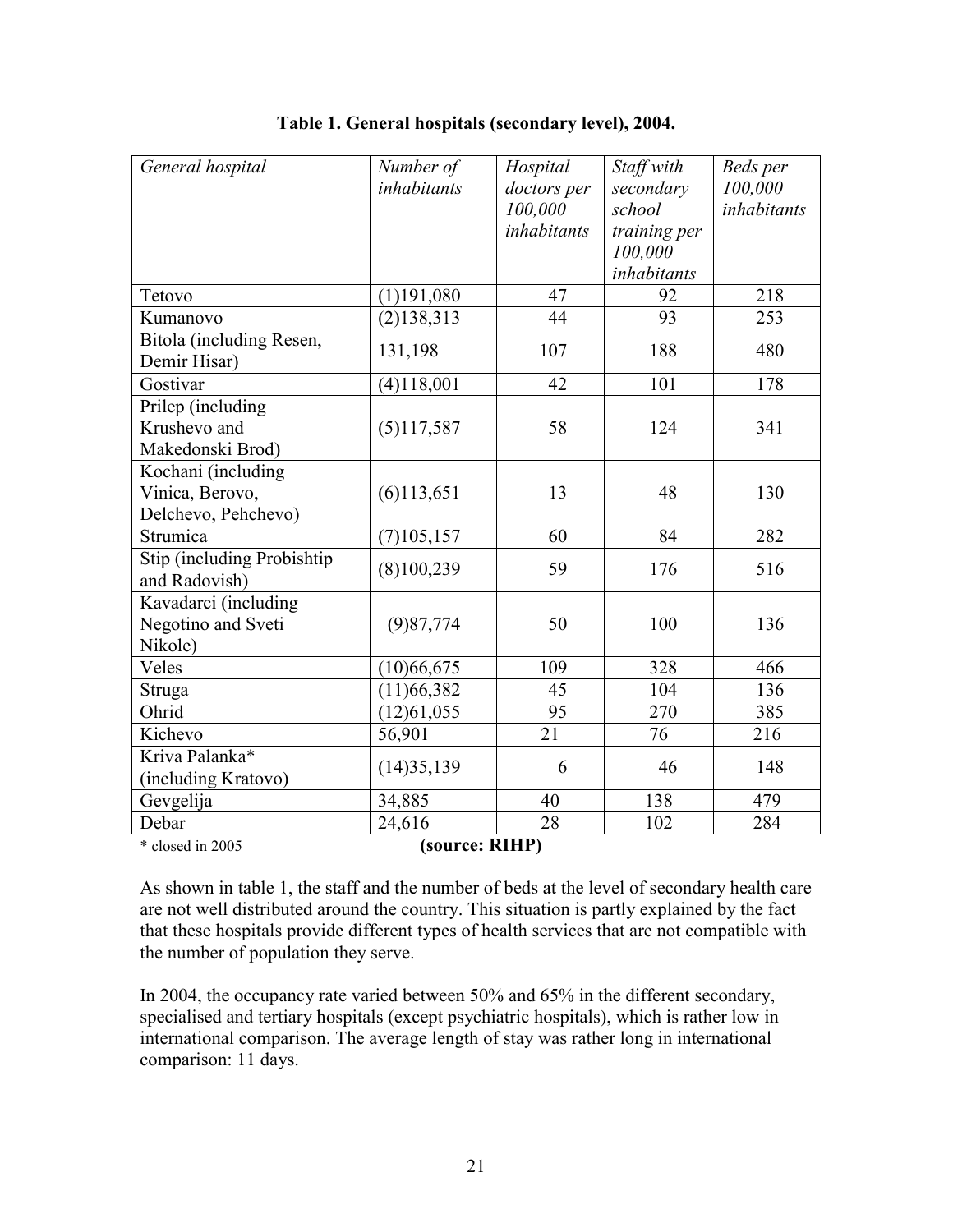## 4.4 Dental care

Dental care is delivered in public and private health care institutions: general and specialist's offices, health houses and the Dental Clinical Centre. Privatisation of general dentistry is finished, and the privatisation of specialist dentistry is being implemented at the moment. At present, 2,254 dentists have been registered in the Dental Chamber, and the number of dental auxiliaries in the country is 1,205 (source: RIHP, 2005).

The state of oral health of the population and of children in particular is far from adequate, also in international comparison. For 12 years old children, the DMFT-12 index for decayed, missing and filled teeth is 5.13. The DMFT-12 index is 1.47 in the 15 old EU countries and 3.71 in the 10 new EU countries (source: HFA-DB). The global objective of the WHO is that the DMFT-12 should be below 3. Orthodontic problems occur in 48% of the total population in the Republic of Macedonia. Private dentists are not interested in preventive dentistry for children, for financial reasons but also for lack of training in this field. (source: Dental Chamber of Macedonia).

## 5. PUBLIC HEALTH

## Target 13

The people in the Republic of Macedonia should have greater opportunities to live in healthier physical and social environments at home, at school, at the workplace and in the local community.

Public health is: "the science and art of preventing disease, prolonging life and promoting health through the organised efforts of society" (Acheson, 1988). Public health analyses and monitors the health status of the population, and tries to improve this health status by influencing the known determinants of health (also known as risk factors) such as environmental and microbiological causes, lifestyle and socio-economic factors.

Public health measures include health promotion (including health education), health protection (such as sanitary control), and personal preventive measures (such as immunisation).

The whole health care sector should participate in public health activities. The Government has certain institutions at its disposal that are specifically responsible for public health. These are the network of one national and ten regional Institutes for Health Protection and the network of the Institute of Occupational Health and peripheral occupational health services. The regional Institutes for Health Protection have 21 subregional branches called hygiene-epidemiological-sanitary stations. Within the Ministry of Health, there is a Food Directorate and a State Sanitary and Health Inspectorate.

Special importance is assigned to disease prevention in the Republic of Macedonia, at all levels: primary, secondary and tertiary prevention.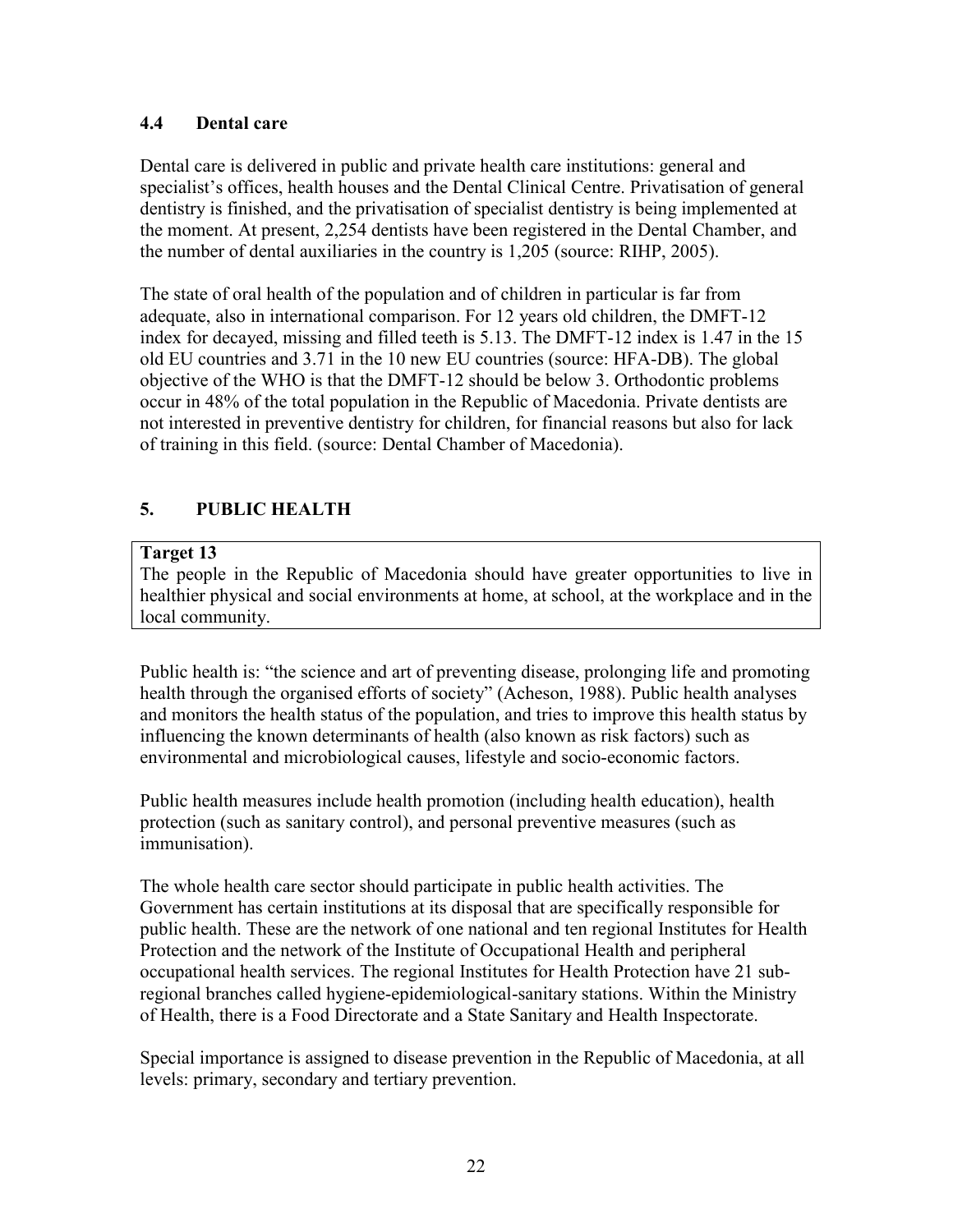Specialized preventive health care is delivered by the Republic Institute for Health Protection – Skopje and the regional Institutes for Health Protection, with the local units of these institutes. With such territorial distribution, the whole territory of Macedonia is covered by specialized public health services that are responsible for performing public health functions.

The Institutes for Health Protection are not sufficiently equipped and modernised to be able to perform the functions of analysis and planning, health promotion, control of communicable and non-communicable diseases, risk assessment, environmental health, and emergency preparedness.

Most financial revenues of the Institutes for Health Protection come from the laboratory work. Public health is the responsibility of the Government, but a small part of the revenues are provided from the State budget.

At slightly more than  $\epsilon$  1 per inhabitant, this allocation for public health by the HIF is very low in international comparison, considering that revenues from the Ministry of Health and other government sources for public health activities are negligible.

## Target 14

All sectors should recognise and accept their responsibility for health.

Many public health activities such as health promotion, food safety control, occupational safety and health, control of communicable and non-communicable diseases, and environmental risks control are intersectoral by nature, involving various ministries and institutions. However, such intersectoral cooperation for protection of the public health is not well developed yet, and various functions are performed less than optimally as a result. Modern legislation compatible with the EU policy and legislation is missing in this field.

Specific occupational health activities are performed through the Institute of Occupational Health and by occupational health services mainly within primary health care facilities (health houses). The occupational health services under the PHC were more oriented towards curative occupational medicine than towards modern preventive occupational health and safety activities. Except for certain categories of employees that are exposed to a high risk at the workplace, employers do not pay for occupational safety and health measures. Many occupational medicine activities at enterprise level have been discontinued, and the so-called occupational medicine dispensaries closed.

The Macedonian Society of Occupational Medicine and the Institute of Occupational Medicine have made efforts during the last few years to establish the basis for a new model of occupational health services through an intersectoral approach.

"National strategy for health, healthy environment and safety at work" has been adopted in order to strengthen basic occupational medicine services, to expand their coverage, and to improve their content and activities. The status of the Institute of Occupational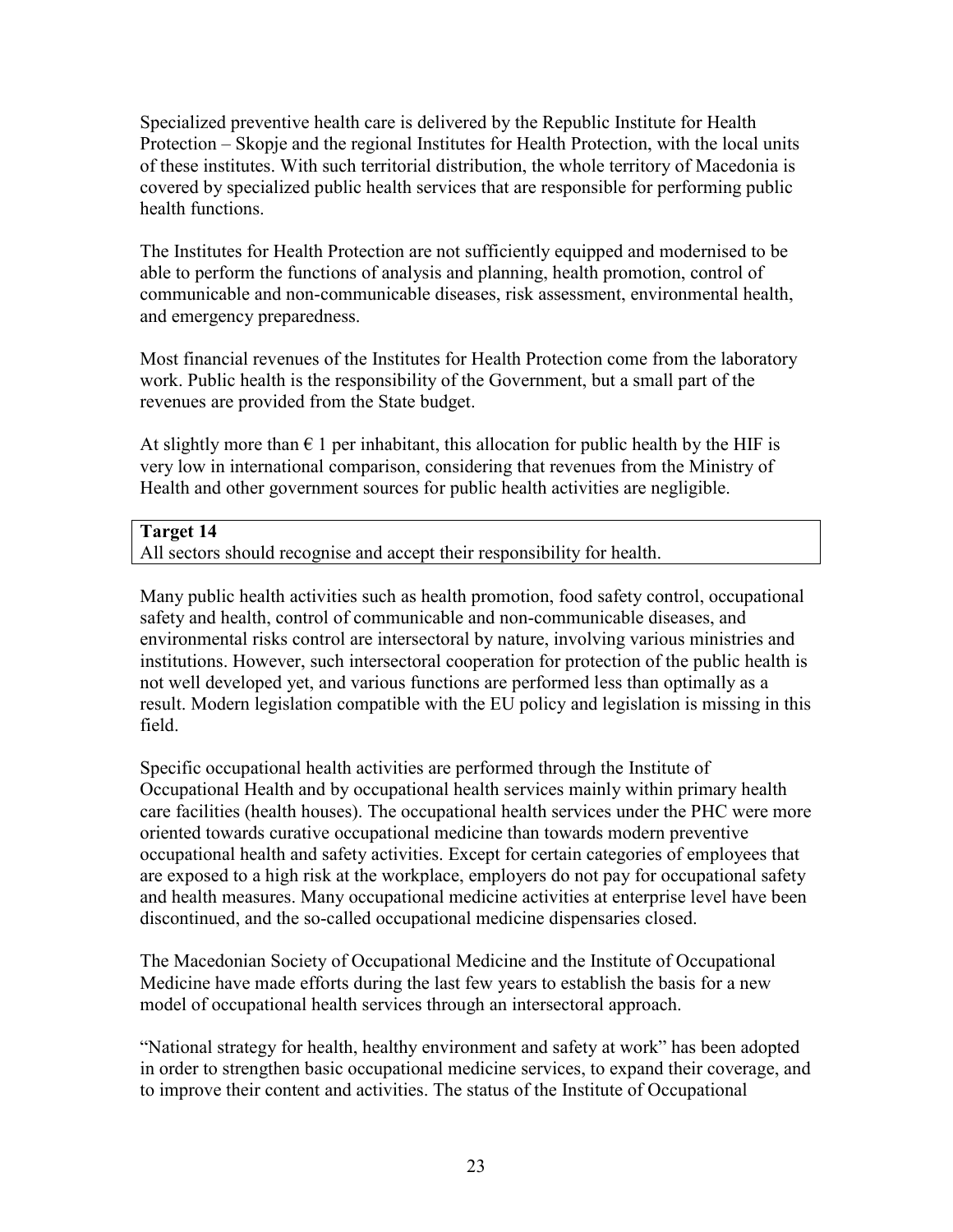Medicine and of the occupational medicine services should be adjusted to the proposed new organisation.

## 6. HUMAN RESOURCES

### Target 18

In the Republic of Macedonia, conditions should be created for the health workers and co-workers to acquire appropriate knowledge, attitudes and skills to protect and promote health.

In 2004, there were 17,349 medical workers (including 4,573 physicians) and 5,528 nonmedical workers working in Macedonia. Because of the transformation of part of the health care facilities (16 medical centres) into health houses and general hospitals (2004- 2005), problem occurred in the official health statistics with regard to the exact location of the staff by individual levels (types of health care institutions), which makes international comparison difficult. Another problem in the Republic of Macedonia is unemployment of health care staff. In 2004, officially there were 5,344 unemployed medical workers: 376 doctors, 269 dentists, 66 pharmacists, 260 staff with postsecondary education, and 4,373 staff with secondary medical school education (half of them nurses and midwives).

Although there is unemployment among doctors and nurses, their numbers per 100,000 population in Macedonia are lower (around 224 doctors) than the averages in the European region of the WHO, which were 353 doctors and 689 nurses per 100,000 population (source: HFA-DB). Moreover, doctors are not evenly distributed in the country - as shown in chapter 5. It is generally recognised that there is a surplus of nonmedical staff in the health sector.

The situation is becoming even more complex because of the existing number of students that are being trained in the country and abroad. In 2004, in all years of studies, there were 1,467 students at the Medical Faculty, 1,297 students at the Dentistry Faculty, 550 students at the Pharmaceutical Faculty, as well as 1,600 nursing students in the Bitola Nursing College. This is far more than needed for replacement of staff leaving the system. Moreover, a large but unknown number of students from the Republic of Macedonia are studying abroad in Prishtina, Sofia, Tirana, Belgrade and other cities. When they finish their studies, the majority of them will continue to exert pressure for employment in the health sector.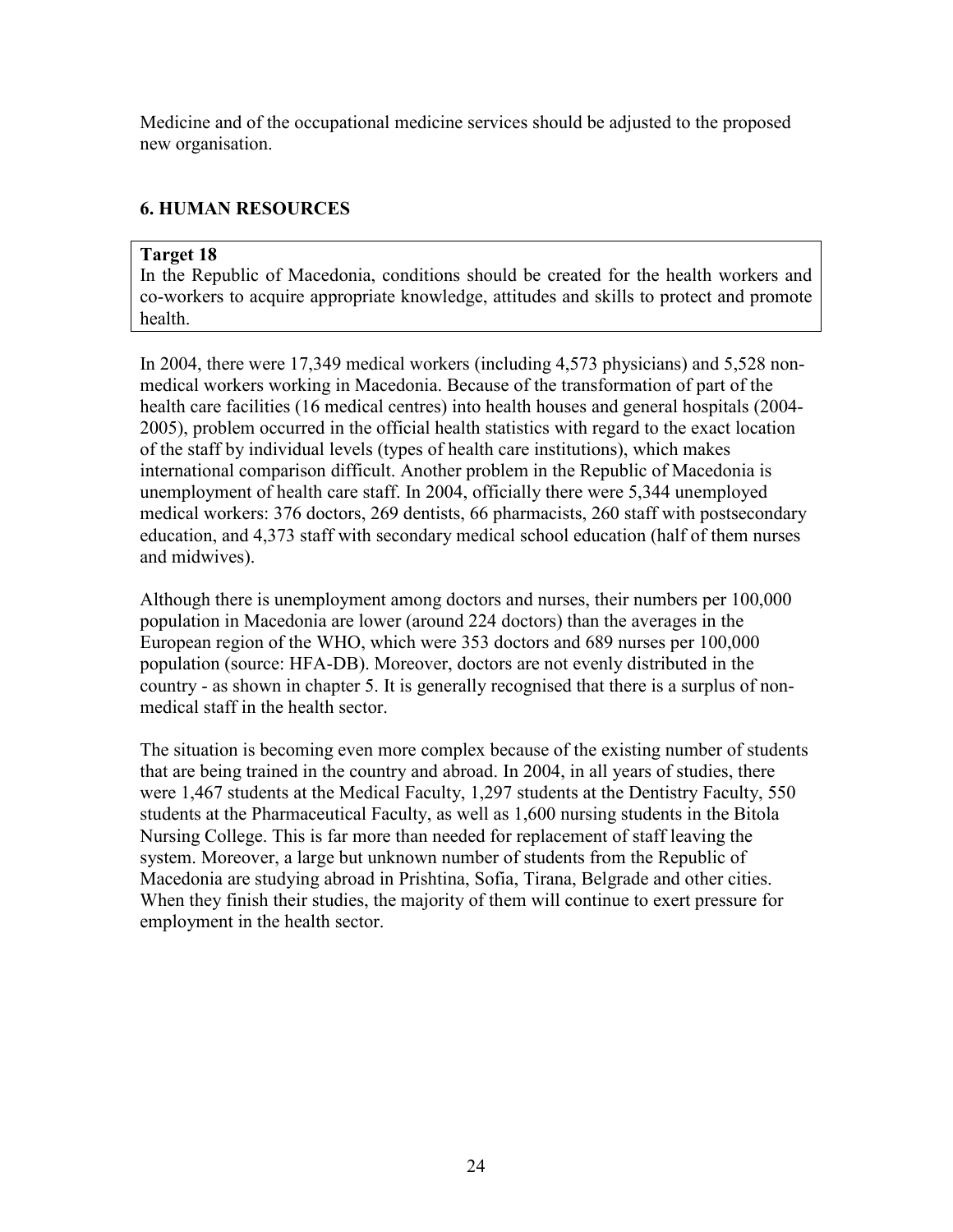#### Table 2. Age structure of existing primary health care doctors in 2005 providing health services to insurees.

| Type of PHC doctor    | $\leq$ 41 years | $41-50$ years  | $>$ 50 years | Total         |
|-----------------------|-----------------|----------------|--------------|---------------|
| general medicine*     | 544             | 419            | 373          | ,336          |
| paediatrics           | 15              | 87             | 126          | 228           |
| gynaecology           | 15              | 75             | 70           | 162           |
| school medicine       |                 | 52             | 84           | 137           |
| occupational medicine |                 | 34             | 80           | 118           |
| total                 | 579             | 667            | 735          | $.98^{\circ}$ |
| .                     |                 | TITT<br>$\sim$ |              |               |

\* with and without specialisation Source: HIF.

According to the data about the age structure of the PHC doctors providing health care services to insurees, two thirds are at the age of up to 50 years.

Complete data about the exact number of nurses working in primary health care and their age structure are not available because of the process of transformation in 2004, 2005 and 2006.

At the Medical, Dentistry and Pharmaceutical Faculties, specializations and subspecializations in the relevant areas are taking place. The curricula and the duration of the specializations are in process of harmonization with the specializations in the EU member states.

Modules for additional training of doctors in primary health care have been prepared, which training is taking place in the Centres for continuous medical educations, and educators have been trained for teaching those modules. Respective PHC specialization has been introduced and Department for primary health care at the Medical Faculty has been established (during the Health Sector Transition Project, completed in 2002).

Nurses and midwives' job description is not well defined, and generally they are seen as auxiliary staff rather than as professionals with specific roles to play in the health care system. The system of 4-year secondary education for nurses, midwives, and technicians is not EU compatible. There is no specialisation within their 4-year curriculum, for example in family nursing or psychiatry. The curricula of the college for nurses within the Medical Faculty in Skopje are EU compatible. There is also a nursing college within the Dentistry Faculty.

Nurses also suffer from mass unemployment. The strong point of the primary health care nursing is the patronage service. Originally, the patronage service provided preventive care to mothers and children, and then it grew into polyvalent patronage service, for which additional training of 315 patronage nurses in community nursing was conducted.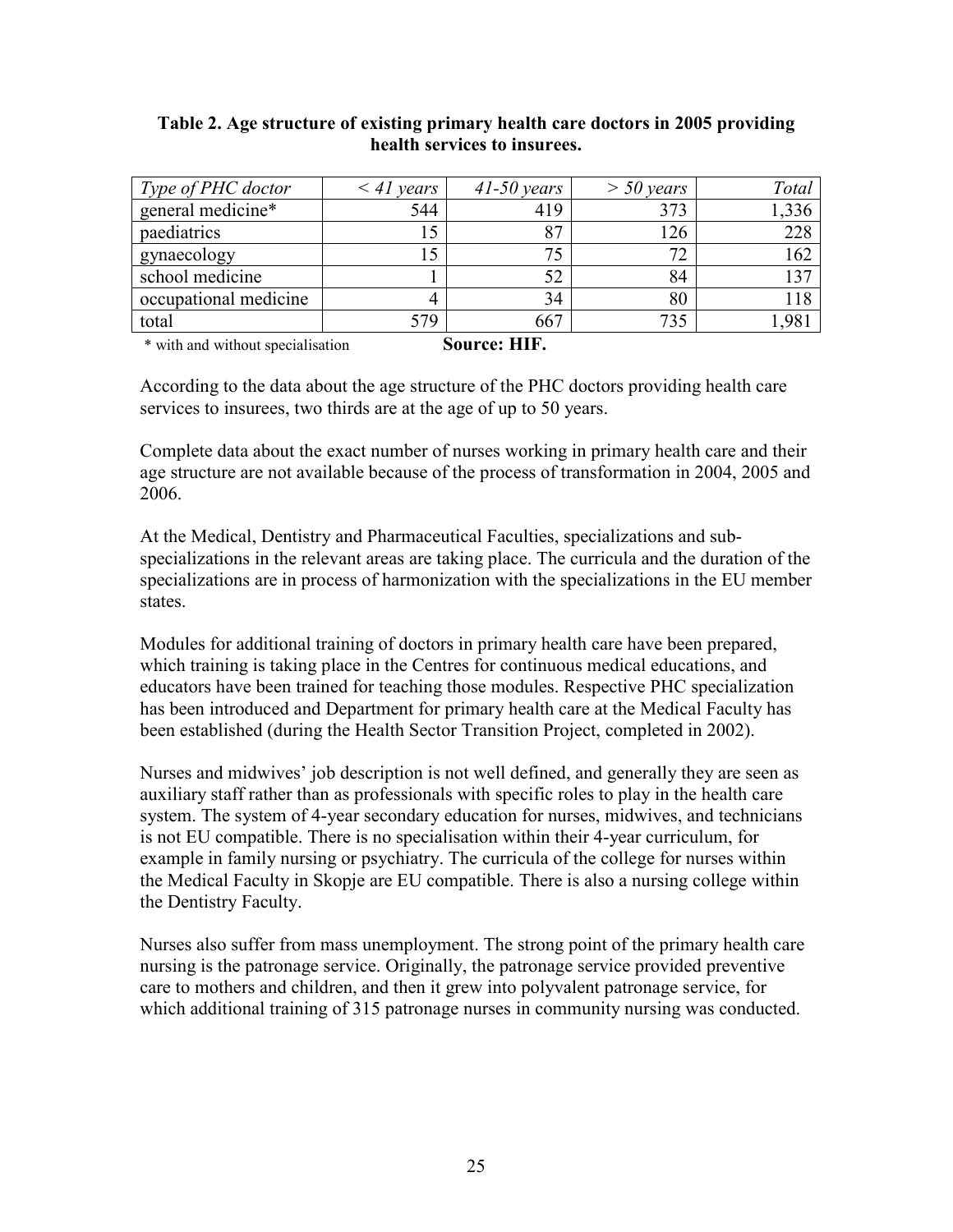## 7. HEALTH CARE QUALITY ASSURANCE

#### Target 16

The management of the health sector will be oriented towards providing quality health care of the population.

"Quality of health care is the degree to which health services for individuals and populations increase the likelihood of desired health outcomes and are consistent with current professional knowledge" (US Institute of Medicine 1990). Although most health care professionals will by themselves try to optimise their work, the quality of the input, process and outcome of medical care should also be made measurable.

The Ministry of Health is responsible for ensuring the quality of the health care for the population in the Republic of Macedonia. The State Health and Sanitary Inspectorate monitors the compliance with various legal obligations, such as the record-keeping by health facilities, maintenance of proper sanitary conditions in facilities, and the control of infectious diseases. The HIF controls the exercising of the rights from health insurance.

For medical doctors, dentists and pharmacists, a system of licensing and relicensing has been established, and it is implemented in the Medical, Dental and Pharmaceutical Chamber. Accreditation of health care institutions is done only at the point of opening the institutions, and there is no system of continued re-accreditation. Accreditation of certain laboratories is underway.

Except for medical doctors, a system of compulsory and accredited continuing education courses required for relicensing has not been established yet. The financing of continuing educational activities is a problem in view of the low income of health care professionals. Another major bottleneck is the lack of access to Internet sources of information.

Internal and external expert oversight of the quality of health care is not performed on a regular basis.

The beneficiaries of health services are not actively involved in quality assessment yet, though indirectly they are involved through the selection of the chosen doctor. Although the law regulates the rights and responsibilities of patients, they are insufficiently informed about the exercising of these rights. A system of handling complaints is not well developed either.

Guidelines for primary health care have been developed, and clinical guidelines for specialist medical care (but not for dental care), based on evidence-based medicine, have been prepared. The existing guidelines will need constant updating in the future. Guidelines are being used for the improvement of the treatment of patients, but also for educational purposes and for the formulation of the positive list of drugs and of the basic benefits package.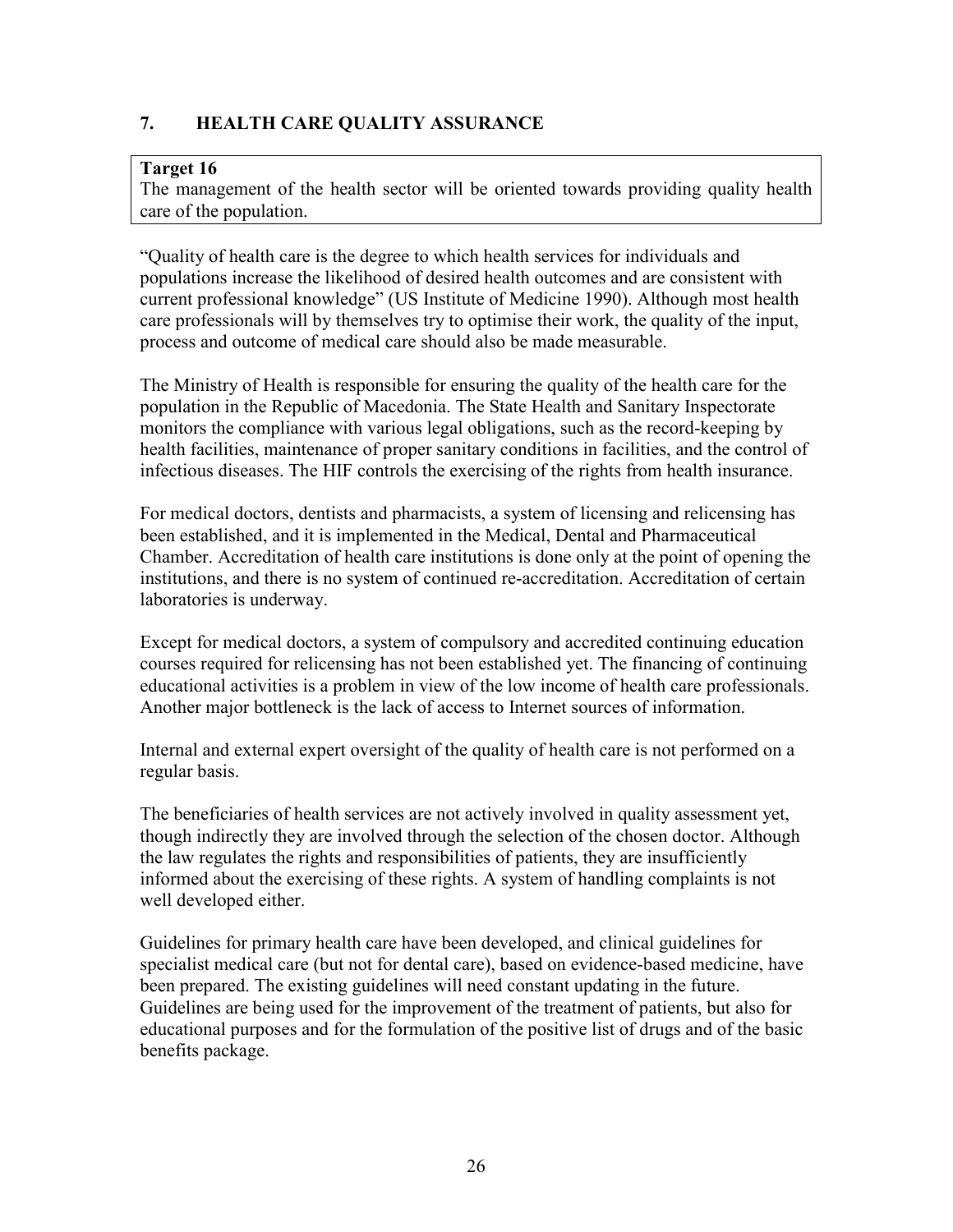All relevant institutions should be involved in securing the quality of health care: the Ministry of Health, the State Sanitary and Health Inspectorate, the Health Insurance Fund, the Republic Institute for Health Protection, professional associations (such as the Macedonian Medical Association), the Chambers and Faculties for doctors, pharmacists and dentists, the management of health care facilities, individual health professionals, and consumers. A comprehensive system of co-ordination and monitoring of the responsibilities for provision and control of the quality of health care is missing.

## 8. HEALTH CARE FINANCING

## Target 17

One should provide for a sustainable financing and resource allocation mechanism for the health care system, based on the principles of equal access, cost-effectiveness, solidarity, and optimum quality.

Revenues from taxes have been reduced because of high unemployment, low wages, large informal economy and weak capacity for collecting taxes and premiums. The payment of high social premiums by a limited number of employers is hampering economic development. All this means that at present the long-existing health insurance system is under serious pressure, and in fact some conditions for having such a system are not met: low unemployment, a largely formal economy (as opposed to informal), and good capacity for collecting health premiums.

The health care sector is faced with rising costs and expectations because of the ageing of the population, the structure of diseases, and the availability of new drugs and technologies. On the other hand, revenues are rather low and they correspond to the present level of economic development, with approximately 5% of the Gross Domestic Product spent on health. Within the structure of the total revenues in the budget for health care, only 1.4% is from the State budget, excluding Government's transfers to the HIF. Average spending in the European region of the WHO was 6.5% of GDP, and 6.4% of GDP for the 10 new EU members in 2002 (source: HFA-DB).

95% of the public expenditures for health are passing through the HIF hands.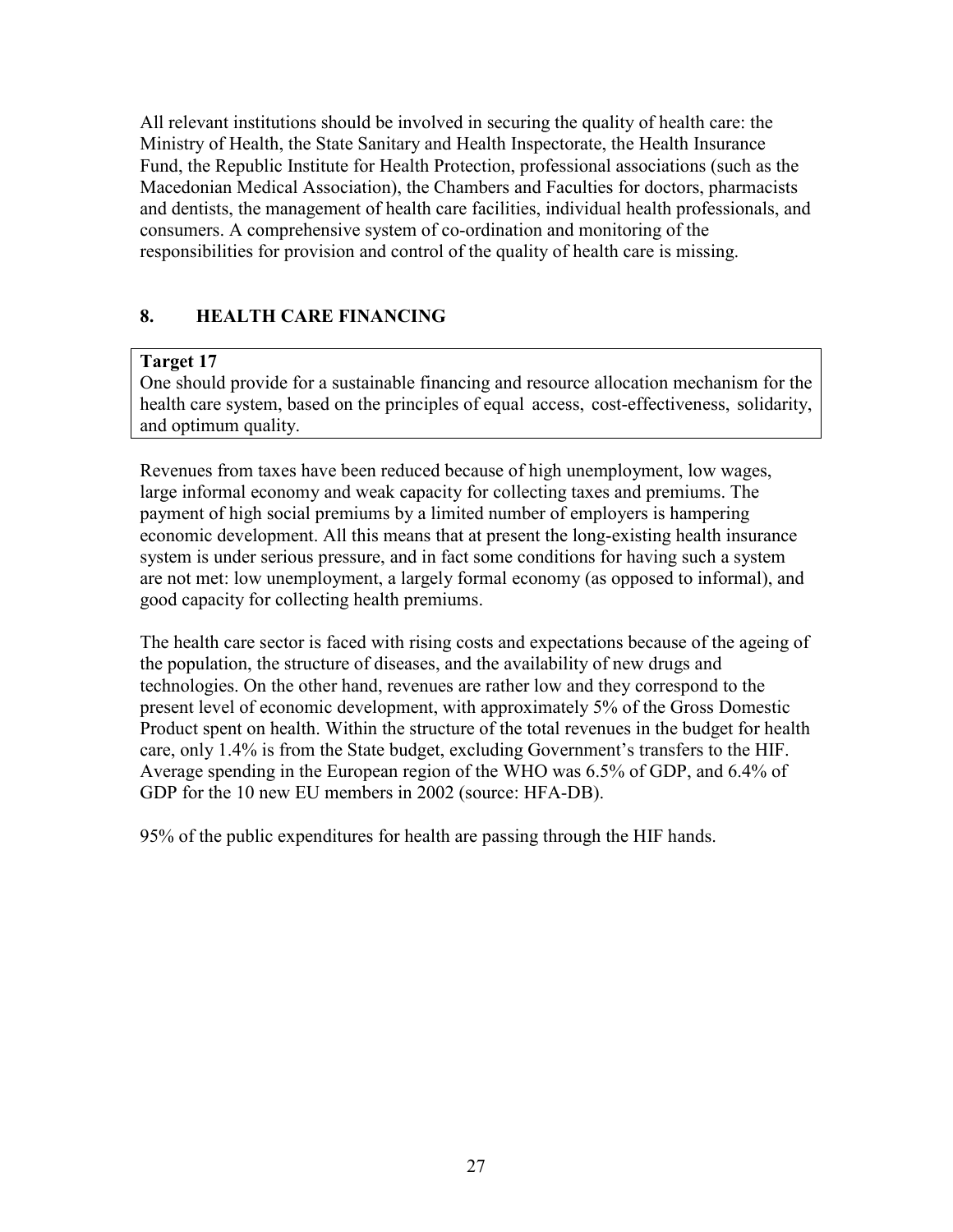| <b>HIF</b>                                                   | 2004           |         | 2005           |         |
|--------------------------------------------------------------|----------------|---------|----------------|---------|
| <b>Revenues</b>                                              | 14,698,642,548 | 100%    | 15,249,561,381 | 100%    |
| Contributions from salaries and other forms of personal      | 8,417,953,548  | 57%     | 8,981,814,144  | 59%     |
| income                                                       |                |         |                |         |
| Other non-tax revenues                                       | 564,211,024    | 4%      | 513, 145, 735  | 3%      |
| Contributions from the Pension and Disability Insurance      | 3,183,778,890  | 22%     | 3,417,132,194  | 22%     |
| Fund                                                         |                |         |                |         |
| Contributions for unemployed individuals                     | 1,848,850,820  | 13%     | 2,062,525,382  | 13%     |
| Other transfers from social funds and from the Government    | 683, 847, 928  | $5\%$   | 274,943,929    | 2%      |
| budget                                                       |                |         |                |         |
| HIF                                                          | 2004           |         | 2005           |         |
| <b>Expenditures</b>                                          | 14,697,631,367 | 100%    | 15,205,637,521 | 100%    |
| HIF administrative costs                                     | 252,980,974    | 2%      | 169,012,506    | $1\%$   |
| Primary health care (including 1.7 billion denars for drugs) | 4,429,572,047  | 30%     | 4,588,553,590  | 30%     |
| Specialist-consultative health care                          | 3,312,694,593  | 23%     | 2,836,151,958  | 19%     |
| Hospital care (including drugs)                              | 4,940,635,822  | 34%     | 5,865,870,031  | 39%     |
| Orthopaedic devices                                          | 173,035,849    | $1\%$   | 264,013,808    | $2\%$   |
| Treatment abroad                                             | 220,346,975    | 2%      | 164,250,374    | $1\%$   |
| Other health care services                                   | 200,578,417    | $1\%$   | 19,460,546     | $< 1\%$ |
| Other contracting and operational expenses                   | 36,452,428     | $< 1\%$ | 35,682,821     | $< 1\%$ |
| Payments of compensations by the HIF (mainly for sick)       | 989,589,135    | $7\%$   | 1,069,890,166  | $7\%$   |
| leave and maternity leave)                                   |                |         |                |         |
| Expenses for interest and capital investment                 | 141,745,127    | $1\%$   | 114,312,740    | $1\%$   |

Table 3. Realised revenues and expenditures of the Health Insurance Fund in 2004 and 2005, in denars and %.

Note: percentages do not add up to 100% due to rounding.

(source: HIF, 2006)

The lack of funds in the HIF is primarily a result of the incomplete and insufficient premium collection for health insurance both from employed citizens and from the State budget for the unemployed, pensioners, beneficiaries of social welfare and others. Whereas registered unemployed citizens are covered by full health insurance, some workers are not covered because the employer did not pay the premium. At present, approximately 150,000 citizens of the Republic of Macedonia are not covered by health insurance for various reasons. On the other hand, many citizens who are not formally employed fraudulently register themselves as unemployed to benefit from health insurance.

Another reason for the discrepancy between revenues and expenditures is that the special vertical programmes provided for in the Health Care Law are underfunded by the State budget. The low level of revenues for the health care sector is visible as a lack of investment in new equipment and lack of maintenance of buildings. In addition, no funds are reserved for the purposes of depreciation, neither by the Government and the HIF nor by the facilities themselves.

Because of the low level of revenues, inappropriate allocation of funds, inappropriate management of health care institutions, the insufficiently defined basic benefits package imposes the need for several types of interventions. Solution must be found for the arrears of the HIF and of the health care institutions.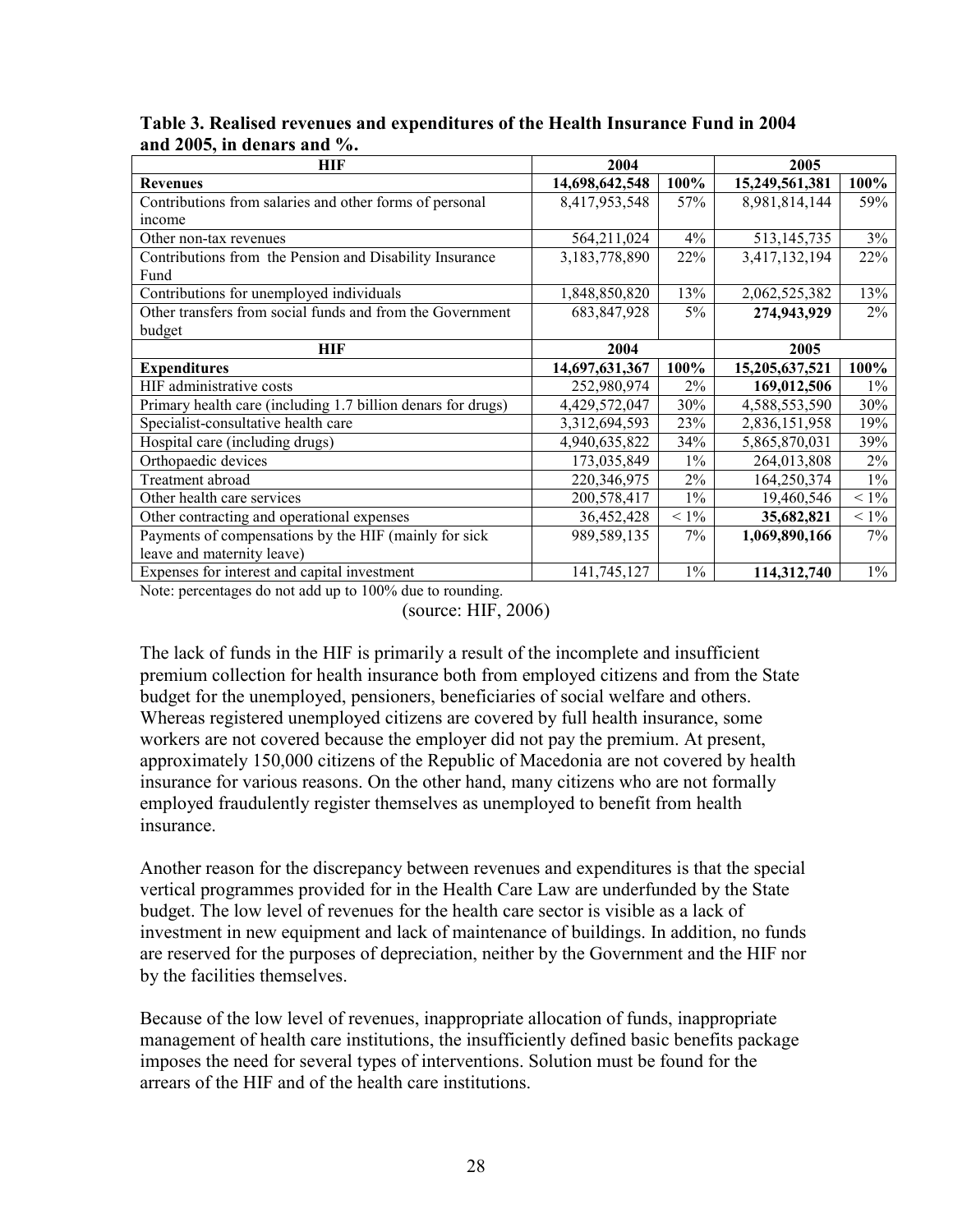It is expected that the management and functioning of the HIF will improve with a stronger influence of the Ministries of Health and Finance through their members in the HIF Management Board. So far, the HIF has lacked financial controls and oversight to act as a strategic purchaser of health services with a capacity for contract development including new and more complicated provider payment methods - and monitoring of contract compliance. However, real strategic purchasing has also been prevented by an implicit obligation for the HIF to guarantee salaries for all public employees in the health care sector, and to provide services to patients for whom the government pays insufficient contributions.

The present system for paying inpatient and outpatient services is still largely based on supporting the existing infrastructure (staff, salaries and material expenditures). Financial management in health care facilities is poor due to lack of training of managers in this field. In general, there is a lack of incentives for cost control for patients and doctors. Competition between primary health care providers has started because of the introduction of payment by capitation, and so has competition between private pharmacies. However, competition between specialist outpatient services and between hospitals does not exist.

## 9. OTHER ISSUES

## 9.1 Pharmaceutical services

Pharmaceutical services are provided through a wide network of private pharmacies. The process of privatisation that took place in two ways is now finished: (i) through sale of pharmacies and (ii) through leasing out space and equipment for performing pharmaceutical activities. This sector is facing several problems:

- The existing Law on Medications, Remedial Products and Medical Devices is outdated, and many required bylaws have not been adopted yet.
- Notwithstanding that the Government has adopted a drug strategy, certain weaknesses are still present such as the dispensing of drugs without prescription in the pharmacies despite the defined dispensing regime.
- Irrational prescribing of drugs in primary health care, in spite of the training delivered on several occasions and the prepared guidelines for rational prescribing of drugs.
- There are no incentives in place for prescribing drugs more rationally.
- Lack of drugs from the positive list in the pharmacies, which leads to the submission of claims for drug cost reimbursement to the Health Insurance Fund.
- No reference prices of drugs are established.
- No margins paid by patients over the price for drugs at wholesale and retail level have been fixed, thus prices are different in different pharmacies.
- High prices of certain drugs.
- There are no data about the overall drug consumption in the country.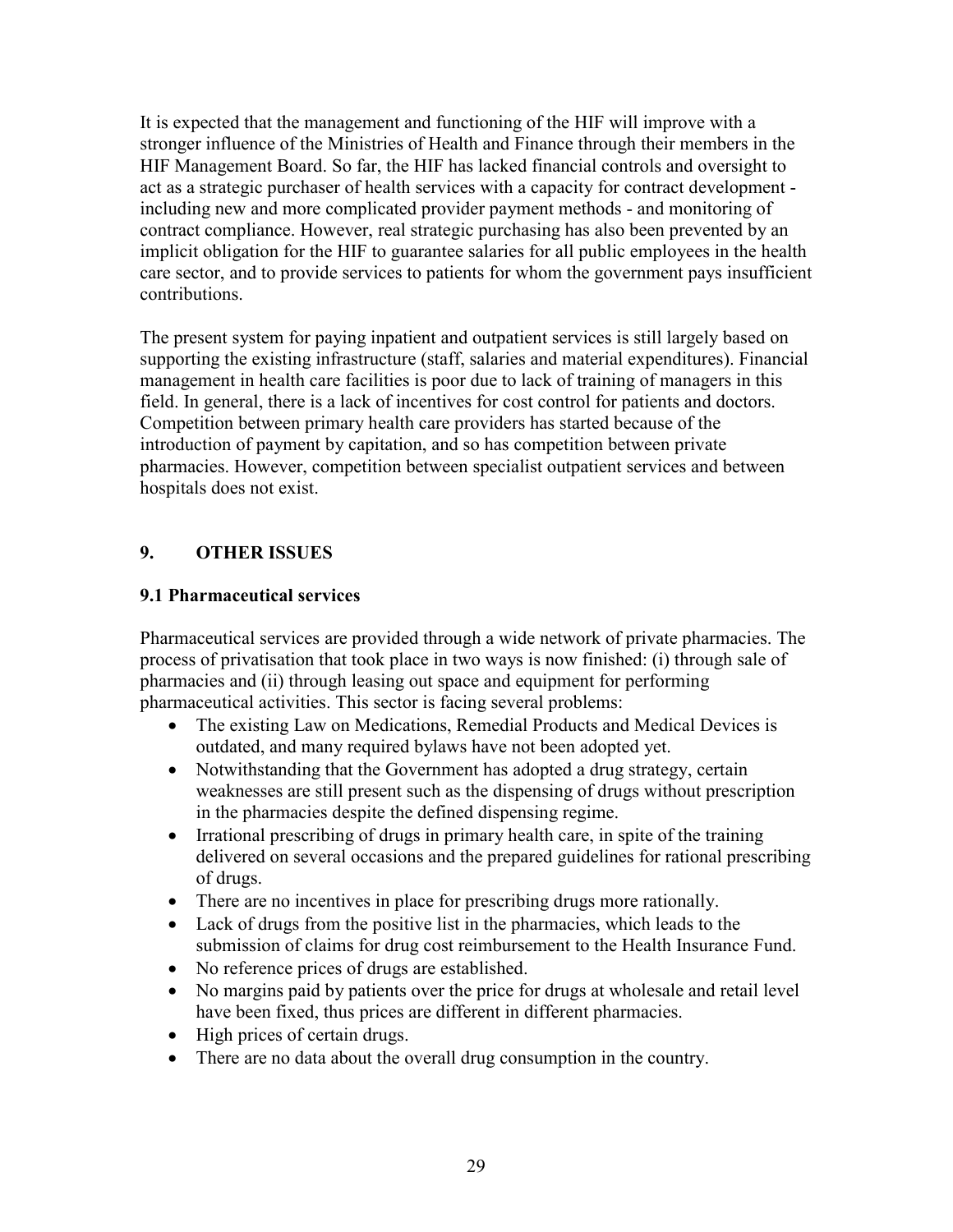## 9.2 Health information system

There is no unique integrated information system in the health care sector in the Republic of Macedonia. The application of Information and Communication Technology (ICT) in the health care sector of the Republic of Macedonia is considerably lagging behind the European trends. Existing hardware and software shows considerable variations from hospital to hospital, but the general tendency is the almost total lack of ICT and total lack of Hospital Information System, with some exceptions. The exception from this general pattern is represented by the Special Hospital for Traumatology and Orthopaedics in Ohrid, with relatively new medical equipment, a functioning network and a fully functioning hospital information system (covering the entire hospital), by which all major patients related routines are electronically covered. The Clinics for Traumatology, Abdominal Surgery and Radiotherapy within the University Clinical Centre have also good ICT systems, but they are configured as stand-alone systems without possibility of data exchange with other stakeholders in the health care system. In other institutions in which ICT exists (for example the City Surgical Hospital in Skopje), it is used for a very small aspect of the operations - such as accounting and salary calculation - and it is not connected to the HIF. Most hospitals use computers as electronic typewriters only, and they are not connected to the Internet.

Primary health care providers submit the requested data to the Institutes for Health Protection and to the HIF on paper only.

The present information system of the HIF is relatively well integrated and functional. It is basically a hierarchically distributed system on two levels: central and branch offices. The data are saved in the central database, and branch offices only use the data that are of interest for that specific location. Electronic communication is established with the Treasury system, and data exchange via magnetic or optical media is realized with the Drug Bureau and the State Statistical Office.

The Republic Institute for Health Protection is the national reference centre for health statistics and the official partner of national and international organisations in this field (WHO). The Republic Institute and the 10 regional Institutes of Health Protection don't have appropriate IT staff, partially possess the necessary hardware and software for this purpose, but there is no integrated system that connects the 11 institutes with each other and with other relevant institutions such as the Ministry of Health, the HIF and health care facilities.

## 9.3 Consumers' interests

The rights of consumers of health care (insurees) are regulated by law, and they have a representative in the Management Board of the Health Insurance Fund. However, the consumers have little influence in the health care system of the Republic of Macedonia. The Consumers' Organisation of Macedonia has a view on certain problems related to the health services that consumers are most worried about.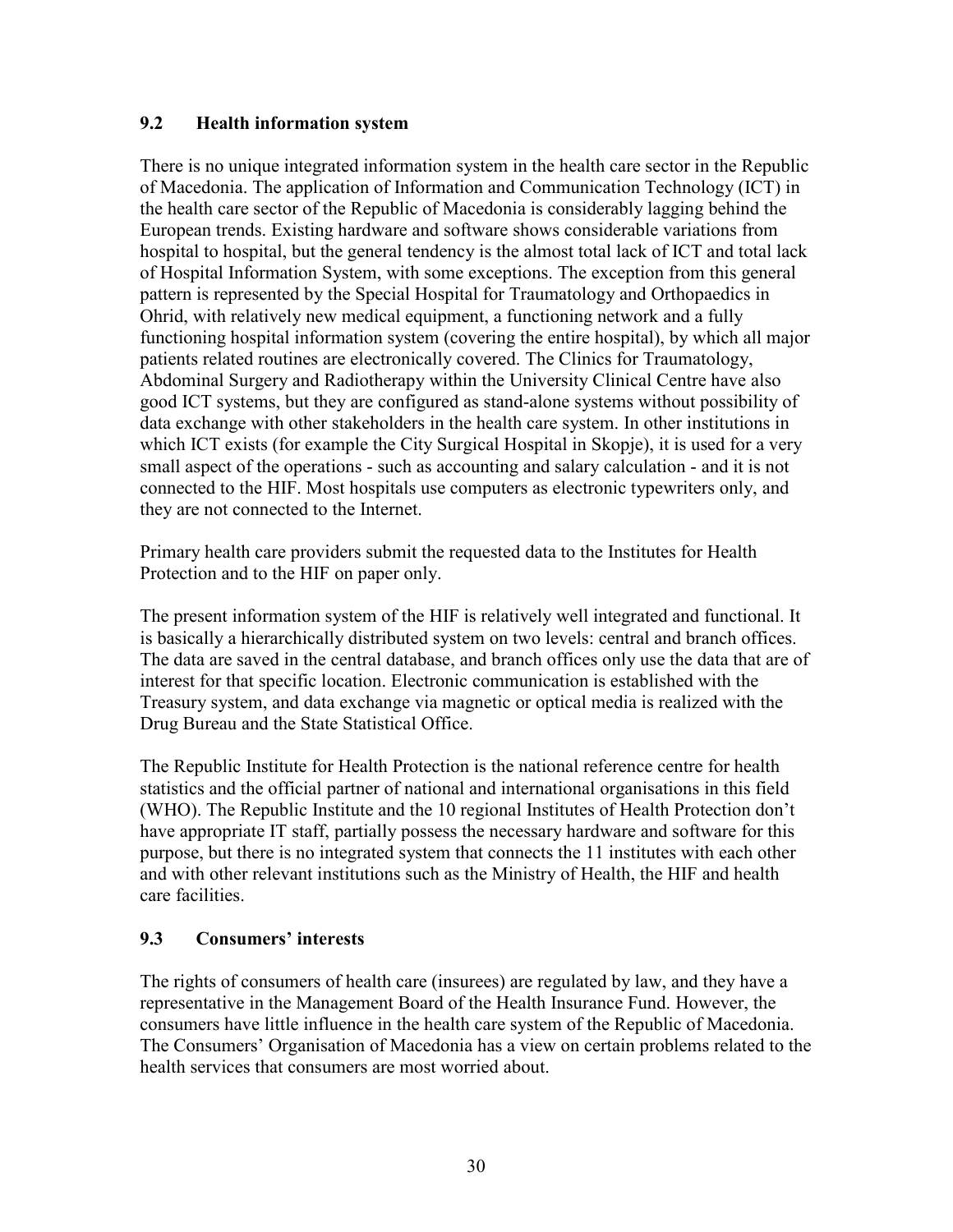### Problems with regard to the rights of the consumers:

- Lack of drugs from the positive list of drugs, especially drugs for chronic conditions and during hospital treatment.
- Payments for services that are covered by the health insurance (drugs, laboratory tests, specialist examinations and hospital treatment).
- Lack of quality of the services that patients receive, irreverent treatment of consumers, lack of information provided by doctors, failure to perform necessary medical tests, and in dentistry - provision of materials of inferior quality.
- With regard to hospitalisation, patients complain about inappropriate food, lack of diet food, and bad hygienic conditions.

It is obvious that consumers have a formed opinion about the health care they receive, but there is no systematic way yet of measuring the consumer's satisfaction and protecting their rights and interests.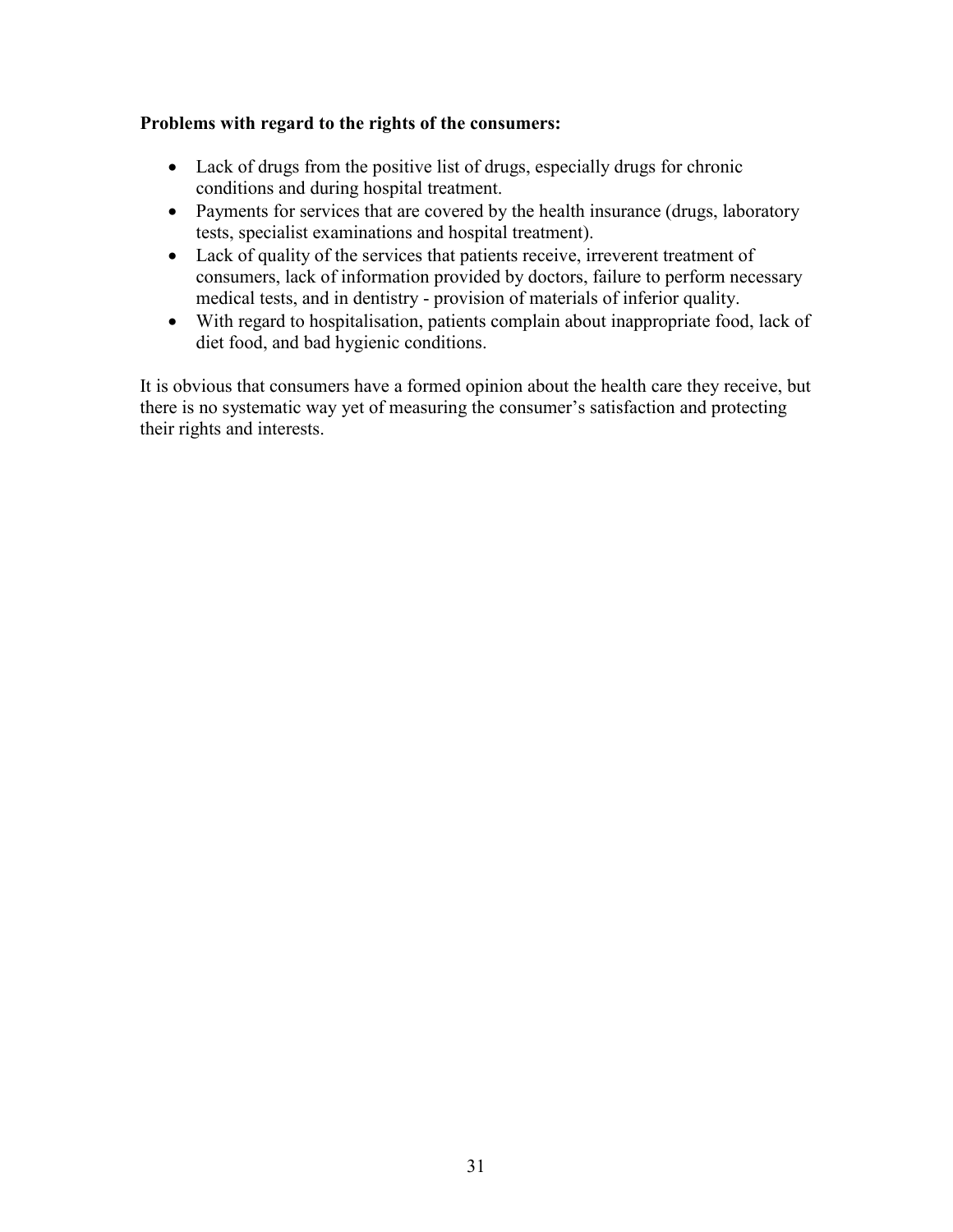## 10. PRIORITIES OF THE STRATEGY

## Priorities of the strategy

The analysis of the health status of the population and of the functioning of the health care system leads to the following priorities that are to be achieved by the year 2020:

- \* Improving the health status of the population, with special attention to vulnerable groups, and with emphasis on health promotion.
- \* The effectiveness and efficiency of the health care system needs to be improved through the introduction of professional management in the institutions, and structural changes in the delivery of health care services, with emphasis on primary care.
- \* Modernizing the system for protecting the public health according to the EU standards, with emphasis on the network of Institutes of Health Protection and occupational medicine services.
- \* Improving the planning and management of human resources in the health care system according to the needs.
- \* Establishing a total health care quality assurance system.
- \* Improving the health system financing by way of establishing a sustainable mechanism of financing and resource allocation:
	- by providing a clearly defined and unique basic benefits package for all the citizens, covered by the compulsory health insurance;
	- by improved financial control mechanisms and improved collection of the health insurance premiums;
	- by contracting health care institutions; and
	- by providing a possibility for several forms of additional health insurance.

These priorities are elaborated in the following chapters.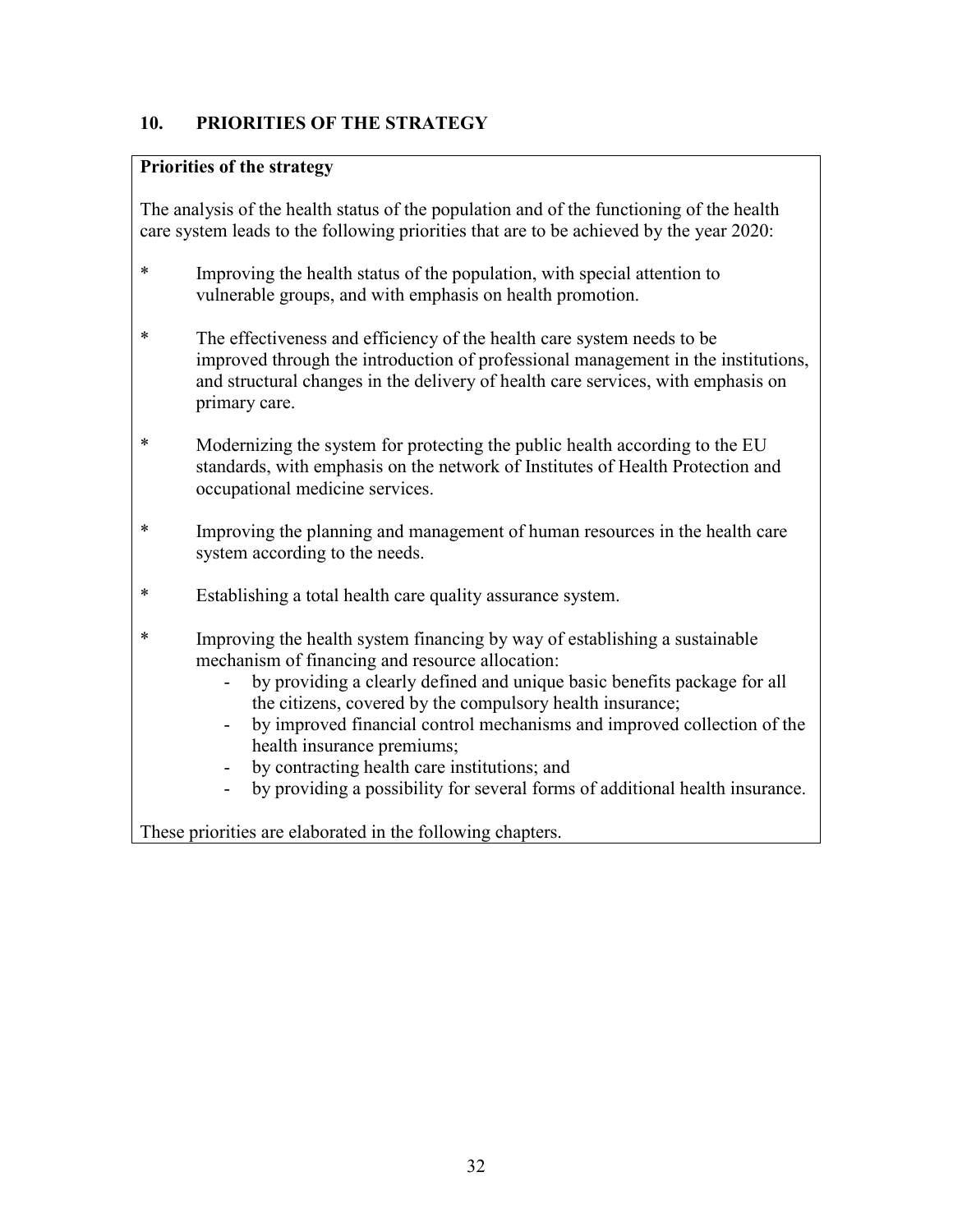## **STRATEGY**

## 11. PRIORITIES WITH REGARD TO HEALTH IMPROVEMENT

Achieving better health for all citizens is linked with other factors as well, such as the socio-economic influences and the influences of the environment. Achieving health improvement imposes the need for partnership and intersectoral cooperation (see targets 3-9 and 14).

Better health for newborn babies, infants and pre-school children (target 3 and MDG 4) will be achieved by way of strengthening the primary health care. Specific attention will be paid to reducing the high infant and children under five mortality rate.

Special attention will be paid to the health education for school children, which will contribute to better health for young people (target 4). This is especially important for the adoption of healthy lifestyles, such as proper nutrition, sufficient physical exercise, prevention of addiction to tobacco, alcohol and psychoactive substances (target 12), and prevention of sexually transmitted diseases including HIV/AIDS and mental health problems. To this end, intersectoral cooperation between health and educational institutions, local authorities, media etc. will be developed, with increased health promotion activity.

The health care sector will become actively involved in providing health care to people over 65 years (target 5). PHC teams will care for the health problems of these people, and will promote healthy lifestyles.

Increased accessibility and non-institutional forms of health care for people with mental health problems will be provided (target 6). Improvement of mental health care will be based on this Strategy and the Mental Health Strategy. The process of deinstitutionalisation of the treatment of these persons will continue, by opening new possibilities for treating them - community mental health centres.

Attention will continue to be paid to the control of infectious diseases of public health importance (target 7 and MDG 6), where the focus will be on the new infectious diseases (e.g. bird flu, SARS etc.). The activities associated with the fight against HIV/AIDS, tuberculosis and other infectious diseases that are of interest for the State will be strengthened.

Continued attention will be given to the safety of blood and blood products.

The morbidity, disability and premature mortality due to major chronic non-infectious diseases such as circulatory diseases (cardiovascular and cerebrovascular diseases), cancer, and diabetes will be reduced (target 8), by improving the health status through organized activities of the Government, health care institutions, non-governmental organizations and the citizens themselves.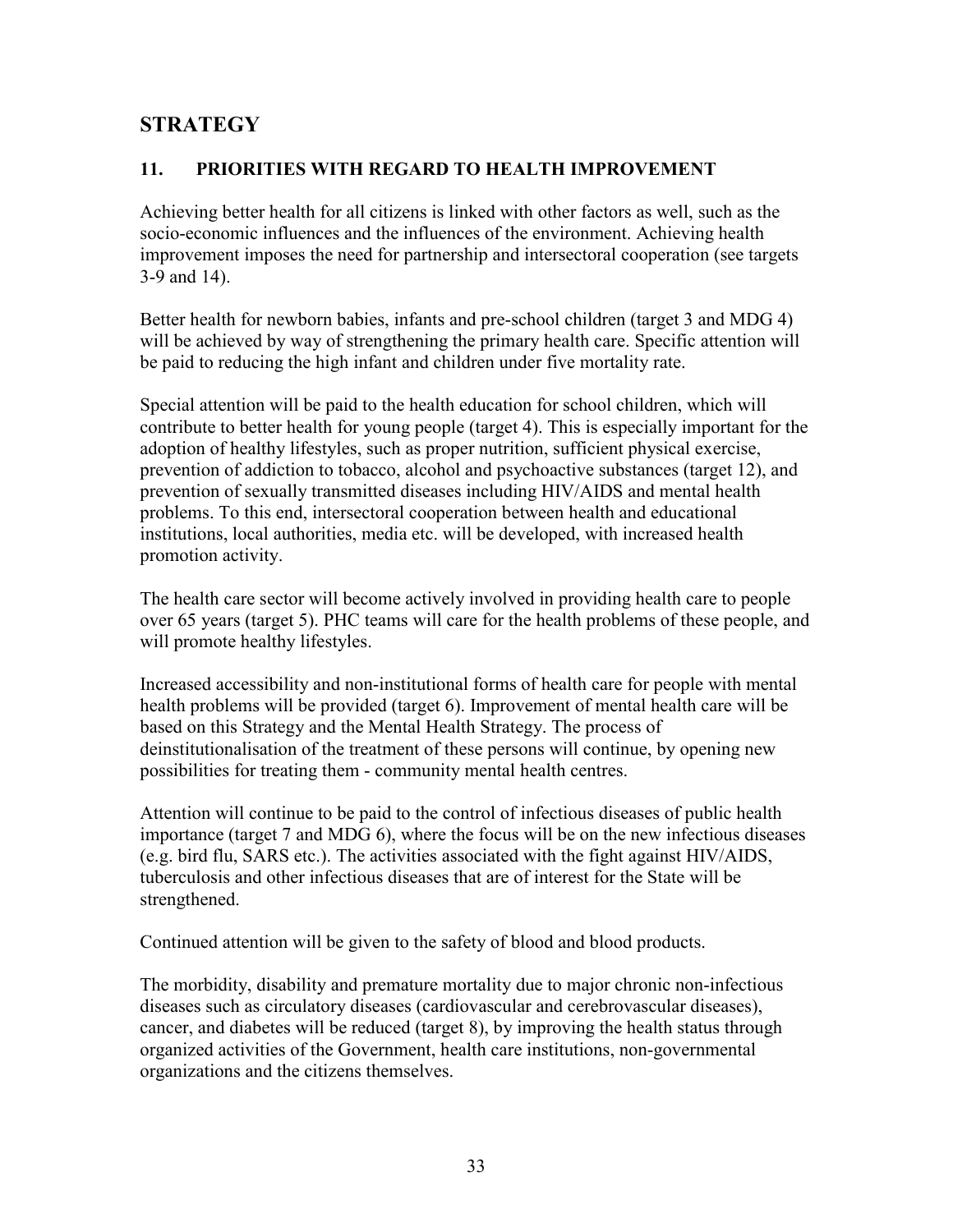Emphasis will be put on the primary prevention of these diseases, on maintaining and improving the health (healthy lifestyles, smoking reduction, regular physical exercise, proper nutrition etc.), and on the secondary and tertiary prevention. Within the secondary and tertiary prevention, the conditions for early detection and timely and proper treatment and rehabilitation of the patients in the respective health care institutions will be improved in order to provide for quality living.

The activities for prevention, early detection and modern treatment of cardiovascular and cerebrovascular diseases will be improved, as well as for appropriate rehabilitation of these patients.

Concerning cancers, given their large consequences and the burden on the health system, screening programs for early detection and prevention of cancers will be developed with the view of detecting them at an earlier stage - when treatment is much more efficient and cheaper. National Program for Cancer Control will be developed, and it will include prevention, early detection, appropriate treatment and palliative care.

Measures for early identification of diabetes patients and appropriate modern treatment thereof will be undertaken. National program for diabetes will be adopted.

Conditions for prevention, early detection and modern treatment of patients with chronic kidney failure will be provided, in addition to application of the standards for dialysis. Development of transplantation of organs and tissues will also be provided for.

Strategy for non-infectious diseases will be adopted for all chronic non-infectious diseases in accordance with the European strategy of the WHO for prevention and control of non-infectious diseases, which will unite the relevant programs.

Injuries, disability and death arising from accidents and violence (target 9) will be reduced by way of strengthening the intersectoral cooperation in order to achieve behaviour change and make the environment safer (application of the prescribed protection measures).

Injury and violence prevention will be implemented according to the Strategy for prevention and control of injuries and violence, with emphasis on injuries in children.

Emphasis will be put on improvement of health, on appropriate organization and strengthening of the emergency care, and on improvement of the organization of the traumatology service. Taking occupational safety measures will be the responsibility of employers (chapter 14).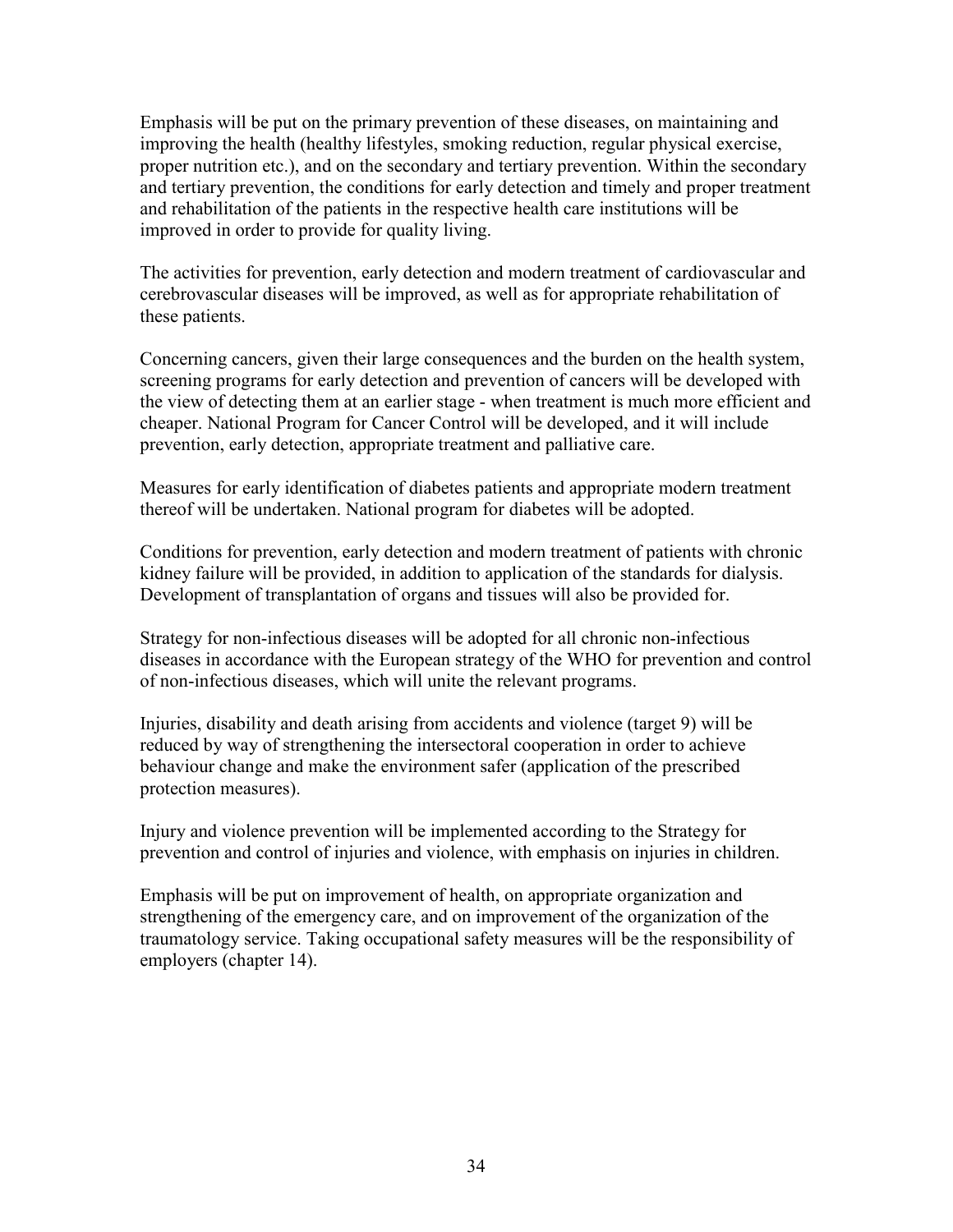## 12. PRIORITIES WITH REGARD TO THE IMPROVEMENT OF THE ORGANISATION OF HEALTH CARE

The health system will provide equitable access to all essential health services and targeted preventive measures for the whole population, and first of all for the vulnerable groups (target 2). This will be achieved by complete coverage of the population by a package of essential health services under the compulsory health insurance, and by having a personal chosen doctor and nurse who keep track of the health situation of the client.

The cooperation of the teams providing primary health care with the family and the school will be strengthened, in both the working and living environments (target 13). Municipalities will establish and develop measures for health prevention and promotion.

The cooperation and the functional links between the primary health care and the higher levels of health care will be strengthened in order to provide for an integrated health care system (target 15).

The use of the services in the secondary and tertiary health care will be possible only with referral by the chosen doctor in the primary health care (gate keeper), i.e. secondary and tertiary health care should only deal with patients whom the primary health care doctor can not provide with appropriate health care. Tertiary health care will only accept patients that cannot be appropriately treated at secondary level (general and special hospitals). The University Clinical Centre will provide secondary health care in the volume necessary for the teaching purposes of the Medical Faculty.

By 2020, the health care sector in the Republic of Macedonia will be reorganized in order to establish a simpler and more transparent system.

The basis of the system will be the primary health care with family medicine practices that will be providing integrated health care at the primary level. Over the following years, the Ministry of Health, with the view to improve the quality of health care, will encourage partnership and cooperation between the existing chosen doctors from the PHC for the purposes of multidisciplinary group practice in cooperation with the polyvalent patronage service.

Secondary health care will be provided in specialist-consultative services, general and specialized hospitals.

Tertiary health care with highly specialized diagnostics and treatment of patients that can not be treated in the general hospitals will be provided in the University Clinical Centre in Skopje and in a certain number of specialised hospitals.

Strengthening of primary health care is a key element of the health care reform and it will be oriented towards the individual, the family and the community.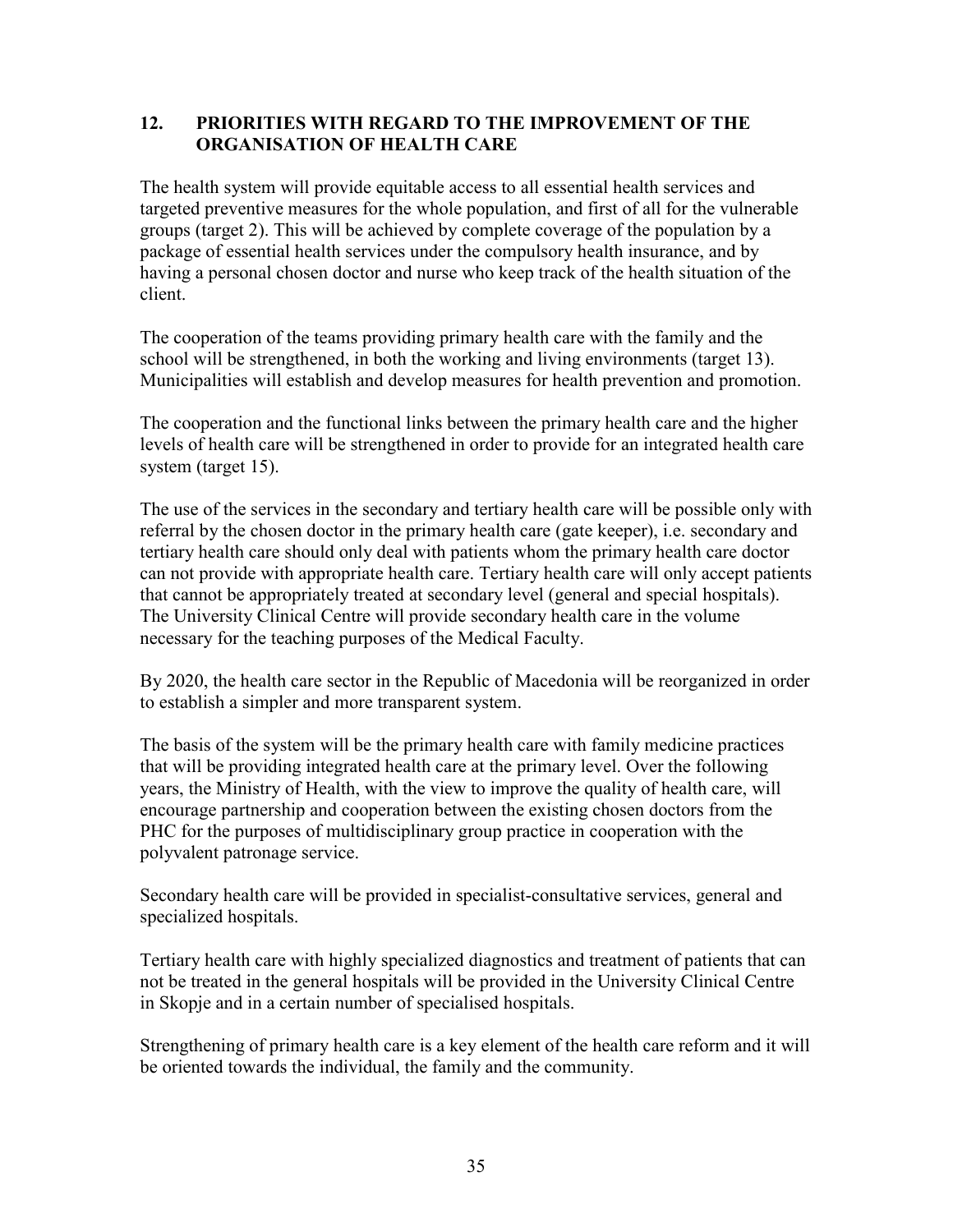Until the establishment of the family medicine practices, the existing PHC teams will provide comprehensive and continuous health care through mutual association and cooperation.

Family medicine practices will continue to provide comprehensive and continued health care.

Clear referral rules and financial incentives in the primary health care will be established.

The curricula and syllabi at the Medical Faculty and the nursing colleges will be further harmonized with the EU curricula. This process will also include programmes of additional training of existing primary care doctors and nurses during an agreed period and with agreed curricula. The training and additional training will be implemented in order to refresh the theoretical knowledge and to improve the practical skills organized in model training practices with accredited trainers and with standard equipment.

Specialised-consultative health care will continue to be delivered in specialist doctor's offices, polyclinics, and health houses in the municipalities with no hospitals. In municipalities where there are hospitals, it will be integrated and provided within the hospitals as well. This will contribute to rational use of the diagnostic equipment, duplication of procedures will be avoided when patients must be hospitalised, and staff will be rationally used because specialists can rotate between outpatient and inpatient care.

In Skopje, since there is no city general hospital, the specialist-consultative health care will be delivered in a separate health care institution for that purpose.

Specialist-consultative and inpatient health care will be reorganized in order to be accessible and to respond to the needs of the citizens from all over the country. General hospitals will provide a standardized type of health services at secondary level in order to regulate the referrals and reduce the pressure on the tertiary health care. Each general hospital will continue to have at least four basic specialties: internal medicine, surgery, gynaecology with obstetrics and paediatrics, with a possibility for taking care of a certain number of acute psychiatric patients.

One will make an analysis of the hospital capacities and carry out reorganization according to the recommendations on the total number of hospitals needed, on the necessary number of beds, on the concentration of high tech services and equipment in certain defined hospitals, and on other specialists than the four basic types. According to the recommendations, the types of services provided at secondary and tertiary (general and specialized hospitals, clinical hospitals and University Clinical Centre) level will be defined. The capital investments in public and private hospitals and the introduction of new technologies (expensive medical equipment and new services) will be made upon a previous approval by the Ministry of Health, according to previously agreed standards and needs (issuing a Certificate of Need).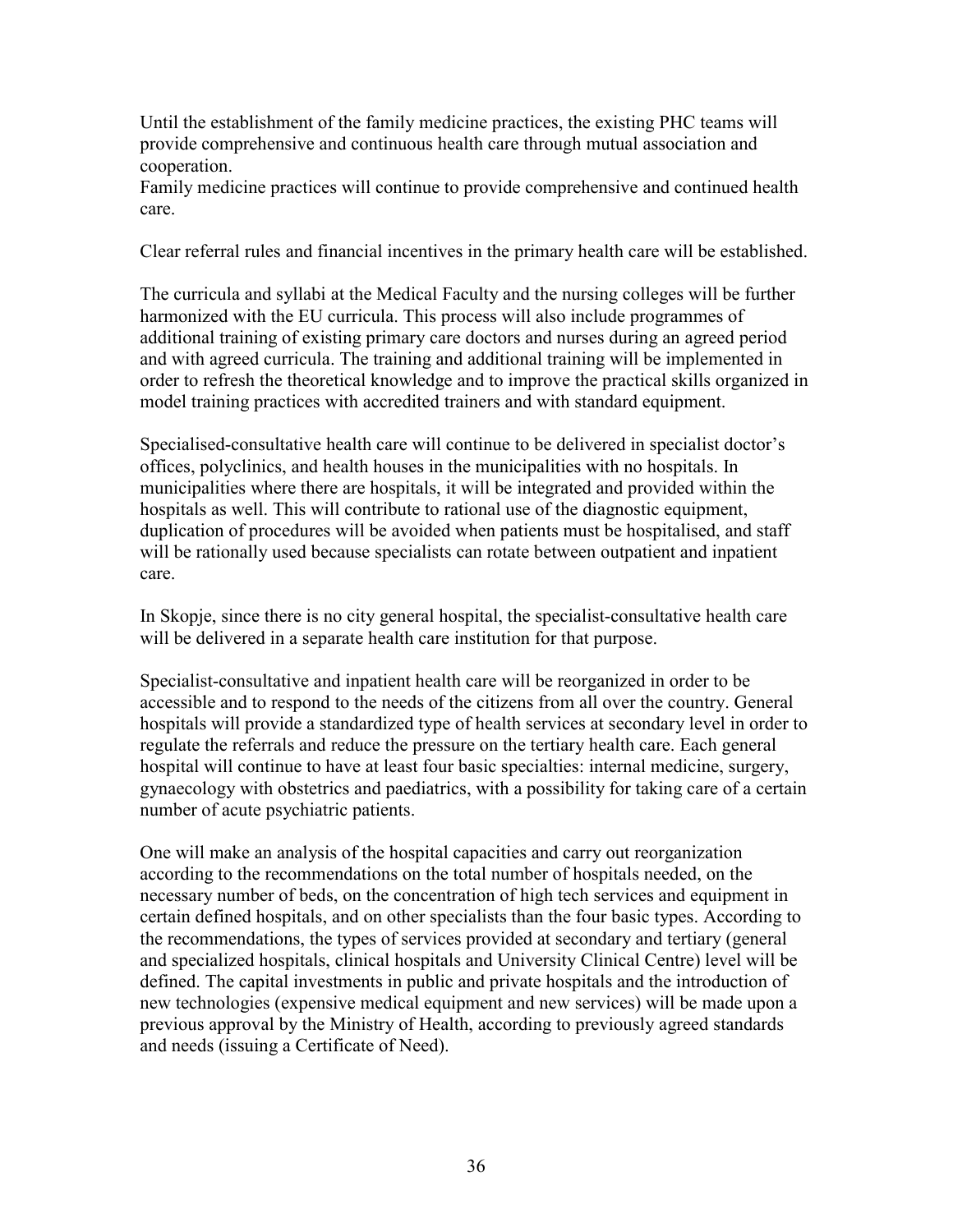Priority will be assigned to the further development of day hospitals and to solving health problems at outpatient level.

New forms of institutional care will develop in the coming period: nursing homes for chronically bed-ridden or terminally ill patients, for whom home care is not an option. The emphasis of these homes will be not on cure but on care, and they will provide more adequate services to this specific category of patients at a lower cost than for hospital care. The development of this institutional protection model will involve utilization of the parts of hospitals that are no longer needed according to the recommendations of the hospital reorganization exercise. Rehabilitation centres will be developed in some of them.

Primary care chosen doctors will provide continued health care in primary care practices that will organise 7 x 24 hours duty rosters among themselves.

Emergency cases that require treatment in a hospital will directly call the emergency service. The emergency service will be a subject of special analysis and reorganization by means of introduction of a unique calling number that will be identical with the number of the emergency services in the EU member-states.

The process of privatisation of the activities within the primary health care is in its final stage and is realized by way of leasing out space and equipment within an appropriate legal and regulatory framework and registration of private practices. Exceptions to this are certain preventive services for children and youth under 18 (immunization and systematic examinations), emergency service with home treatment, polyvalent patronage service and preventive dentistry for children aged 0-14, determined by the Law on Health Care, which will remain in the state-run health sector. To this end, the Plan for space requirements, equipment and staff will be implemented.

Geographical distribution of the existing teams for preventive health care will be carried out, given their current uneven distribution.

The type and scope of services in PHC that will be provided by private practices and the financing of these services will be standardized.

The basic motive for privatisation is to provide for effectiveness, efficiency and quality of the health care provided, by making the health care providers directly responsible for the services.

The Ministry of Health will be the responsible institution for providing quality health care to the population, and it will establish a system for continuous monitoring and evaluation.

In the forthcoming period, there is no need to privatise existing public hospitals in Macedonia, but the management and administration of hospitals will be strengthened (introduction of "health management") by increasing the autonomy and the responsibility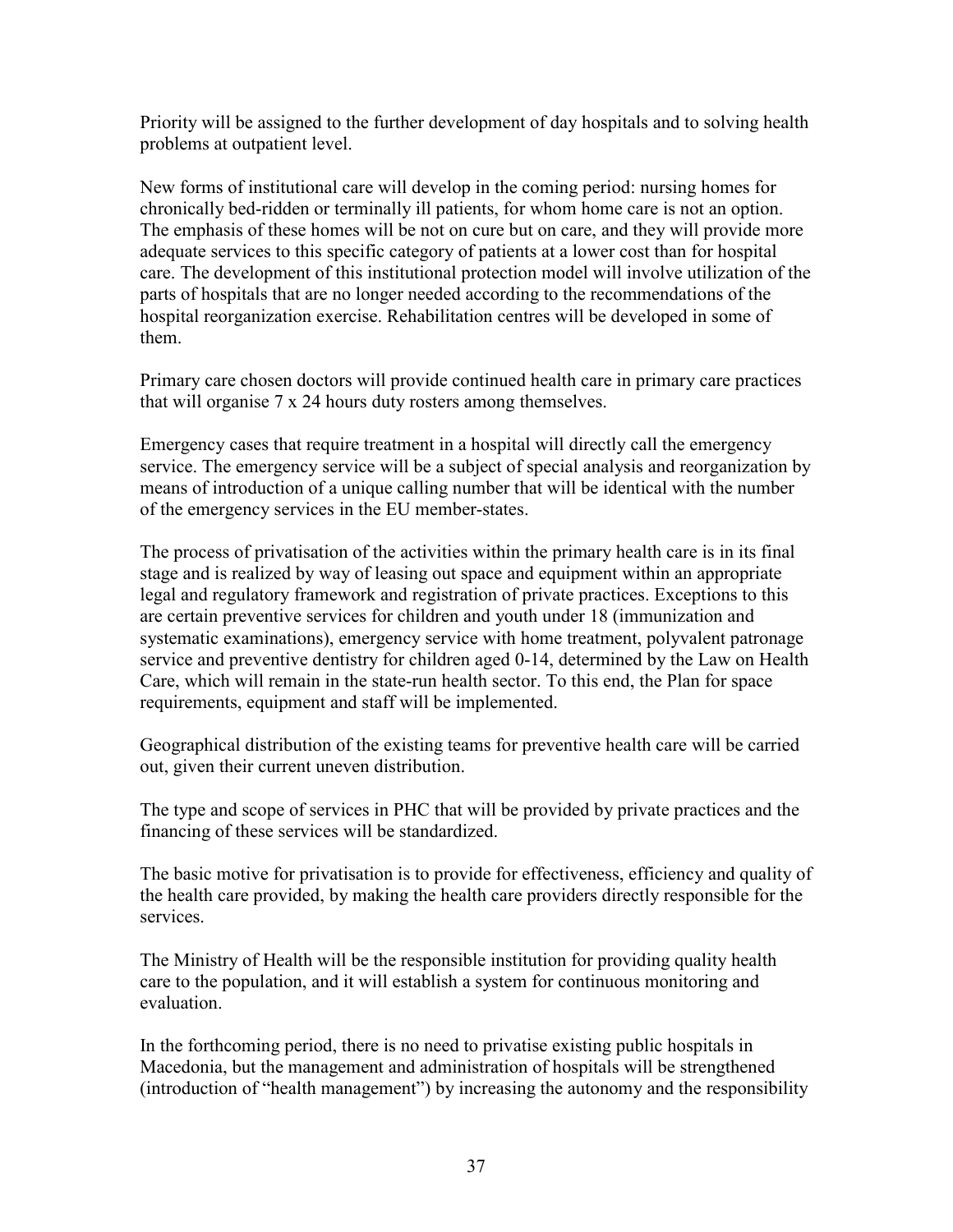of the managerial staff, composed of two directors whose work will be based on the principle of bound signatures. Competent staff - managers will be involved in management, who will have gone through appropriate training. As there is no shortage of hospital beds in Macedonia, the establishment of new hospitals will not be stimulated. Conditions in the existing hospitals will be improved and new modern equipment will be provided according to the principle of public-private partnership. On the other hand, privatisation is not an option for many health services (Institutes for Health Protection, transfusiology, transplantation etc.).

## 13. PRIORITIES WITH REGARD TO THE IMPROVEMENT OF THE SPECIALIZED HEALTH CARE - PUBLIC HEALTH

The specialized preventive health care will continue to be performed by the network of the Republican and regional Institutes of Health Protection. The network and the capacities will be reorganised, modernized and strengthened, and they will mainly perform the basic public health functions for the needs of the State and of the local selfgovernment, as well as for other users of services.

The network of Institutes for Health Protection will improve the quality of data collection, processing and analysis. It will make analysis of the health status and planning of the health care, prevention and control of the infectious and non-infectious diseases, and external risk assessment and management. They will be responsible for the coordination and implementation of health promotion programmes together with other institutions. The role of the network of Institutes for Health Protection in the process of health policy-making will be strengthened.

Special strategy about the further lines of development of the public health will be developed.

The role of the Institutes for Health Protection in the monitoring and assessment of the risks from environmental pollution to the health of the population will be strengthened, in cooperation with other sectors (target 10). Action Plan for Health and Healthy Environment for the Children is under preparation.

The acceptance of healthy patterns of living (target 11) will be achieved by strengthening and directing the activities for health promotion, through elaboration and implementation of a health promotion strategy.

Particular attention will be paid to adolescents, who will be covered by program activities for health promotion and reduction of harmful effects on health by the consumption of substances that create addiction, such as tobacco, alcohol and psychoactive drugs (target 4 and 12). Strategy for promotion of adolescent health will be adopted.

The Ministry of Health and the other health care institutions will increase their influence in the other sectors in order to make sure that health protection considerations and risk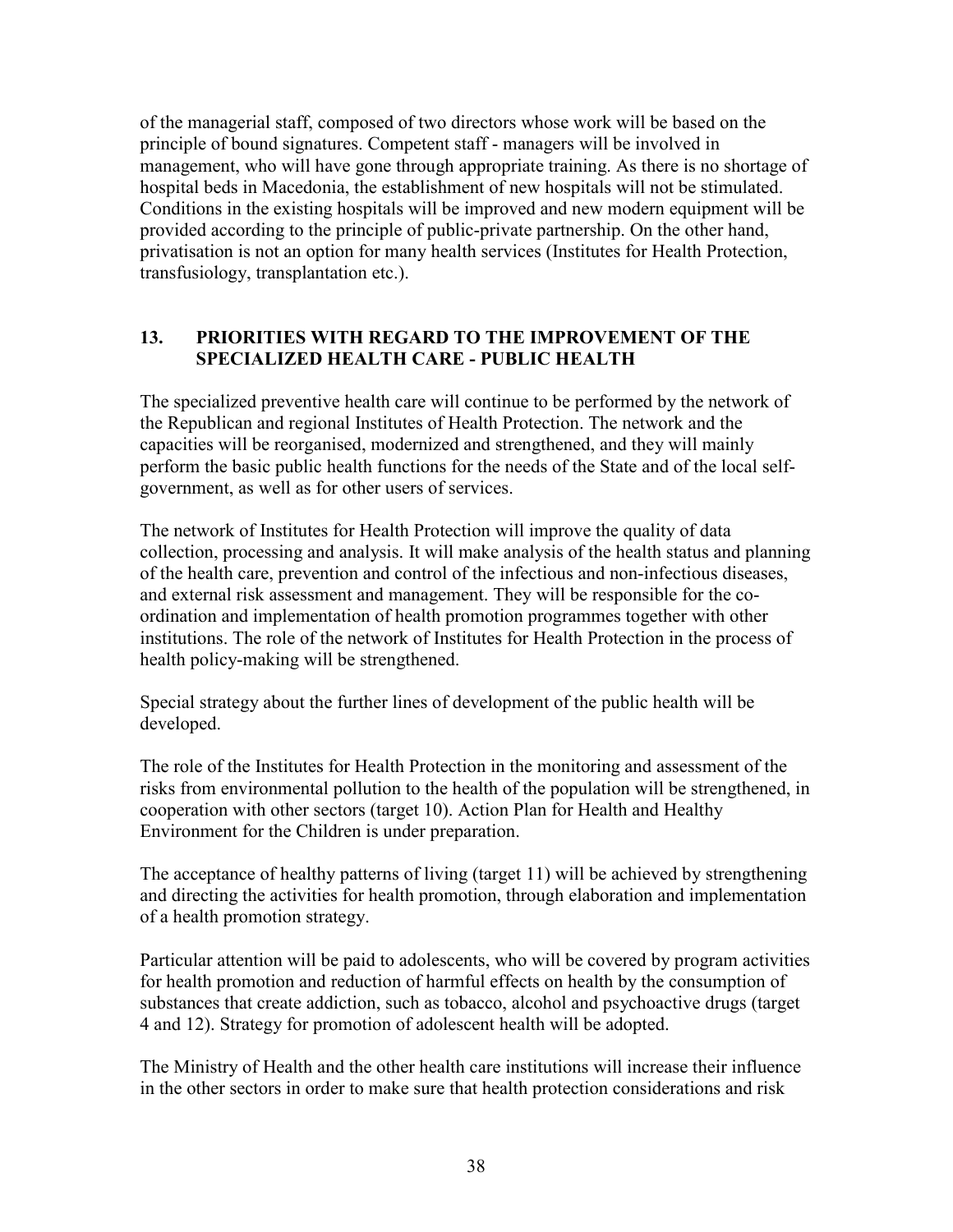assessment are made when a new settlement or factory is built, when certain economic activities may create unacceptable noise or pollution levels for people living nearby, when schools are planned to be built in unsafe areas, etc.

The food safety system will be develop into an integrated system for food safety and control.

Occupational medicine services will carry out mainly preventive, and less curative activities, such as diagnostics and treatment of occupational diseases and injuries. The occupational medicine services and the Institute for Occupational Medicine will be organized as a national public health network according to the adopted Strategy on Health, Healthy Living and Working Environment and Occupational Safety in the Republic of Macedonia. All employers will be obliged by means of a special law to contract the accredited occupational medicine services for undertaking activities in the area of specific health care for all of their staff. Public responsibility for the occupational medicine services will be established, as well as the financing thereof from different sources. Strategy for occupational safety and health in small and medium sized enterprises will be adopted.

## 14. PRIORITIES WITH REGARD TO THE IMPROVEMENT OF THE PLANNING AND QUALITY OF HUMAN RESOURCES

The Ministry of Health will develop a long-term projection about the needs for health care personnel based on several indicators. The following indicators will be taken into consideration, inter alia: number of staff, age structure and profile of the staff, territorial distribution, migration, and needs for specialist and sub-specialist staff. The projection about the need for health care staff according to the priorities set in this strategy will be available to the public and will be the basis for designing the enrolment policy of the relevant faculties, colleges and secondary schools.

The territorial distribution of the staff will be achieved by providing financial and other types of incentives in order to provide for an even distribution of the health care staff in all parts of the country.

The Medical, Pharmaceutical and Dental Chambers will continue to carry out the process of licensing and relicensing according to established legal criteria. The curricula and syllabi for under-graduation and post-graduation studies and specializations of all health staff profiles will be further harmonized with the EU legislation.

Special emphasis will be placed on the harmonization of the curricula and syllabi of the schools for nurses and technicians in line with the EU legislation and the directions of the Nursing and Midwifery Strategy.

The further development of the primary health care with the introduction of family medicine by 2020 will take place according to the Action Plan for Primary Health Care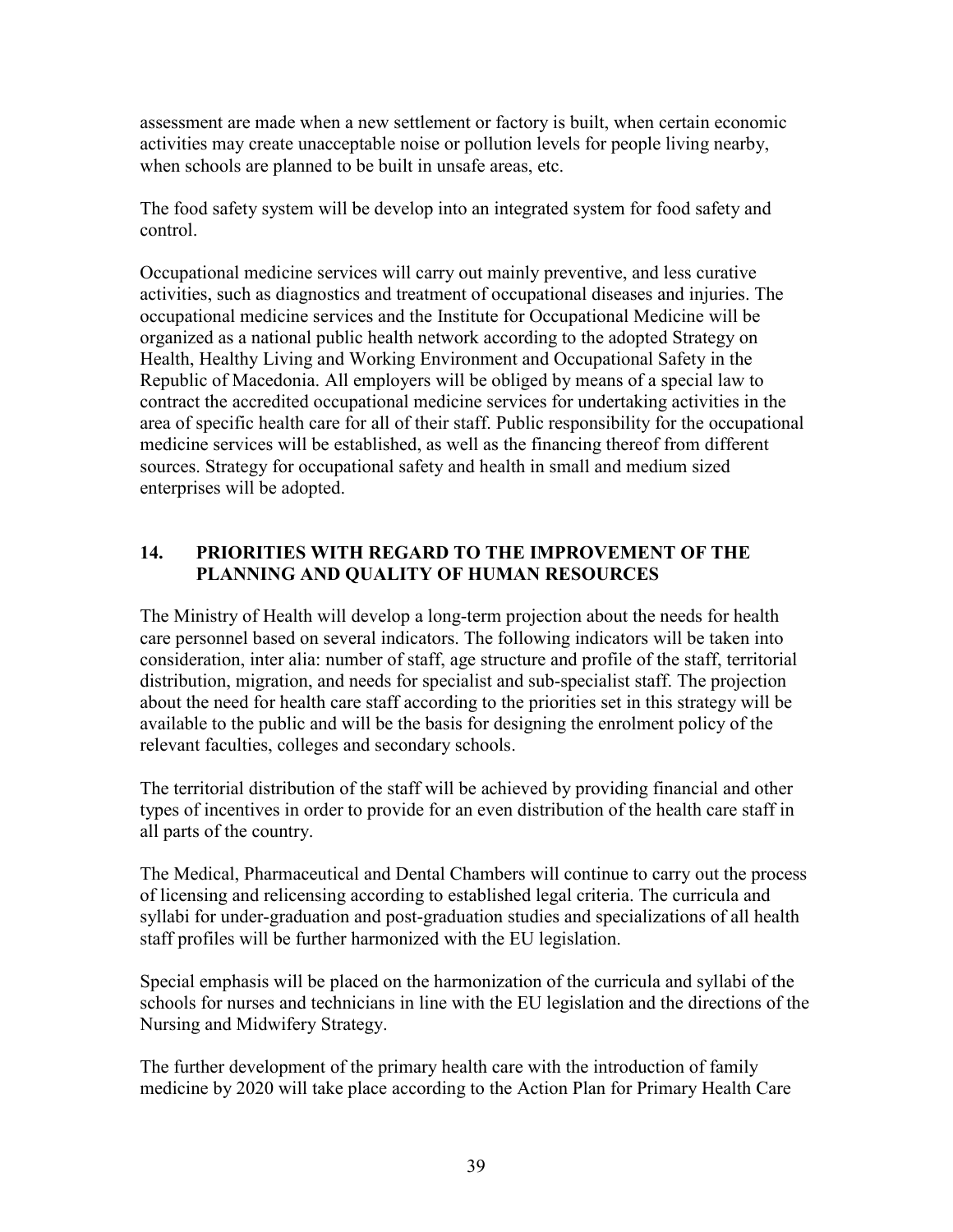that will be prepared, and for the implementation of which significant financial support will be necessary. Additional training of a certain number of existing primary health care doctors and nurses will be carried out, and the remaining doctors and nurses as well as the new graduates that will choose to work in the PHC will follow residency and specialisation in family medicine according to the law. Doctors and nurses from the same family medicine practice will follow some modules of additional training together. The additional training and specialization in family medicine will be delivered by the Medical Faculty through the Centre and Department of Family Medicine, in accredited health care institutions and in the schools for nurses. They will develop curricula and syllabi and will provide an appropriate infrastructure for realization of the theoretical and practical training with trainers, patients and equipment. The financial resources will be provided from several sources (the Government, the staff to be retrained, foreign donors etc.). Certain topics of family medicine will be included in the regular under-graduation curricula for doctors and nurses. The existing programs for continuing education in family medicine will be upgraded and accredited.

## 15. PRIORITIES WITH REGARD TO THE IMPROVEMENT OF THE QUALITY OF HEALTH CARE

The faculties of medicine, pharmacy and dentistry will continue their efforts to upgrade their under-graduation and post-graduation curricula in accordance with the EU standards and practices.

In accordance with the procedures for licensing and relicensing of doctors, pharmacists and dentists, accredited programmes and courses for continuing education will continue to be developed, which will improve their continued professional development or lifelong learning. The programs will be developed by the Macedonian Doctor's Association and the other expert associations, whereas the accreditation will be implemented by the respective chambers.

System for licensing and relicensing with accredited programs and courses for continuing education of nurses and technicians will be established. Appropriate professional associations for these profiles will be established, which will be carrying out the licensing and relicensing procedures.

Lifelong learning is primarily a responsibility of the professionals themselves, and the health care institutions will provide access to the Internet in the interests of professional improvement.

The development and updating of clinical guidelines (evidence based medicine) by the professional associations will continue, and will expand into the domain of dentistry and pharmaceutical therapy. The implementation of clinical guidelines will be an important element of continuing education programmes and of clinical audits.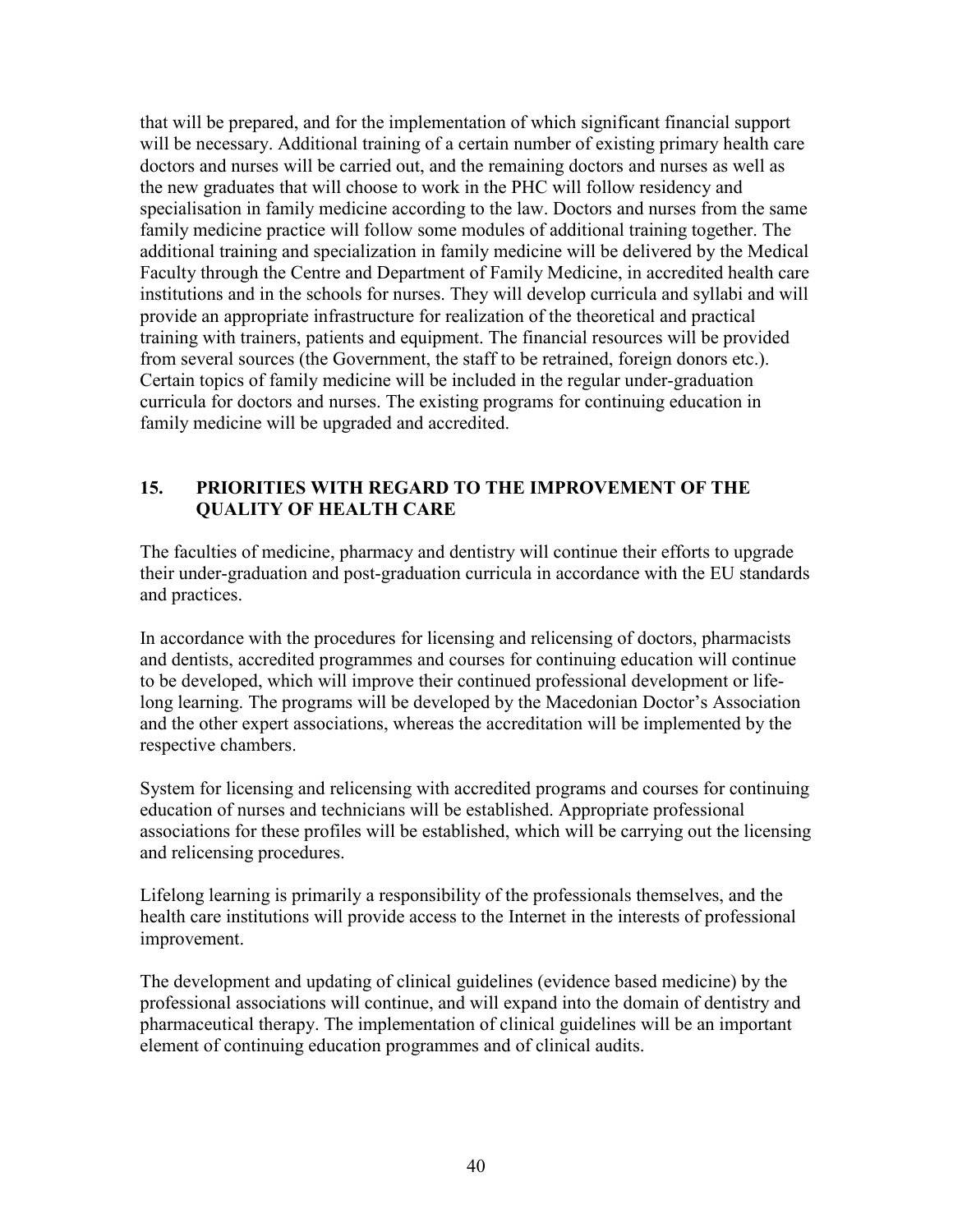System of formal quality assessments in health care will be established. Such audits (also known as "peer reviews") will be performed both internally (by colleagues from the same institution or group practice) and externally (by specially trained experts from the professional associations or the chambers). The external audit will be part of the reaccreditation requirements.

The Ministry of Health will make an analysis of the existing control systems related to the state of the health care infrastructure: buildings, space, personnel and equipment, and will provide an organizational structure within the Ministry that will perform continuous monitoring of the quality.

There will be improvement of the protection of the consumers of health services against violations of their rights, and creation of an environment for their active participation in decision-making about life and health, through the adoption and implementation of the Law on the Rights of the Patients. The Consumers' Organisation, patients' organisations, and the representatives of the insurees in the HIF Management Board will increase the influence of the consumers of health services with regard to the dissemination of information on patients' rights and on the quality of care provided by different service providers. Procedures will be established that will provide for unhindered communication between the providers and the consumers of health services, as well as for filing and handling users' complaints.

The Ministry of Health will design a comprehensive quality assurance strategy that describes the roles and responsibilities of the many organisations and individuals that play a role in quality control. The emphasis will be placed on the internal self-regulation given that quality assurance is primarily a task of the health care staff and institutions, and the Ministry of Health will be ultimately responsible for ensuring the quality of the health care in the Republic of Macedonia.

The excessive use or abuse of the medical treatment will be eliminated with the establishment of the quality control system, which is also in the interests of improving the health status of the population.

The continuing education in the interests of quality assurance will be implemented in a planned and organized manner, while the financing will be a responsibility of the health staff and institutions, with an appropriate participation of the Government and donors.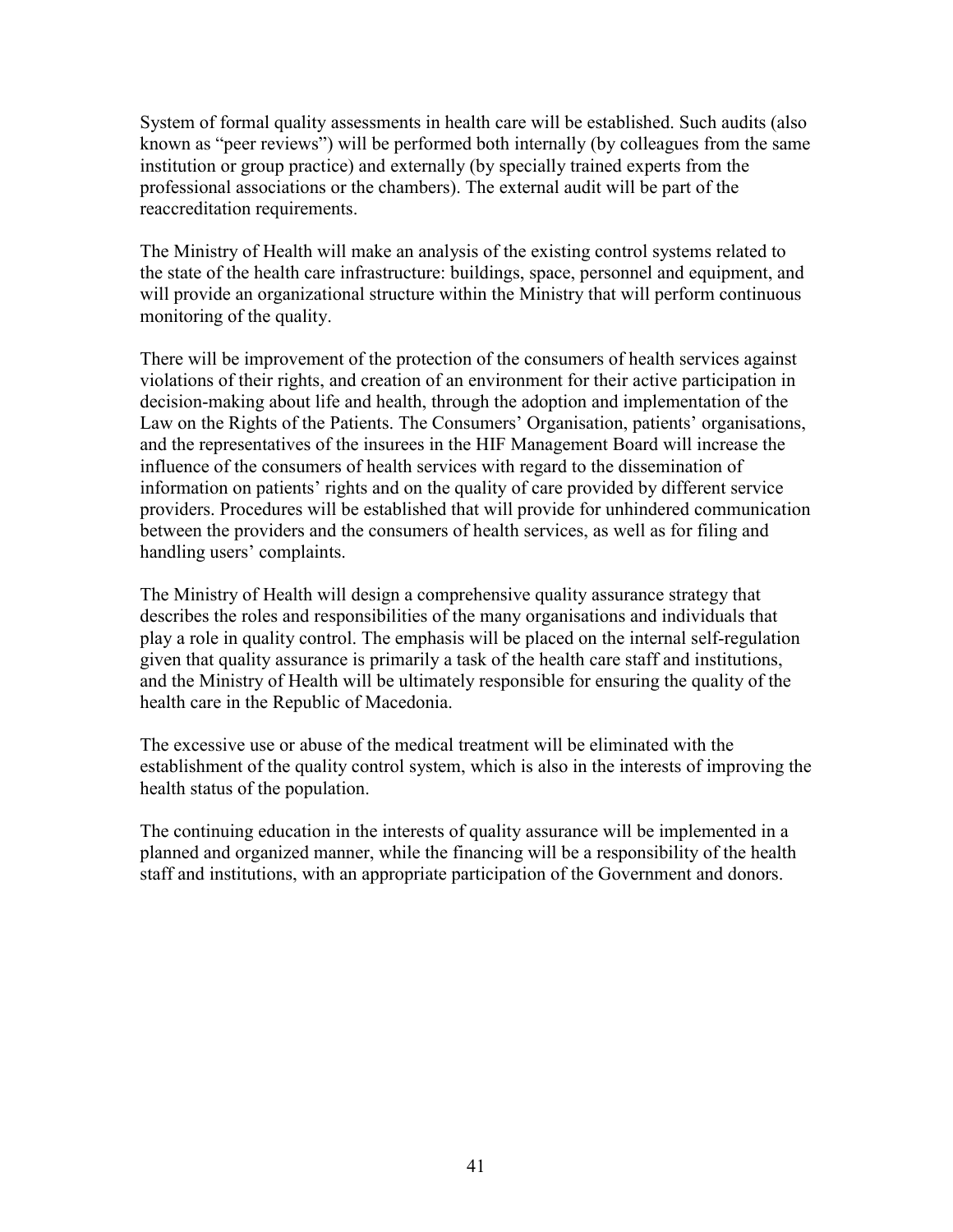## 16. PRIORITIES WITH REGARD TO THE IMPROVEMENT OF HEALTH CARE FINANCING

### 16.1 Macroeconomic context

Since the proclamation of independence, Macedonia has gone through a difficult economic period marked by GDP decline, salary decline, increased poverty and high unemployment. Revenues from taxes have been reduced because of high unemployment, low wages, large informal economy and weak capacity for collecting taxes and premiums. The payment of high social premiums by a limited number of employers is hampering economic development. All this means that at present the long-existing health insurance system is under serious pressure, and in fact some conditions for having such a system are not met: low unemployment, a largely formal economy (as opposed to informal), and good capacity for collecting health premiums.

The Republic of Macedonia will continue to base its health care financing on health insurance, which has a long tradition in the country. The basic source for collecting funds will continue to be the contributions from salary and other compensations that will be flowing into a single State fund for health insurance, with a large degree of solidarity between insurees, but with strict criteria of sustainability, financial control and Government's oversight.

The health insurance premium rates will remain at the same level while the collection of premiums will be improved, and the funds will be used for more efficient and effective health services. The Ministries of Finance, Health and Social Affairs will continuously co-operate for the improvement of the collection of premiums for the Health Insurance Fund by way of introducing a system for joint collection of the contributions located in the Public Revenue Office. The advantage of this way of financing health care instead of directly from the State Budget is that the Government will not be overloaded with procurements and financial administration, and development of the purchasing power of the population will be promoted. Health insurance will continue to be based on individual membership and contributions, which provides a better opportunity for less political influence in health care financing.

The HIFM will be strengthened and reorganized in order to fulfil its basic function in the implementation of the health insurance for the insured population, and to manage the funds of the insurees efficiently and effectively and to their best interests, according to the Action Plan for Improvement of the Functioning of the HIFM. The Government and the HIFM will develop a Plan for resolution of the arrears issue in the health care sector.

## 16.2 Financial control

The Ministry of Finance will continue to annually propose the next year's HIFM overall budget, based on plans for revenue collection. This budget must be approved by Parliament as the ceiling of HIFM expenditures in the coming year. The HIFM will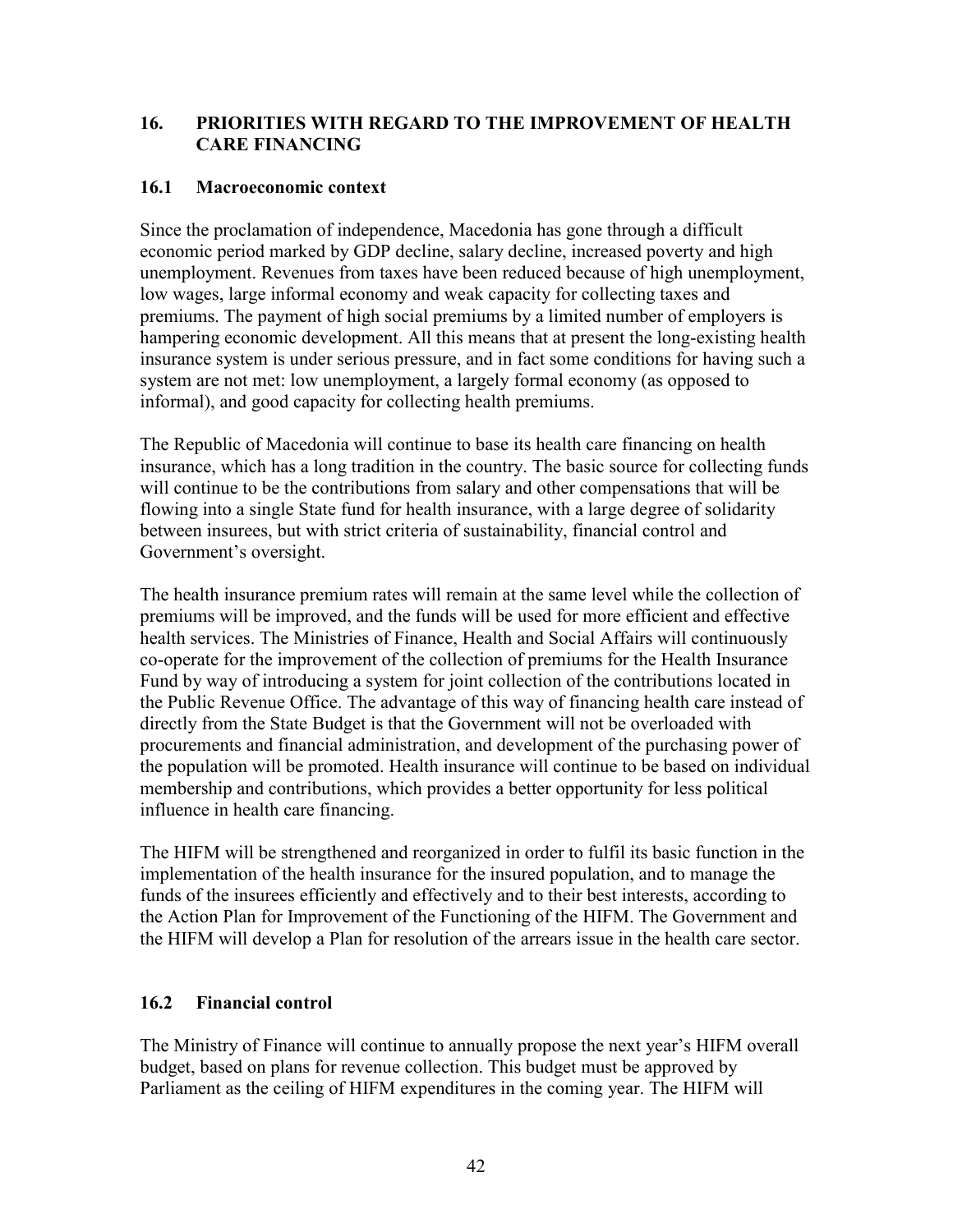prepare a plan for allocating funds to all elements of the health care system in the coming year, which needs the approval of its Management Board. The HIFM is not allowed to commit itself to expenditures over the agreed ceiling. During the coming decade, the HIFM plan of expenditures will gradually change from a plan based on historical disbursements to one based on the purchase of the required type and volume of health services at negotiated prices. All contracts between the HIFM and the health care providers have a financial ceiling linked to an activities cap, which means that the financial responsibilities are shifted from the HIFM to the providers.

The management structure and the degree of autonomy of the HIFM have been adapted recently to provide closer government control. A detailed action plan for improving the functioning of the HIFM has been implemented since 2005. Budgetary control by the HIFM will be improved. The internal audit unit of the HIFM will monitor all financial flows. The HIFM will report its actual revenues and expenditures monthly to the Ministries of Health and Finance. The State Audit Office will perform an annual external audit of the functioning of the HIFM. The implementation of the agreed action plan for the HIFM under this new structure during 2006-2008 will be evaluated in 2009 to see if changes are necessary.

The Government and the HIFM will prepare a plan to solve the problem of the existing arrears of the HIFM, and submit it to Parliament. By law, the HIFM will not be allowed to make new debts in the future.

## 16.3 Basic benefits package

The basic benefits package is the basket of all health services provided to the insured population for which the providers will be entirely or partially reimbursed by the HIFM. That means that the patient does either not pay for these services at the point of service, or pay a fixed co-payment. The cost of providing the basic benefits package to the insured population must be calculated and fit within the HIFM revenues: the HIFM is not allowed to contract services that cannot be reimbursed, and the Government will not ask the HIFM to do this. Several methods can and will be used for balancing the revenues and expenditures of the HIFM:

- by redesigning the basic benefits package in accordance with the health priorities;
- by periodically revising the content of the basic benefits package depending on the available funds;
- by thorough assessment (including establishment of marginal cost-effectiveness) of new drugs and devices before they can be added to the basic benefits package;
- by defining priority preventive health services that will require no co-payment;
- by HIFM and providers negotiating the type, scope and price of curative services in the basic benefits package;
- by introducing higher co-payments for specific forms of specialist-consultative services in the outpatient-policlinic and inpatient care (while exempting certain categories of the population), thus diminishing informal payments out-of-pocket and enabling the provider to retain the extra revenues;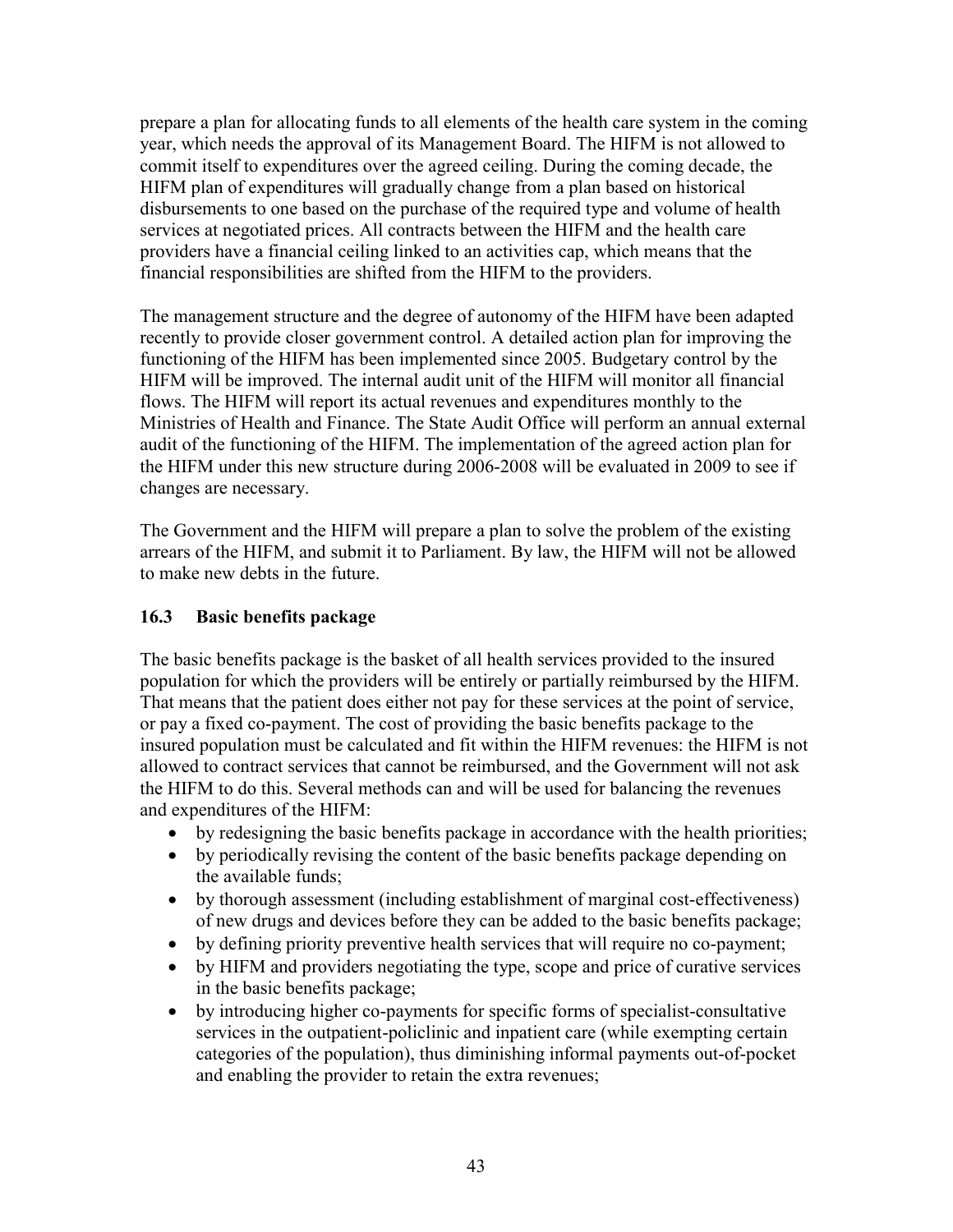- by periodically revising the positive list of essential drugs and medical appliances included in the basic benefits package;
- by HIFM assuming the responsibility for the payment of funds for cases of sick leave and maternity by the relevant institutions;
- by adjusting the health insurance premium rates to the different categories of insurees if possible and necessary.

The periodically updated basic benefits package must be approved by means of a Decision of the Board of the HIFM, following the granted consent by the Ministry of **Health** 

The health services on the negative list outside the basic benefits package must be paid by the consumers of health services, in some cases at regulated rates and in other cases at free market rates. Individual citizens or employers on behalf of their employees can insure themselves additionally on a voluntary basis for expenditures for above-thestandard services and for other health services that are not included in the basic benefits package.

In principle, all Macedonian citizens registered in the civil registry will be considered as insured population regardless of who pays the insurance contribution: the employers, the citizens themselves, or the social funds. In case no contributions can be extracted from these sources, the Government will be responsible to contribute from the State budget. All citizens will be registered by the HIF, including their premium payment status.

The Ministry of Health will attempt to divert the financing of long-term institutional care, such as for psychiatric diseases, to the relevant institutions, and in the future also for other afflictions such as Alzheimer's disease.

## 16.4 Contracting and paying providers

The HIFM will continue to be the sole purchaser of services under the basic benefits package. Private companies can insure citizens for additional benefits on a voluntary basis.

The HIFM will improve its health service purchasing function and will make the payments for the health services solely on the basis of contracting providers for a certain type and scope of health services with defined prices, which are necessary to the insurees in all areas in the Republic of Macedonia.

The feasibility of the selective contracting will depend on the results of the medical map exercise and on the criteria for comparing the quality of the providers that are being developed and that will be the basis for contracting. In case of a surplus of providers of certain services in a region, the HIFM will contract only the necessary number of providers selected by a transparent procedure based on criteria of quality and price of the required services. Contracting by the HIFM will not take into consideration the legal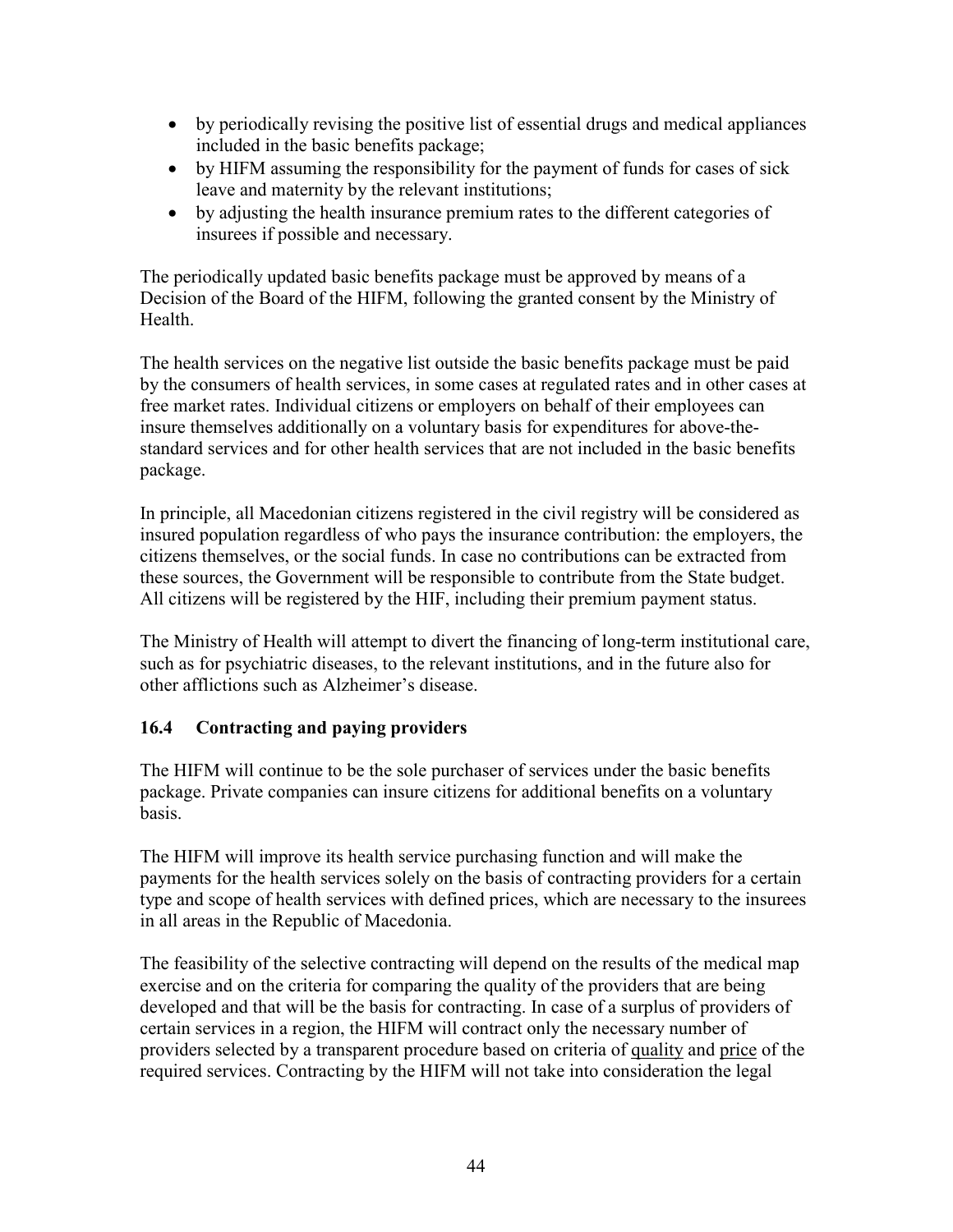status of provider, which means that public and private providers will be treated equally in the process.

During 2007-2010, payments to outpatient and inpatient specialist providers will gradually be based on the type and volume of services provided and on fixed performance indicators, rather than on the existing infrastructure and historical budgets. Total disbursement will be limited by a budget cap. Legal provisions will be introduced to prevent budget overshoots and further creation of arrears by the health care institutions. In order to be able to manage the funds in a rational way, health institution managers will receive training in financial management and will be responsible for avoiding budget overshoots. The HIFM will carry out regular financial control (ex-ante and ex-post) and audit of their operations.

The contracts for hospital services will contain a payment method that covers all expenditures with a fixed budget cap.

For drugs on prescription from the positive list, the HIFM will contract the required number of pharmacies, and they will be reimbursed according to reference prices.

Primary health care will be paid by capitation for the health services actually provided, adjusted to the sex and age of the consumers of health services and the geographical location of the practice. The HIFM will continue to add financial incentives for high performance, on the basis of a high coverage of preventive activities, rational referral to higher level of health care and rational number of prescriptions, according to evidencebased medicine.

All contracts between the HIFM and health care providers will specify which data must be reported monthly or annually to the HIFM. Key performance indicators have also been established. Financial data and performance data will be subject of independent audit. All contracts will contain clear rules forbidding informal payments, including penalties for non-compliance.

The Republic and regional Institutes for Health Protection will negotiate annual contracts and budgets with the Ministry of Health, other ministries, local governments and the HIFM for the implementation of agreed programmes of public health activities. They will be free to perform market activities in their field that do not compromise their basic public health functions.

## 17. IMPROVEMENT OF THE PHARMACEUTICAL SERVICES

A national drug policy was adopted by the Government of the Republic of Macedonia in 2001. An important objective of this policy is that the whole population has access to a package of essential drugs of proven effectiveness and quality. These pharmaceuticals are part of the basic benefits package under the health insurance, with appropriate copayments that are needed in order for the system to be financially sustainable.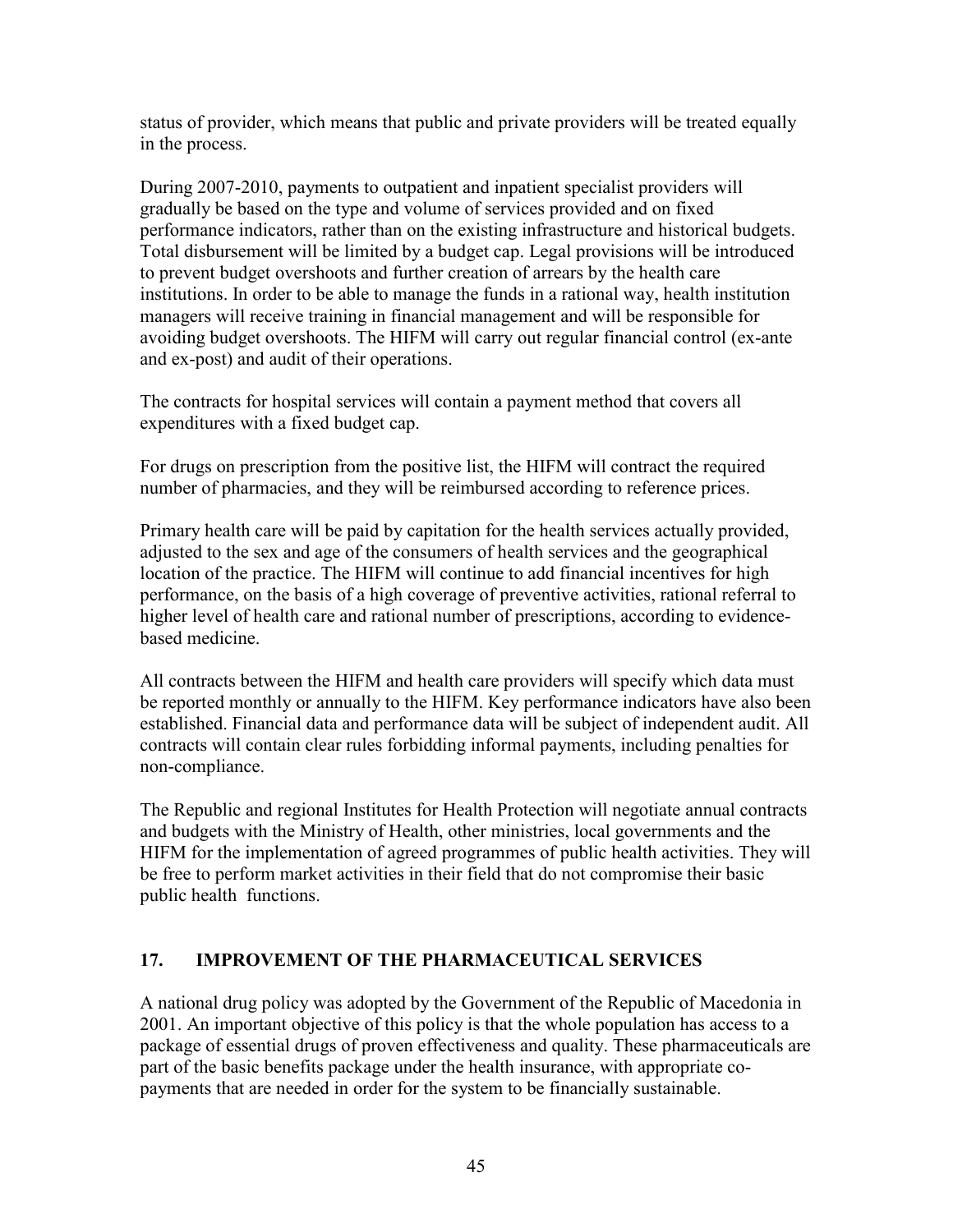A new positive list of essential drugs will be revised based on clinical protocols and guidelines (based on evidence-based medicine) and updated regularly. This list will determine reimbursement by the HIFM. Referent prices will be established for the drugs on the positive list, with generic name and appropriate form and dosage.

New draft Law on Drugs harmonized with the EU directives and legislation has been prepared. Rational prescribing of drugs will be improved by applying the formulary linked to clinical guidelines. The actual prescribing will be monitored by using information technology (electronic prescription form).

The functions of the Drugs Bureau will be strengthened and enlarged, transforming the Bureau into an autonomous Drugs Agency that has control over all phases of the registration, import and distribution of pharmaceuticals, and will inspect the implementation of Good Manufacturing Practice and Good Laboratory Practice in the national drug industry.

The concept of "pharmaceutical care" is not a dominant form of practice for most of the pharmacists in Macedonia. The transformation from commodity-based, mercantile operations into a clinical profession is very slow. It needs encouragement and setting appropriate Good Pharmacy Practice Guidelines containing national standards, which will meet professional-determined needs for pharmaceutical care. Therefore, delivery models of pharmacy services will be developed in four functional areas: a) outpatient prescription and inpatient drug order fulfilment; b) primary pharmaceutical care services; c) secondary and tertiary pharmaceutical care services; and d) non-patient care functions requiring pharmacists.

Standards will be established for the primary care pharmacy services, which ensure proper co-ordination and communication between health care and pharmaceutical care providers and the consumers of health services.

The following activities will be undertaken for the secondary and tertiary pharmacy services:

- \* increase in the number of pharmacists in hospitals;<br>\* establishment of partnership (including doctors num
- establishment of partnership (including doctors, nurses and pharmacists) in medication management and in medication advisory committees;
- \* improvement of the role of the pharmacists in reporting adverse effects, in clinical studies, and in ethics committees;
- \* improvement of the communication and co-ordination between pharmacies and/or pharmacists in hospitals and community pharmacists;
- \* introduction of the obligation for public and private hospitals to employ a specialist in the field of clinical pharmacy and pharmaco-informatics;
- \* establishment of a Centre for Pharmaco Vigilance, and improvement of the role of pharmacists and other health care workers in reporting adverse effects of pharmaceuticals.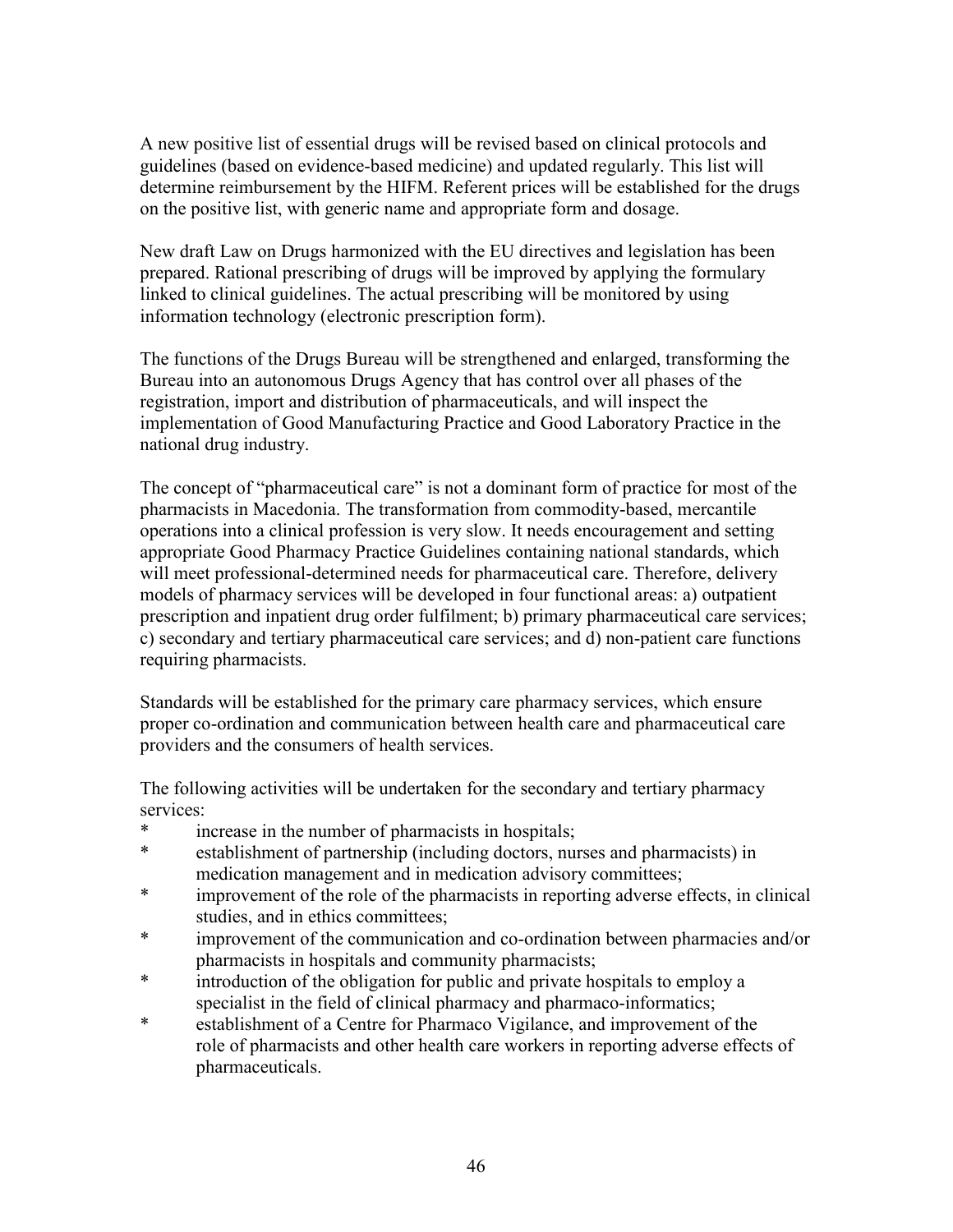## 18. PRIORITIES WITH REGARD TO THE IMPROVEMENT OF THE HEALTH INFORMATION SYSTEM

#### Target 19

The Republic of Macedonia should have established health information and communication systems that will provide for flow and exchange of information to support this strategy.

The health information system will play a significant role in the supply of information for creating health policy, decision-making, planning and funding of health care, thereby helping to improve the quality of health services, i.e. better health for the consumers. The establishment of an integrated health information system will be a priority for the next decade, and it will be established according to the recommendations included in the Strategy on the Development of an Integrated Health Information System (IHIS) in 2006.

The essential tool of the new IHIS will be integrated Information and Communication Technology (ICT) system, which, together with the electronic systems in the health care organizations, will enable communication, networking and integration of the health care organizations. The ICT system in the health sector will be developed as an integrated information system for the whole health sector.

The functional integration of health care information systems will be achieved with the standardisation of: data and data structures; data transaction processes; data security; and the architecture of information handling systems. The future national nomenclatures, laws and regulations will introduce electronic forms with a digital signature. Therefore, a legal and nomenclature framework will be developed for the IHIS, including the harmonization of the existing laws and by-laws; development of a new law for the IHIS; introduction of new international classifications for medical health statistics and records; as well as introduction of international standards for ICT as a necessary precondition for achieving e-health.

Short-term priorities of the Strategy on IHIS include: the completion of the information system in the Health Insurance Fund; the implementation of Hospital Information Systems; and development of unified registries (unified coding systems).

Mid-term priorities in the development of the integrated health information system (2008-2012) will include the implementation of ICT in primary health care providers, along with the introduction of compulsory electronic reporting to the HIFM and to the Institutes for Health Protection, and introduction of electronic health cards. Long-term priorities (until 2020) include the introduction of *Diagnosis Related Groups* and of electronic health records.

The activities for development of IHIS will be co-ordinated by the Ministry of Health, and the realization of the priorities will be achieved by providing financial resources and appropriate infrastructure for ICT.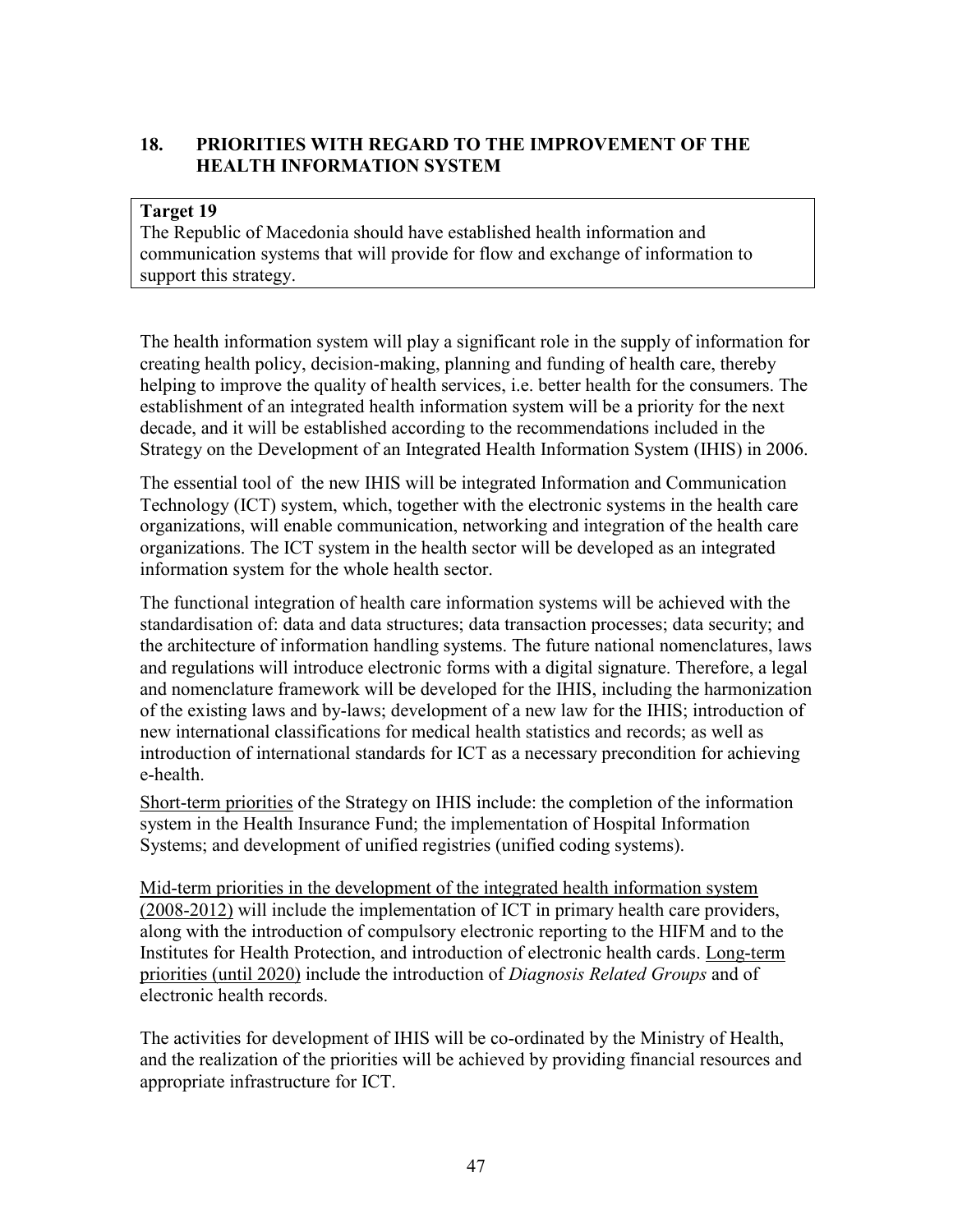## 19. PRIORITIES WITH REGARD TO THE MANAGEMENT OF THE HEALTH CARE REFORM

#### Target 20

Implementation of the provisions of this strategy for better health for all will engage individuals, groups and organisations throughout the public and private sectors, and civil society, in partnerships for health.

#### Target 21

The Republic of Macedonia will be implementing policies for "health for all" built in this strategy at country, regional and local levels, supported by appropriate institutional infrastructures, managerial processes and innovative leadership.

The overall objective of this strategy is to achieve better health and better health care of the population in the Republic of Macedonia by 2020.

In order to ensure a high level of health for the population and provision of high quality health care in a cost-effective way, the Ministry of Health will strengthen its capacities for strategic planning and policy making, resource allocation, development of regulations and their implementation, monitoring and evaluation, introduction of organisational procedures, and creation of institutional infrastructure.

The Ministry of Health will be modernized and reorganised on the basis of the recommendations of the functional analysis developed in 2004, with emphasis on the strengthening of the capacities and skills for management, assessment, control and oversight of the health system performance, as well as for effective intersectoral activities. An important priority will be the continued streamlining of health laws and regulations, harmonising them with the EU.

The Ministry of Health is the holder of the reform activities and ultimately responsible for the implementation of the health care reform, but with participation and responsibility of all health system stakeholders, especially with regard to management and assurance of quality health care. With the privatisation, the health service providers will gain more autonomy and responsibility, such as primary health care, dentist's offices and pharmacies. Public institutions will also have greater autonomy and responsibility with regard to management, which will be achieved by way of management capacity building in all health care facilities, especially in hospitals and in financial management, while excluding partisan politics.

The Action Plan for the health strategy will provide for the accomplishment of the goals and objectives included therein. The Action Plan will include specific activities, a time schedule to reach the objectives, as well as indicators for monitoring and evaluation. The Ministry of Health will coordinate and evaluate the implementation of the health care reform.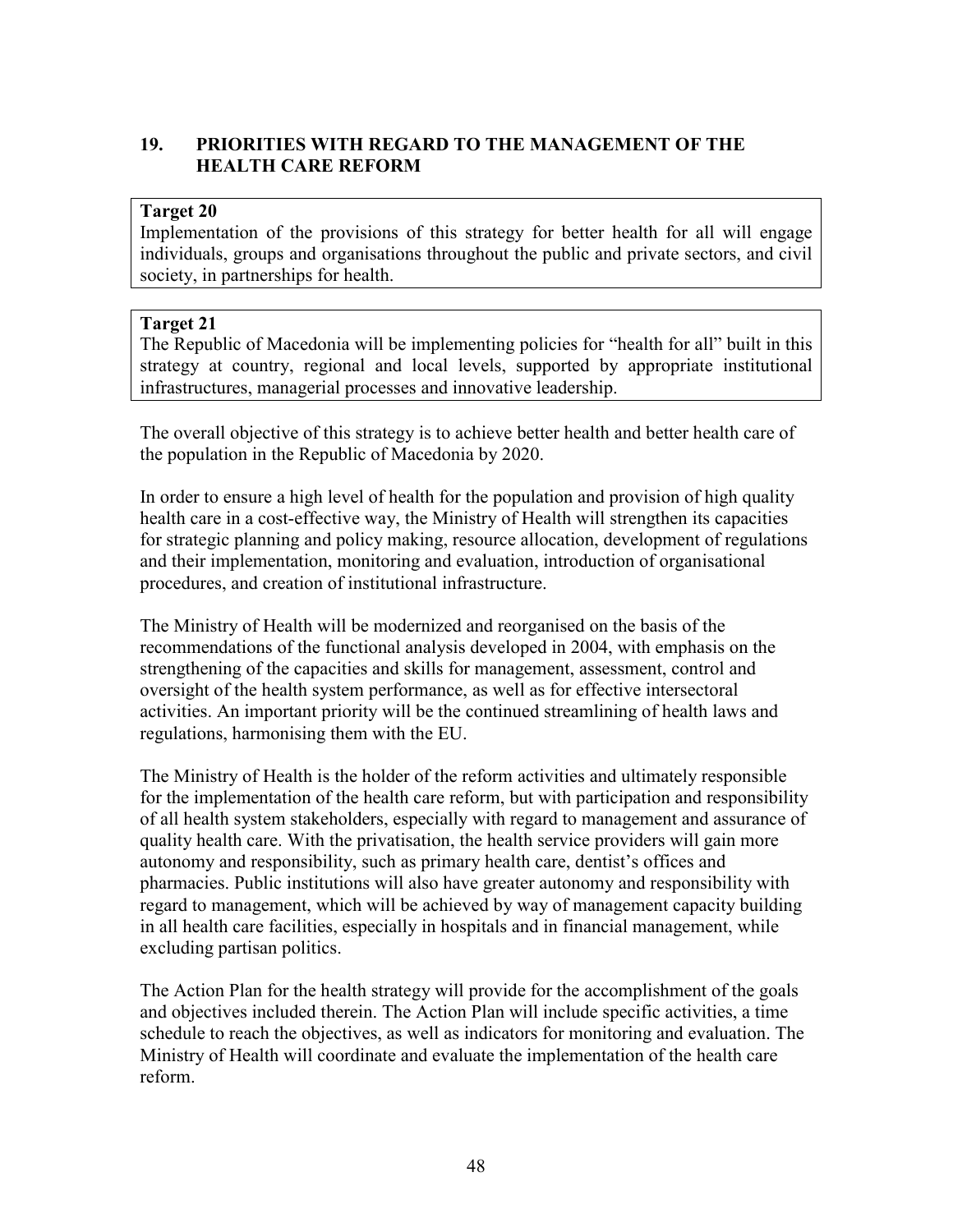The implementation of this strategy will involve all stakeholders of the health care sector that have participated in the design of the strategy, where they will be properly informed, mobilized and involved in the implementation of the strategy.

It is especially important to inform constantly and properly the public and the health care providers about the reform of the health care system. The cooperation with international organisations and national governmental and non-governmental organisations will contribute to successful implementation of the reform activities and of the strategy.

The influence of the consumers of health care will be strengthened by constantly informing them through public information campaigns, websites and printed materials, as well as by providing them with easily accessible, understandable and reliable information on health, health care, and health care reform. The consumers will be informed especially about those elements of the health care reform that concern them personally: the choice of a family doctor; the rights and duties of patients and providers; the entitlements of citizens under the health insurance; patient safety; and information on side-effects of drugs.

Patient satisfaction with various types of health services will be measured, and this will be an important indicator of the progress of reforms and of the achievement of a quality health care.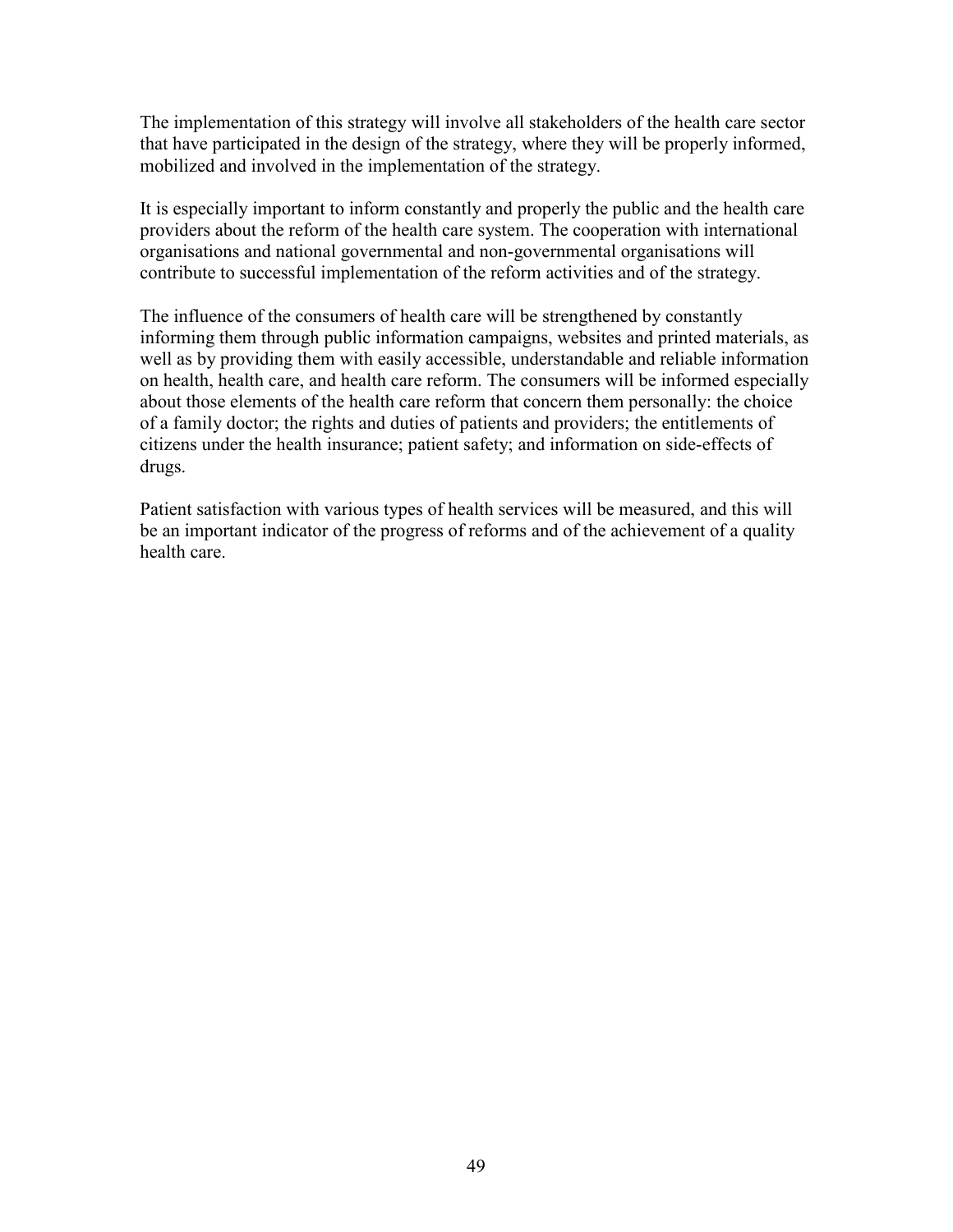### 20. ANNEX A

#### 21 TARGETS FOR "HEALTH FOR ALL IN THE 21ST CENTURY" - WHO

- 1 By the year 2020, the present gap in health status between member states of the European region should be reduced by at least one third.
- 2 By the year 2020, the health gap between socioeconomic groups within countries should be reduced by at least a fourth in all member states, by substantially improving the level of health of disadvantaged groups.
- 3 By the year 2020, all newborn babies, infants and pre-school children in the region should have better health, ensuring a healthy start in life.
- 4 By the year 2020, young people in the region should be healthier en better able to fulfil their roles in society.
- 5 By the year 2020, people over 65 years should have the opportunity of enjoying their full health potential and playing an active social role.
- 6 By the year 2020, people's psychosocial wellbeing should be improved and better comprehensive services should be available to and accessible by people with mental health problems.
- 7 By the year 2020, the adverse health effects of communicable diseases should be substantially diminished through systematically applied programmes to eradicate, eliminate or control infectious diseases of public health importance.
- 8 By the year 2020, morbidity, disability and premature mortality due to major chronic diseases should be reduced to the lowest feasible levels throughout the region.
- 9 By the year 2020, there should be a significant and sustainable decrease in injuries, disability and death arising from accidents and violence in the region.
- 10 By the year 2015, people in the region should live in a safer physical environment, with exposure to contaminants hazardous to health not exceeding internationally agreed standards.
- 11 By the year 2015, people across society should have adopted healthier patterns of living.
- 12 By the year 2015, the adverse health effects from the consumption of addictive substances such as tobacco, alcohol and psychoactive drugs should have been significantly reduced in all member states.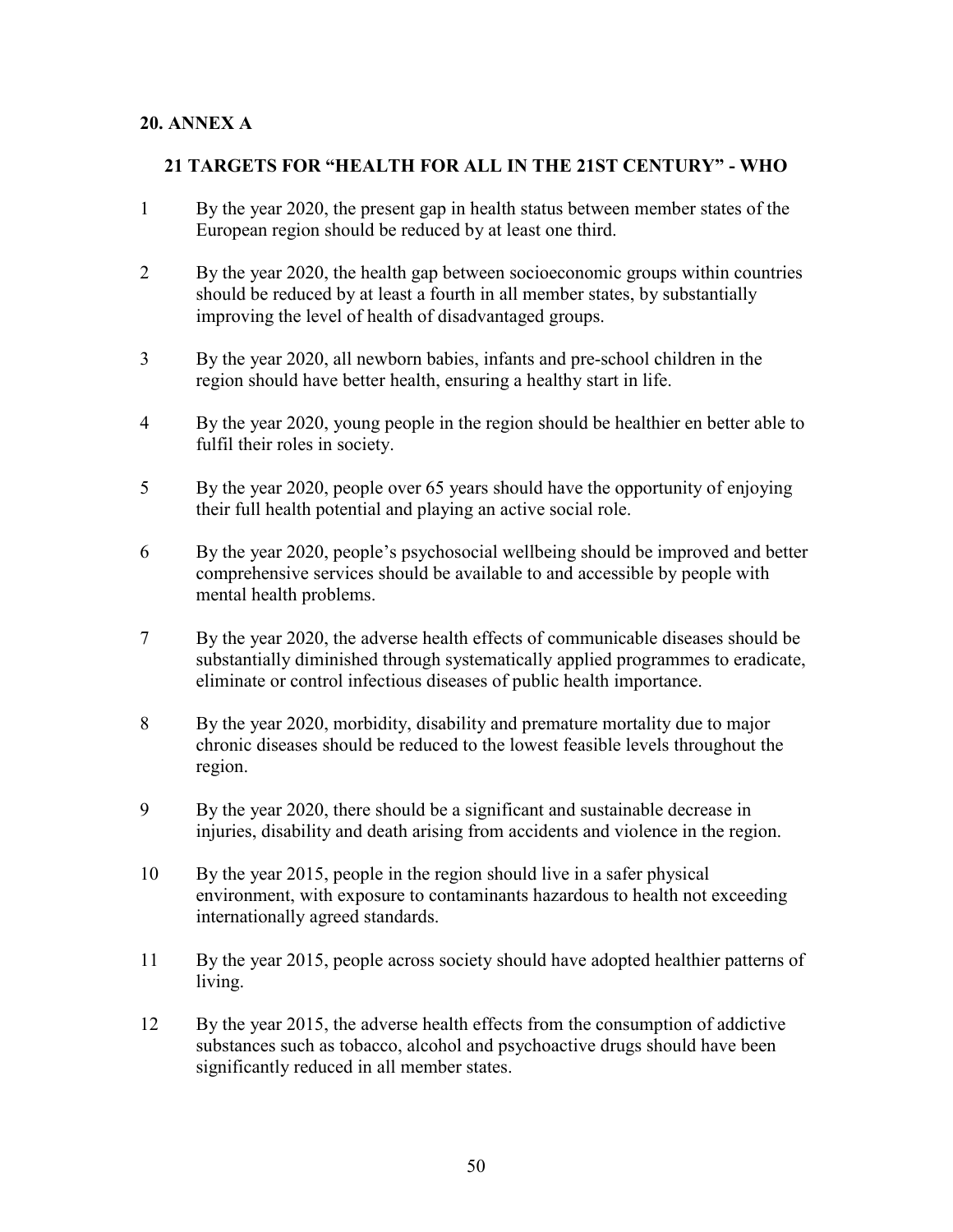- 13 By the year 2015, people in the region should have greater opportunities to live in healthy physical and social environments at home, at school, at the workplace and in the local community.
- 14 By the year 2020, all sectors should have recognised and accepted their responsibility for health.
- 15 By the year 2010, people in the region should have much better access to family and community-oriented primary health care, supported by a flexible and responsive hospital system.
- 16 By the year 2010, member states should ensure that the management of the health sector, from population-based health programmes to individual patient care at the clinical level, is oriented towards health outcomes.
- 17 By the year 2010, member states should have sustainable financing and resource allocation mechanisms for health care systems based on the principles of equal access, cost-effectiveness, solidarity, and optimum quality.
- 18 By the year 2010, all member states should have ensured that health professionals and professionals in other sectors have acquired appropriate knowledge, attitudes and skills to protect and promote health.
- 19 By the year 2005, all member states should have health research, information and communication systems that better support the acquisition, effective utilisation, and dissemination of knowledge to support health for all.
- 20 By the year 2005, implementation of policies for health for all should engage individuals, groups and organisations throughout the public and private sectors, and civil society, in alliances and partnerships for health.
- 21 By the year 2010, all member states should have and be implementing policies for health for all at country, regional and local levels, supported by appropriate institutional infrastructures, managerial processes and innovative leadership.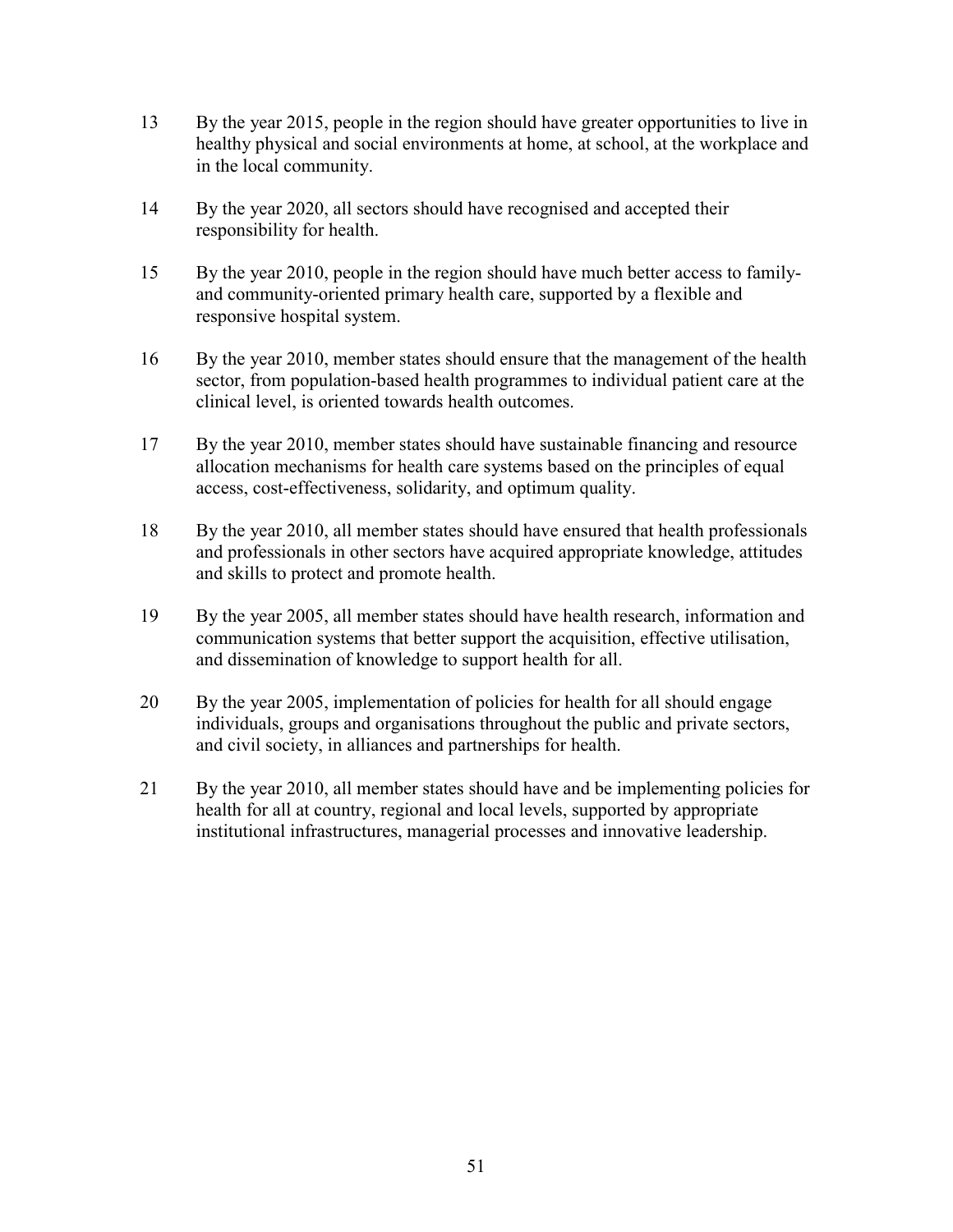## 21. ANNEX B

### REFERENCE LITERATURE:

#### B1 Documents on the situation in the Republic of Macedonia

BIS Healthcare Group. Strategy for financing and future organisation of primary health care - final report (report no. 21335/3, version 4/7). 2001.

Bossert T. Report on workshop on health systems and policies in Macedonia: evaluation, recommendations and follow-up. Harvard School of Public Health, 1 December 2003.

Burchfield K. Health Insurance Fund governance reform component - final report, March 2004 (+ annexes).

Cercone JA. Component 3: improving service delivery - Executive summary. No date.

Cercone JA. Health sector reform project - Health services contracting and modernization component, final report. Ministry of Health, 31 March 2004.

Dimitrievska V. Minutes from the expert forum with relevant healthcare stakeholders on the topic "Strategy for the development of the healthcare system in the Republic of Macedonia: discussing possible priorities". Skopje, 29 November 2004.

Dredge R. Inception report of the Policy Analysis Unit advisor (draft). January 2006

Ernst & Young. HIF Macedonia - Audit of the internal controls. Final report. Luxemburg: 2004

Ernst & Young. Action plan for the Health Insurance Fund for the Republic of Macedonia. Final report, January 2005.

Ernst & Young. HIF - Transitioning action plan for the health care sector - Short-term addendum to the "final report" (draft for discussion). April 2005.

European Observatory on Health Care Systems. The former Yugoslav Republic of Macedonia - Health systems in transition profile 2004 (draft).

Gomes B, Toon P. Continuous medical education for primary care doctors: the strategy. Revision 3.0. February 2000.

Government of Macedonia. Law on health insurance. Official Gazette no. 25, 30 March 2000.

Government of Macedonia. Health protection law. No date.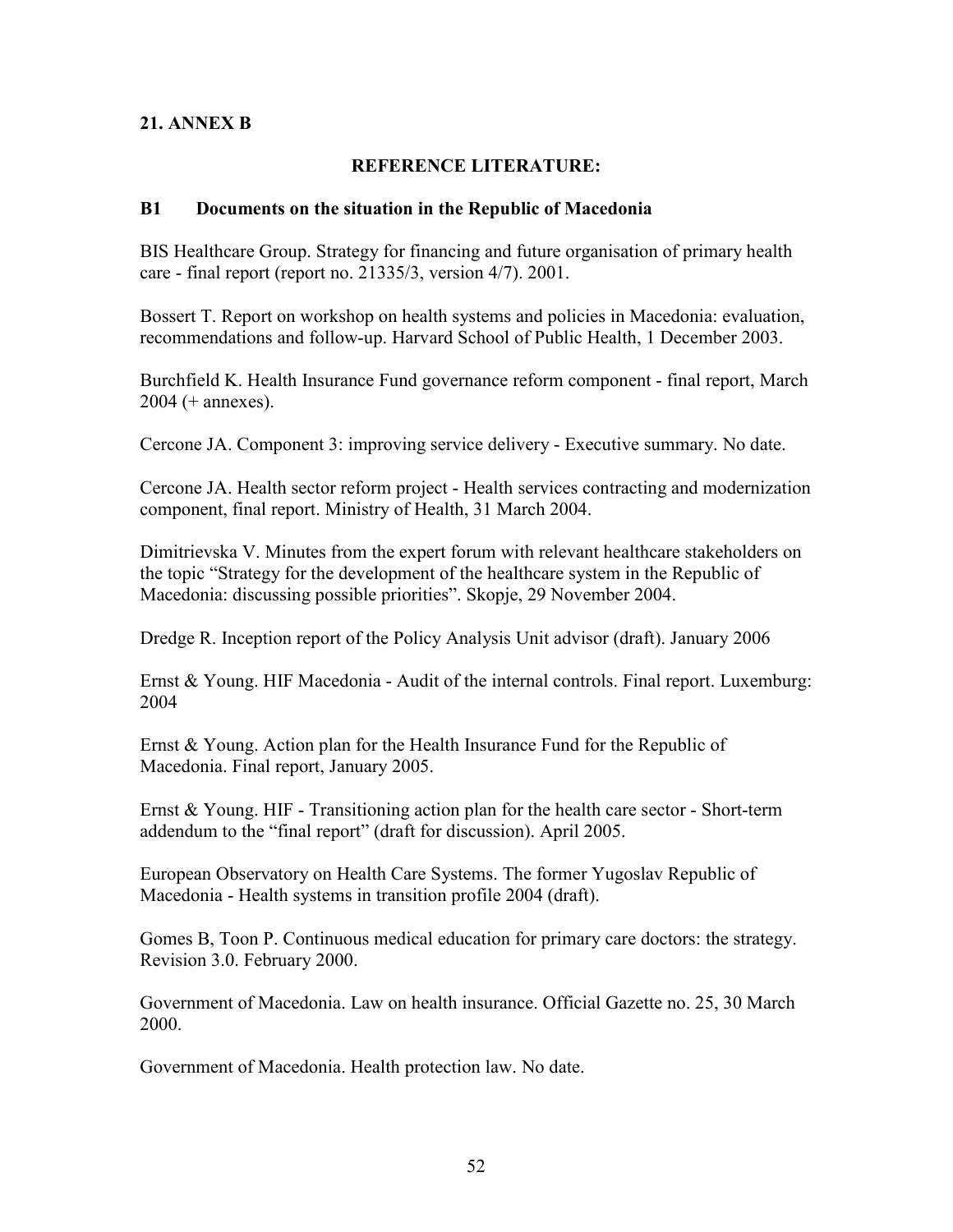Government of Macedonia. Tobacco control strategy, for provision and promotion of health protection of population in the Republic of Macedonia 2005-2010. Skopje, 2004

Government of Macedonia. Report of the Republic of Macedonia on millennium development goals. Skopje, June 2005 (accessible via www.un.org.mk)

Health Sector Management Project/Project Co-ordination Unit. Workplan for national health strategy development in Republic of Macedonia. Skopje, 25 July 2005.

Health Sector Transition Project. Implementation completion report, borrower's part. Skopje, no date.

Inter-sectoral Working Group. National strategy and national action plan for strengthening nursing and midwifery in Republic of Macedonia. Skopje, 2004.

Institute of Sociological, Political and Juridical Research. Social assessment of the health sector in the Republic of Macedonia. Final report, June 2004.

Jovskovski S. Licensing and the Doctor's Chamber of Macedonia. Skopje, 2004.

Lember M. Maaroos HI. TA in the primary health services component - final report, March 2004.

Luic L. Consulting services for ICT strategy development - inception report. Karlovac, 29 December 2004.

Luic L. Consulting services for ICT strategy development - progress report. Zagreb, 20 April 2005.

Macedonian Academy of Sciences and Arts. Strategy for improvement of health protection of the population in the Republic of Macedonia (draft). Skopje, December 2001.

Macedonian Occupational Health Society/Institute of Occupational Health. New model of occupational health services in the Republic of Macedonia. Skopje, no date.

Ministry of Health of Macedonia Accreditation Team. Strategy of accreditation of doctors in Macedonia. Skopje, September 2001.

Ministry of Health. Drug policy of the Republic of Macedonia. Skopje, October 2001.

Ministry of Health. Draft law on amendments and additions to the Health Care Law. No date. (2 versions).

Ministry of Health. Draft program for public health in Republic of Macedonia in 2005. Skopje, 2004.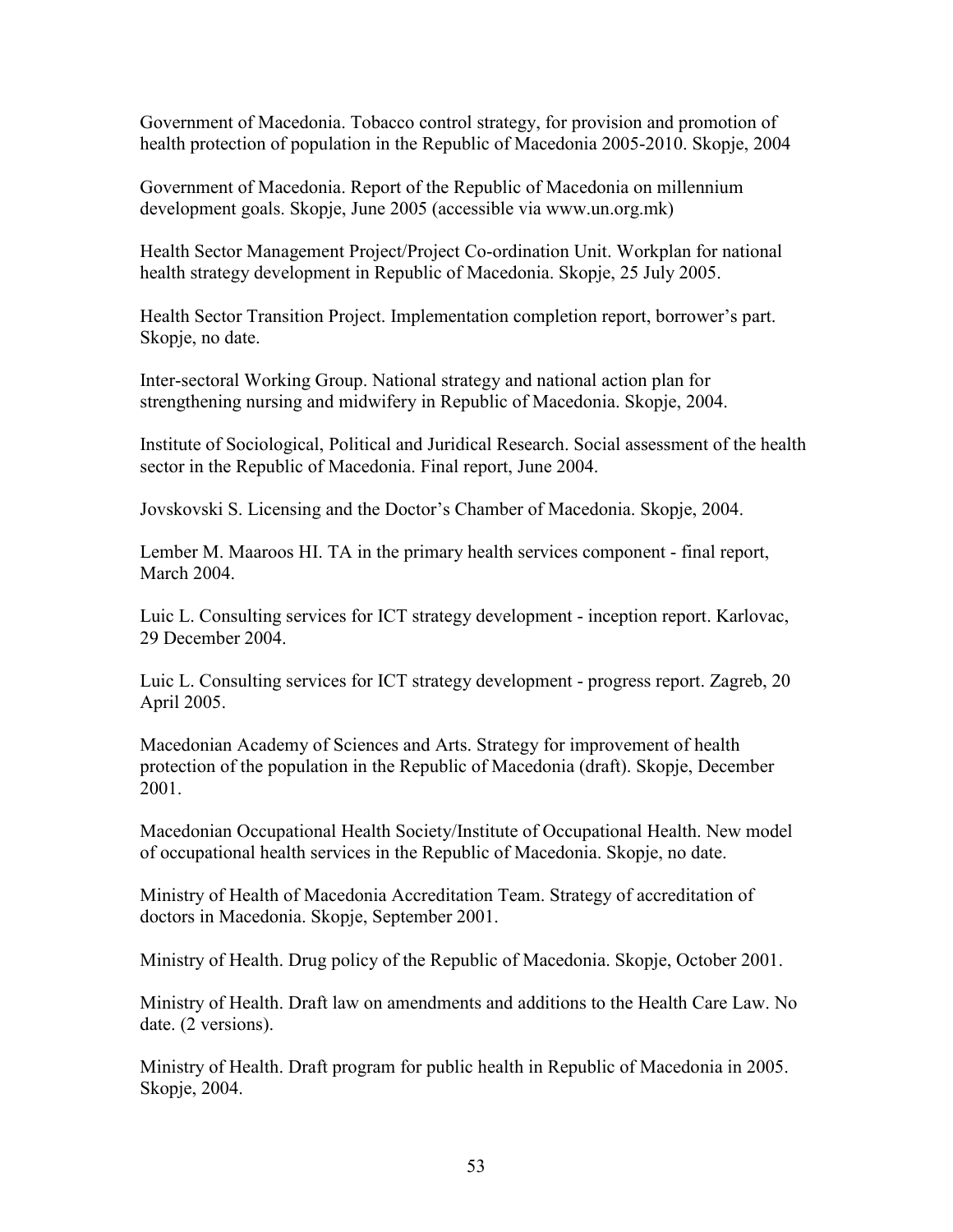Ministry of Health. Food and nutrition action plan of the Republic of Macedonia. Skopje, April 2004.

Ministry of Health. National action plan for the primary, secondary and tertiary prevention of non-communicable disease - breast cancer. Skopje, 2004

Ministry of Health. The health care system in the Republic of Macedonia - Where are we and where do we want to go? (in Macedonian only). Skopje, July 2005.

Ministry of Health. National alcohol strategy - Republic of Macedonia (draft). Skopje, no date.

Ministry of Health. Volumes 4, 5 and 6 - Primary care specialist training scheme. Skopje, no date.

Ministry of Health. National environmental health action plan of the Republic of Macedonia. Skopje, no date.

Ministry of Health. Macedonia HIV/AIDS national strategy 2003-2006. Skopje, July 2003.

Ministry of Health. National strategy for health, healthy environment and safety at work. Skopje, April 2005.

Ministry of Health/Health Sector Management Project. Strategy for the development of Macedonian integrated health information system (final draft). Skopje, February 2006

Ministry of Health/National Commission for Protection of Mental Health. National strategy for mental health promotion in the Republic of Macedonia 2005-2012. Skopje, January 2005

Ministry of Local Self Government. Law on local self government. No date.

National Committee for Health Promotion. Health promotion in the Republic of Macedonia (review). Skopje, 2002.

Nĕmec J. Health information system component - final report. THIM R&C, March 2004.

Petrovska M. Licensing and the Medical Faculty. Skopje, 2004.

Republic Institute for Health Protection. The public health report of the Republic of Macedonia. Skopje, 2004.

Shaw C. Improving quality of health care - Recommendations on the regulation and organisation of quality and safety in health care. Final report, March 2004.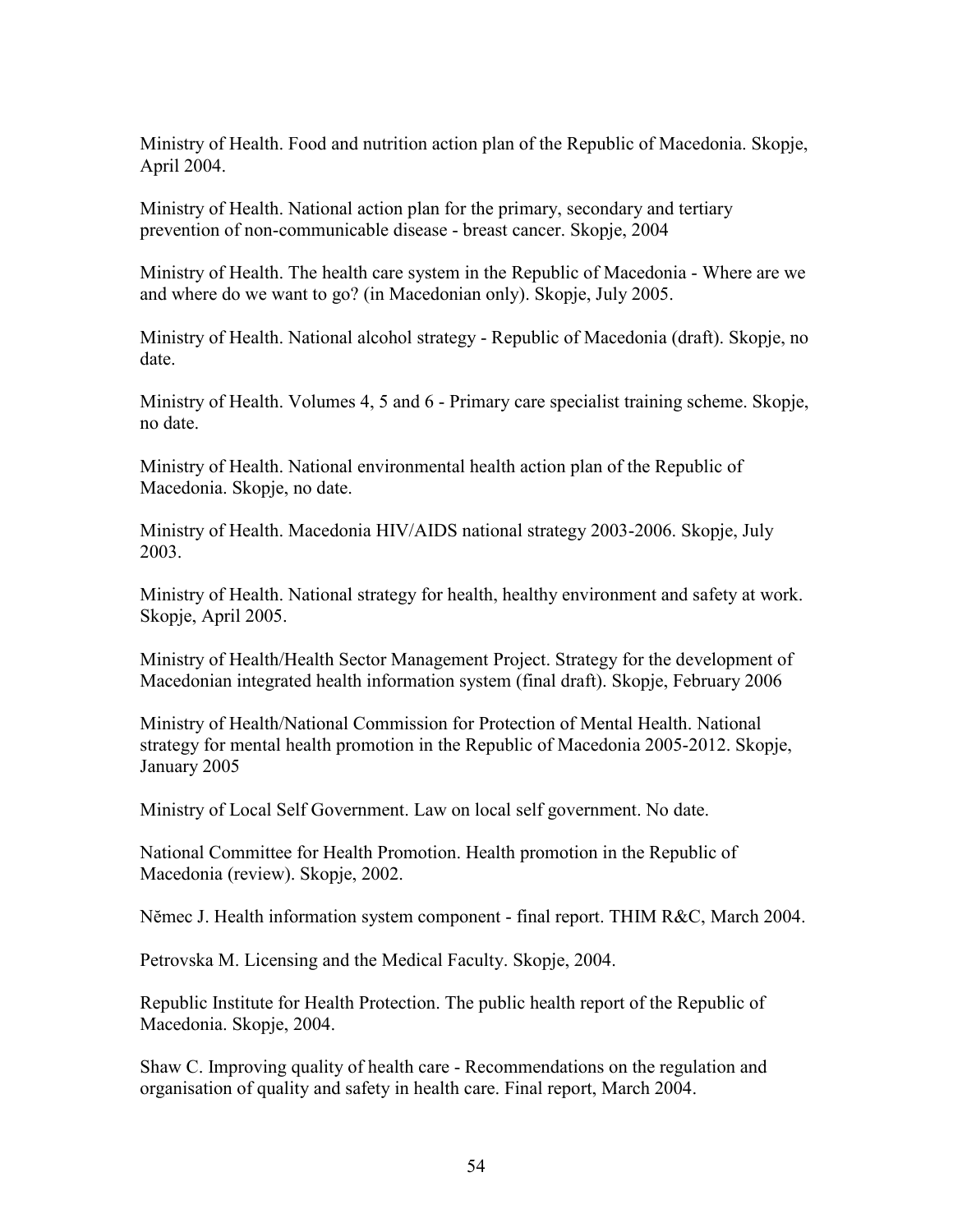Stankova Ninova K. Licensing and the Ministry of Health. Skopje 2004.

Stefanovska I. Licensing and the Macedonian Medical Association. Skopje, 2004.

Talevski S, Veen J. The national tuberculosis programme 01.01.2000-31.12.2004. Ministry of Health, no date.

Thim P. Functional analyses of Ministry of Health, including the consultant's analysis and recommendations. Draft + annexes. Skopje, 31 March 2004.

Tofovic S. Health Sector and Social Protection Project - pharmaceutical component. Final report, March 2004.

World Bank. Project appraisal document on a proposed loan in the amount of US\$ 10.00 million to the former Yugoslav Republic of Macedonia for a Health Sector Management Project. Washington DC, 26 April 2004.

World Bank. Aide-memoire of the World Bank Supervision Mission, March 17 to April 14, 2005.

World Bank. Aide-memoire of the World Bank Supervision Mission, 30 June to 8 July, 2005.

World Bank. Public expenditure policies in South Eastern Europe (draft). Report No. 33400-ECA. Washington DC: November 2005

World Health Organisation, Regional Office for Europe, Country Office Skopje. Report on workshop on health systems and policies in the former Yugoslav Republic of Macedonia. Skopje, 27-28 November 2003.

#### B2 Other relevant documents:

Note: The BMJ and WHO articles can be found on the Internet.

Atun RA. What are the advantages and disadvantages of restructuring a health care system to be more focused on primary care services? Copenhagen, WHO Europe, January 2004

Atun R et al. Review of experience of family medicine in Europe and Central Asia (Report nr. 32354-ECA). Washington DC: World Bank, May 2005 (accessible via www.worldbank.org)

Charles J, Ying P, Britt H. Trends in childhood illness and treatment in Australian general practice, 1971-2001. Med J Australia 2004;180:216-9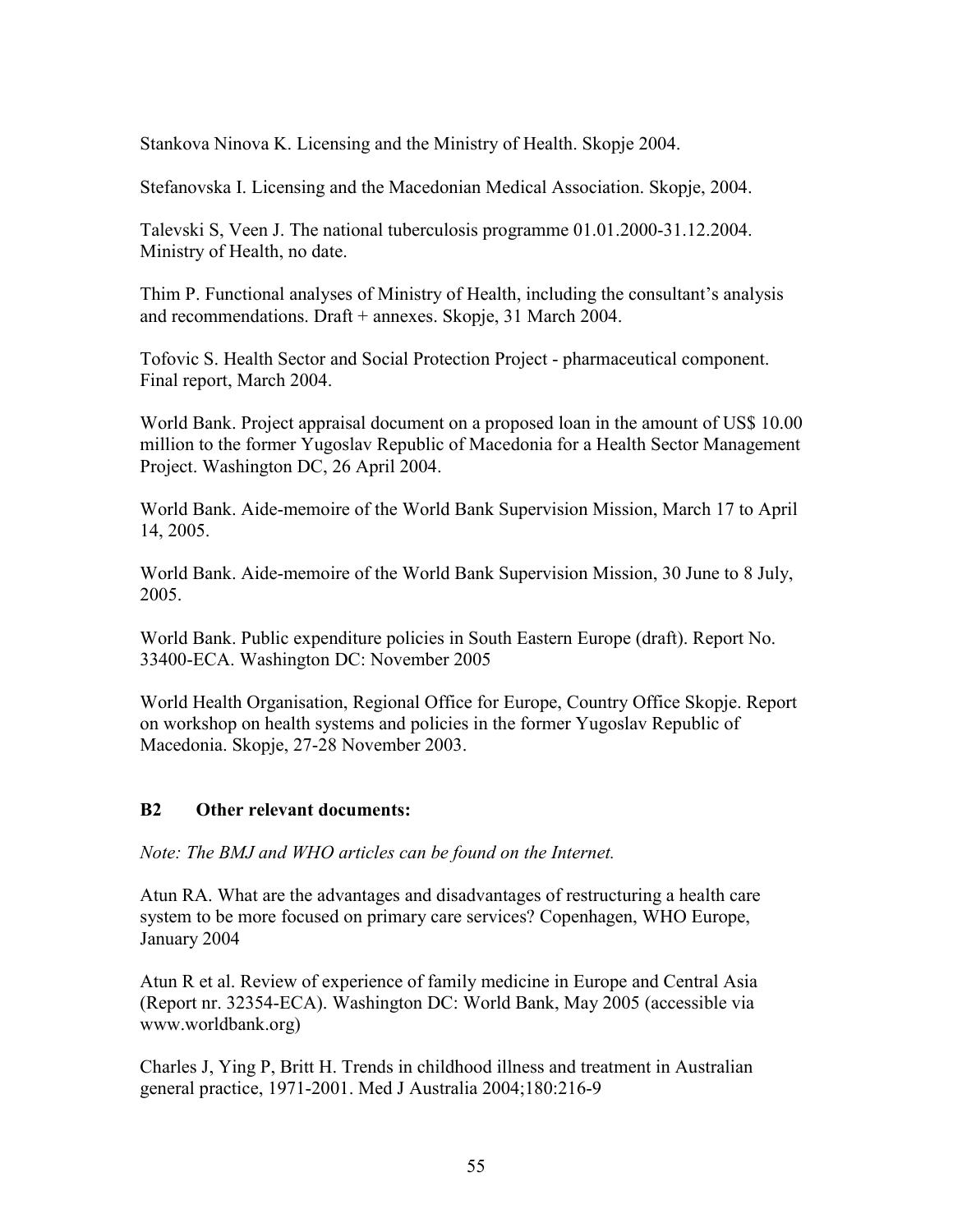Cook M, McEuen M, Valdelin J. Primary health care reform in Albania: a pilot project to provide evidence for health policy. PHRplus/Abt Associates/USAID, February 2005 (www.phrplus.org)

Cueto M. The promise of primary health care. WHO Bulletin 2005;83(5):322-3

Danishevski K, McKee M. Reforming the Russian health-care system. Lancet 2005;365:1012-4

Edwards N. Using markets to reform health care. BMJ 2005;331:1464-6

Figueras J, Menabde N, Busse R. The road to reform. BMJ 2005;331:170-1

Georgieva L, Burazeri G (eds). Health determinants in the scope of new public health. Lage (Germany): Hans Jacobs Publishing Company, 2005

Government of Bulgaria. National health strategy: Better health for a better future in Bulgaria (in Bulgarian only). Sofia, April 2001 (accessible via www.mh.government.bg)

Government of New Zealand. The New Zealand Health Strategy. Auckland, 2000 (accessible via www.moh.govt.nz/nzhs.html)

Government of Slovenia. Zdravstvena reforma (Health reform, in Slovenian only). Ljubljana, July 2003

Gulis G, Korcova J, Letanovsky P, Marcinkova D. Transition and public health in the Slovak republic. BMJ 2005;331:213-5

Hall D, Sowden D. Primary care for children in the 21st century. BMJ 2005;330:430-1

Hull S, Harvey C, Sturdy P et al. Do practice-based preventive child health services affect the use of hospitals? A cross-sectional study of hospital use by children in east London. Br J Gen Practice 2000;50:31-6

Ham C. Does the district general hospital have a future? BMJ 2005;331:1331-3

Hedley R, Maxhuni B. Development of family medicine in Kosovo. BMJ 2005;331:201- 3

Katz M, Rubino A, Collier J, Rosen J, Ehrich JHH. Demography of pediatric primary care in Europe: delivery of care and training. Pediatrics 2002;109:788-96

Koulaksakov S et al, in Tragakes E (ed). Health systems in transition: Bulgaria. Copenhagen, European Observatory on Health Care Systems 5(2), 2003 (accessible via www.euro.who.int)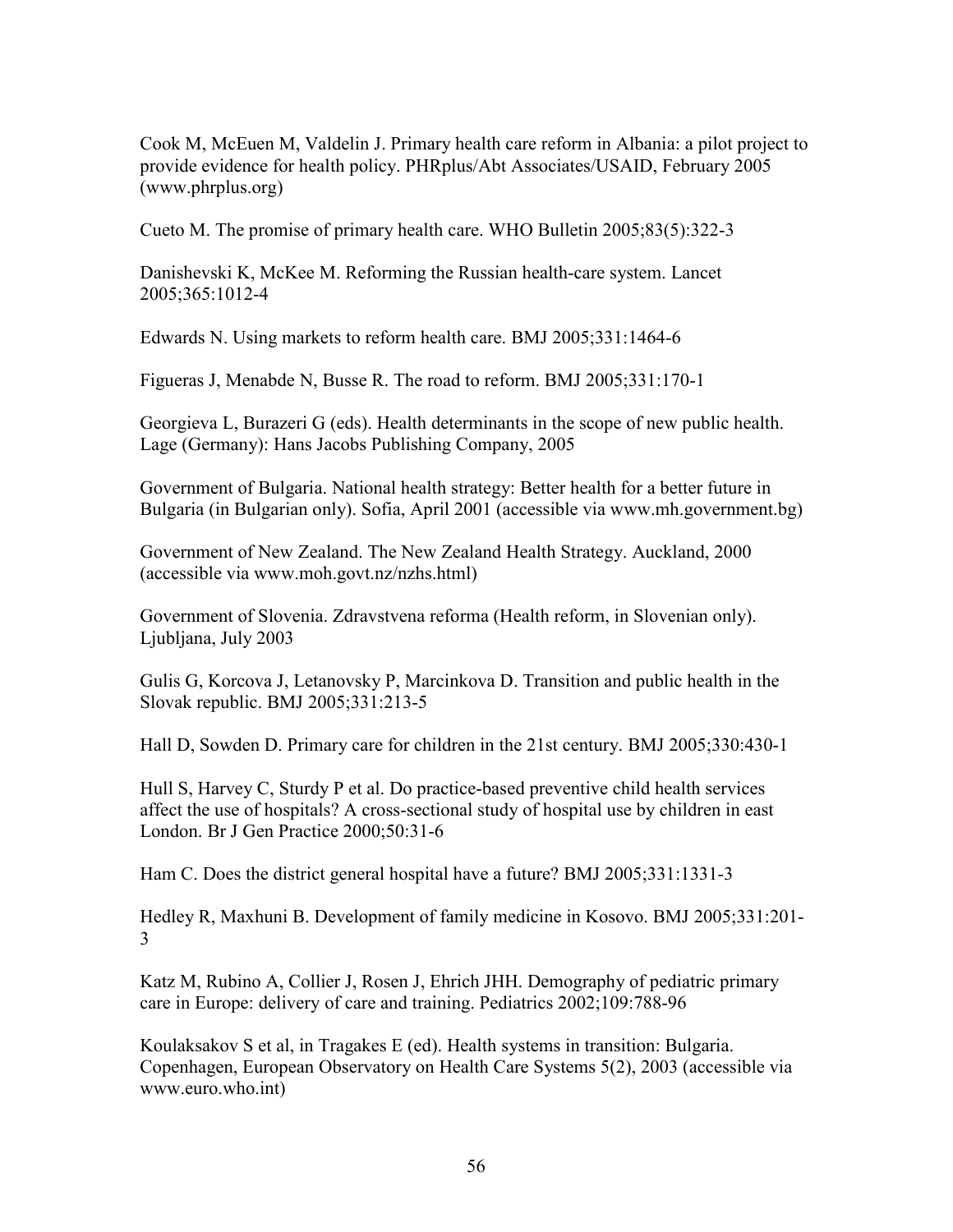Mastilica M, Kusec S. Croatia healthcare system in transition, from the perspective of the users. BMJ 2005;331:223-6

McKee M, Healy J (eds). Hospitals in a changing Europe. European Observatory on Health Care Systems Series. Buckingham/Philadelphia: Open University Press, 2002 (accessible via www.euro.who.int)

McPherson A. Adolescents in primary care. BMJ 2005;330:465-7

Ministry of Health of Montenegro. Strategy for health care development in Montenegro. Podgorica, September 2003

Ministry of Health of Serbia. The health policy of Serbia. Belgrade, February 2002

Ministry of Social Affairs of Norway. Prescriptions for a healthier Norway: a broad policy for public health. Oslo, 2002 (accessible via http://odin.dep.no/filarkiv/184595/folkehelse-eng.pdf)

Mossialos E, Dixon A, Figueras J, Kutzin J (eds). Funding health care: options for Europe. Buckingham/Philadelphia: Open University Press, 2002 (accessible via www.euro.who.int/document/e74485.pdf)

Nielsen M. Proposal for a health strategy. Brussels: European Consumers' Organisation (BEUC), November 2005

Otters H, van der Wouden JC, Schellevis FG, van Suijlekom-Smit LWA, Koes BW. Dutch general practitioners referral of children to specialists: a comparison between 1987 and 2001. Br J Gen Practice 2004;54:848-52

Pölluste K, Männik G, Axelsson R. Public health reforms in Estonia: impact on the health of the population. BMJ 2005;331:210-3

Rese A, Balabanova D, Danishevski K, McKee M, Sheaff R. Implementing general practice in Russia: getting beyond the first steps. BMJ 2005;331:204-7

Roberts MJ, Hsiao W, Berman P, Reich MR. Getting health reform right. Oxford University Press, 2003

Saltman RB, Rico A, Boerma W (eds). Primary care in the driver's seat? WHO / European Observatory on Health Systems and Policies Series, 2005 (first chapter accessible via www.euro.who.int)

Scintee SG, Galan A (eds). Public health strategies: a tool for regional development. Lage (Germany): Hans Jacobs Publishing Company, 2005